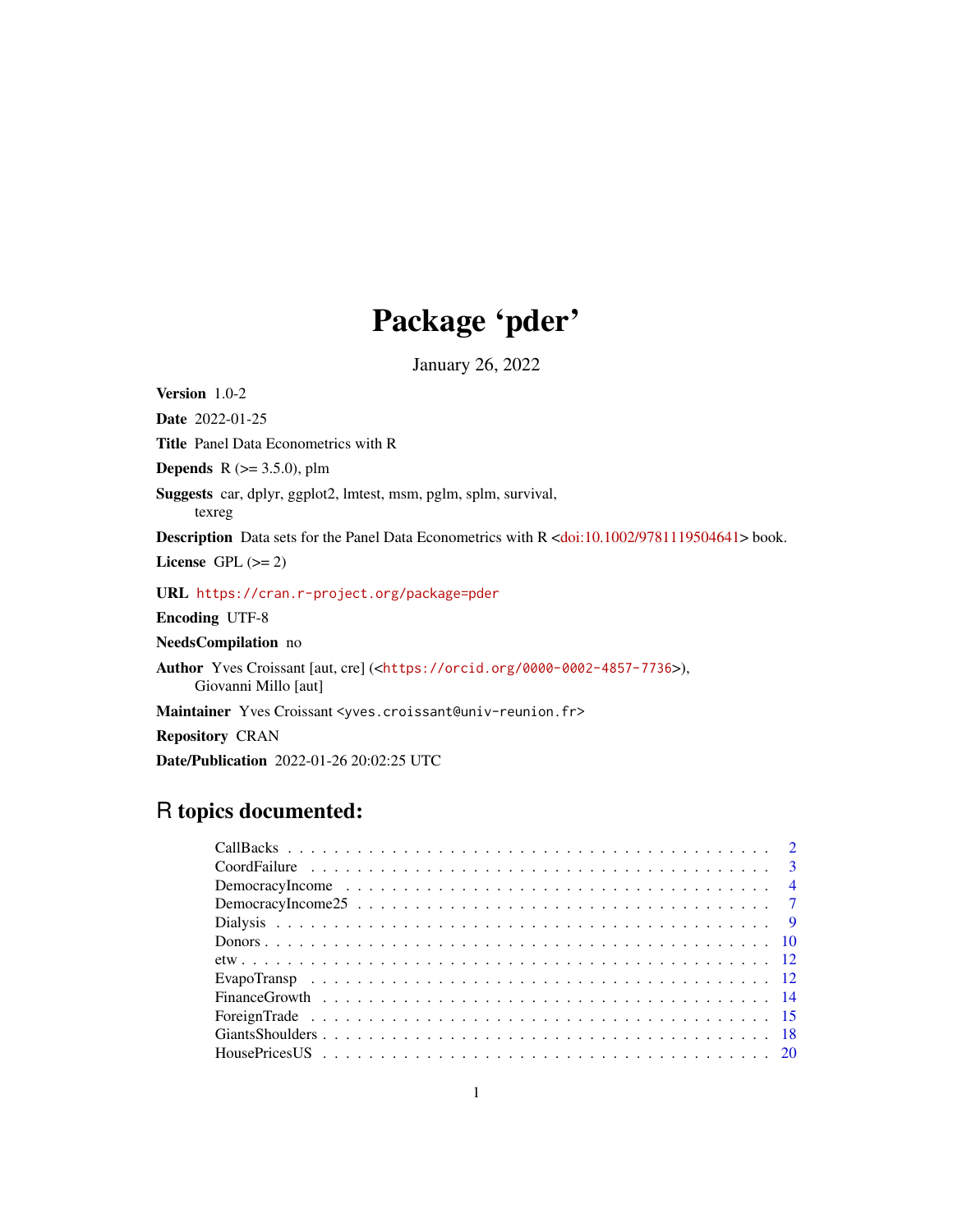<span id="page-1-0"></span>

| 24                    |
|-----------------------|
| 25                    |
| 26                    |
| 32                    |
| 33                    |
| 34                    |
| 36                    |
| 37                    |
| 39                    |
| 40                    |
| 43                    |
| 45                    |
| 46                    |
| 47                    |
| 49                    |
| 52                    |
| 53                    |
| 55<br><b>Tileries</b> |
| 58<br><b>TobinO</b>   |
| 61                    |
| 63                    |
| 64                    |
| 65                    |
| 66                    |
|                       |

#### **Index** [68](#page-67-0) **b** and the contract of the contract of the contract of the contract of the contract of the contract of the contract of the contract of the contract of the contract of the contract of the contract of the contrac

<span id="page-1-1"></span>CallBacks *Callbacks to Job Applications*

# Description

a pseudo-panel of 1518 resumes from 2014 *number of observations* : 6072 *number of individual observations* : 4 *country* : United States *package* : binomial *JEL codes:* E24, E32, J14, J22, J23, J64 *Chapter* : 08

# Usage

data(CallBacks)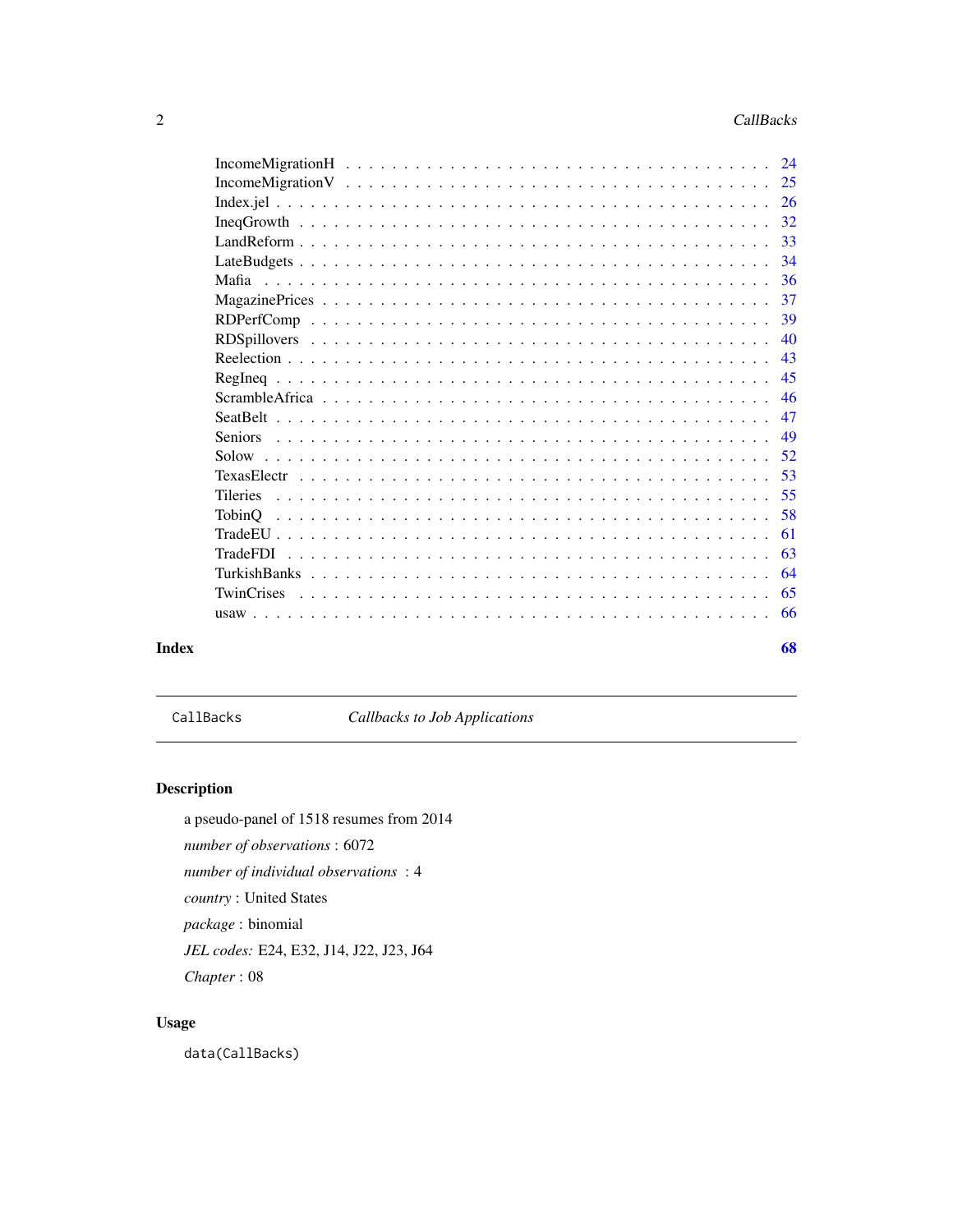#### <span id="page-2-0"></span>CoordFailure 3

# Format

A dataframe containing:

jobid the job index unempdur unemployment duration in month interim a dummy for interim experience callback a dummy for call backs old a dummy for age 57-58

## Source

American Economic Association Data Archive : <https://www.aeaweb.org/aer/>

# References

Farber, Henry S.; Silverman, Dan and Till von Wachter (2016) "Determinants of Callbacks to Job Applications: An Audit Study", *American Economic Review*, 106(5), 314-318, doi: [10.1257/](https://doi.org/10.1257/aer.p20161010) [aer.p20161010](https://doi.org/10.1257/aer.p20161010) .

<span id="page-2-1"></span>CoordFailure *How to Overcome Organization Failure in Organization*

# Description

a pseudo-panel of 240 individuals *number of observations* : 7168 *number of individual observations* : 30 *country* : United States and Spain *package* : ordinalpanelexpe *JEL codes:* C92, D23 *Chapter* : 08

#### Usage

data(CoordFailure)

#### Format

A dataframe containing: firm the firm index id the individual index period the period place either Cleveland or Barcelona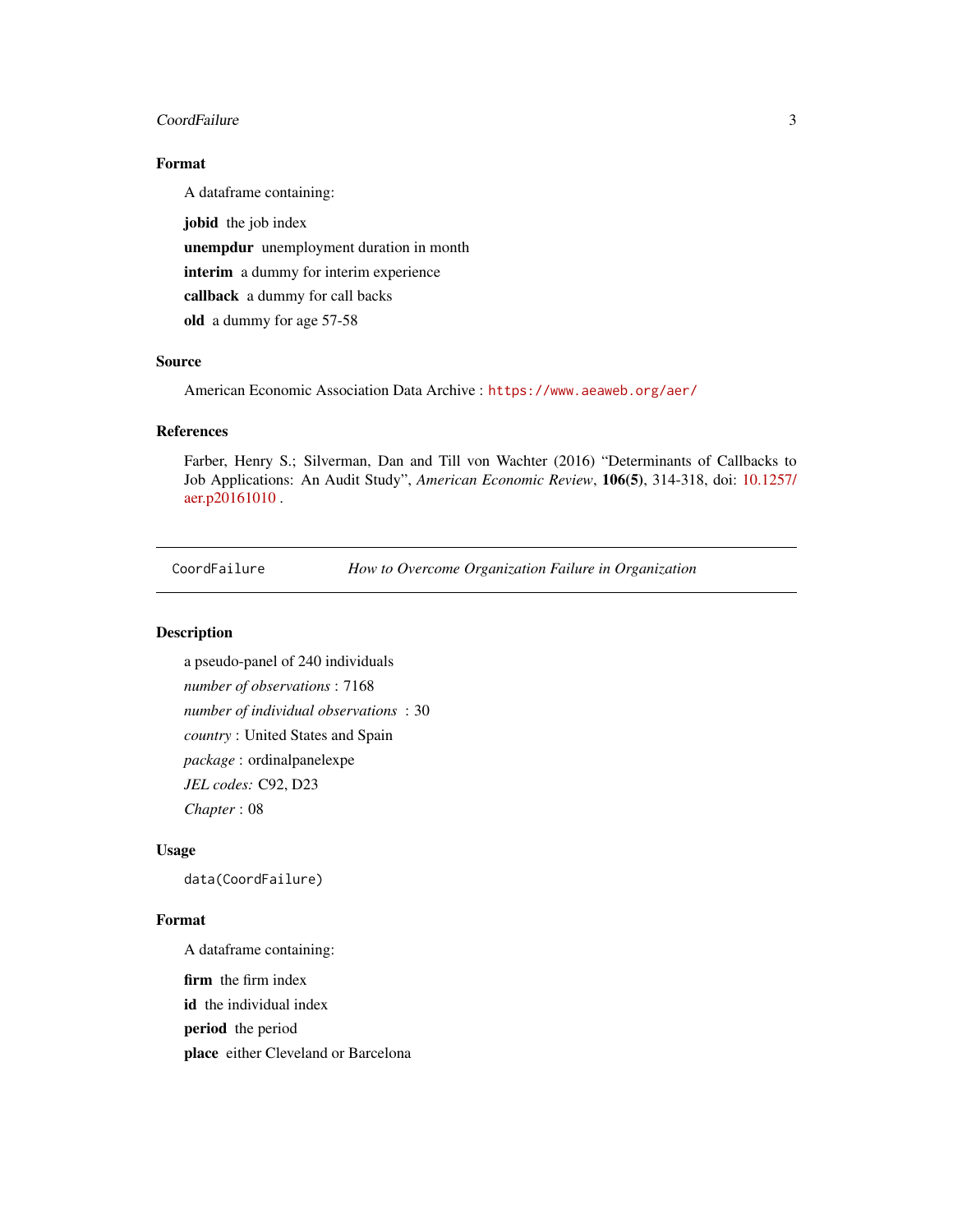<span id="page-3-0"></span>**bonus1** the bonus for the first block of 10 rounds bonus2 the bonus for the second block of 10 rounds bonus3 the bonus for the third block of 10 rounds effort the level of effort of the employee

# Source

American Economic Association Data Archive : <https://www.aeaweb.org/aer/>

# References

Brandts, Jordi and David J. Cooper (2006) "A Change Would Do You Good... An Experimental Study on How to Overcome Coordination Failure in Organizations", *American Economic Review*, 96(3), 669-693, doi: [10.1257/aer.96.3.669](https://doi.org/10.1257/aer.96.3.669) .

<span id="page-3-1"></span>DemocracyIncome *The Relation Between Democraty and Income*

#### Description

```
5-yearly observations of 211 countries from 1950 to 2000
number of observations : 2321
number of time-series : 11
country : world
package : panel
JEL codes: D72, O47
Chapter : 02, 07
```
#### Usage

data(DemocracyIncome)

#### Format

A dataframe containing:

country country

year the starting year of the 5-years period

democracy democracy index

income the log of the gdp per capita

sample a dummy variable to select the subset used in the original article

# Source

American Economic Association Data Archive : <https://www.aeaweb.org/aer/>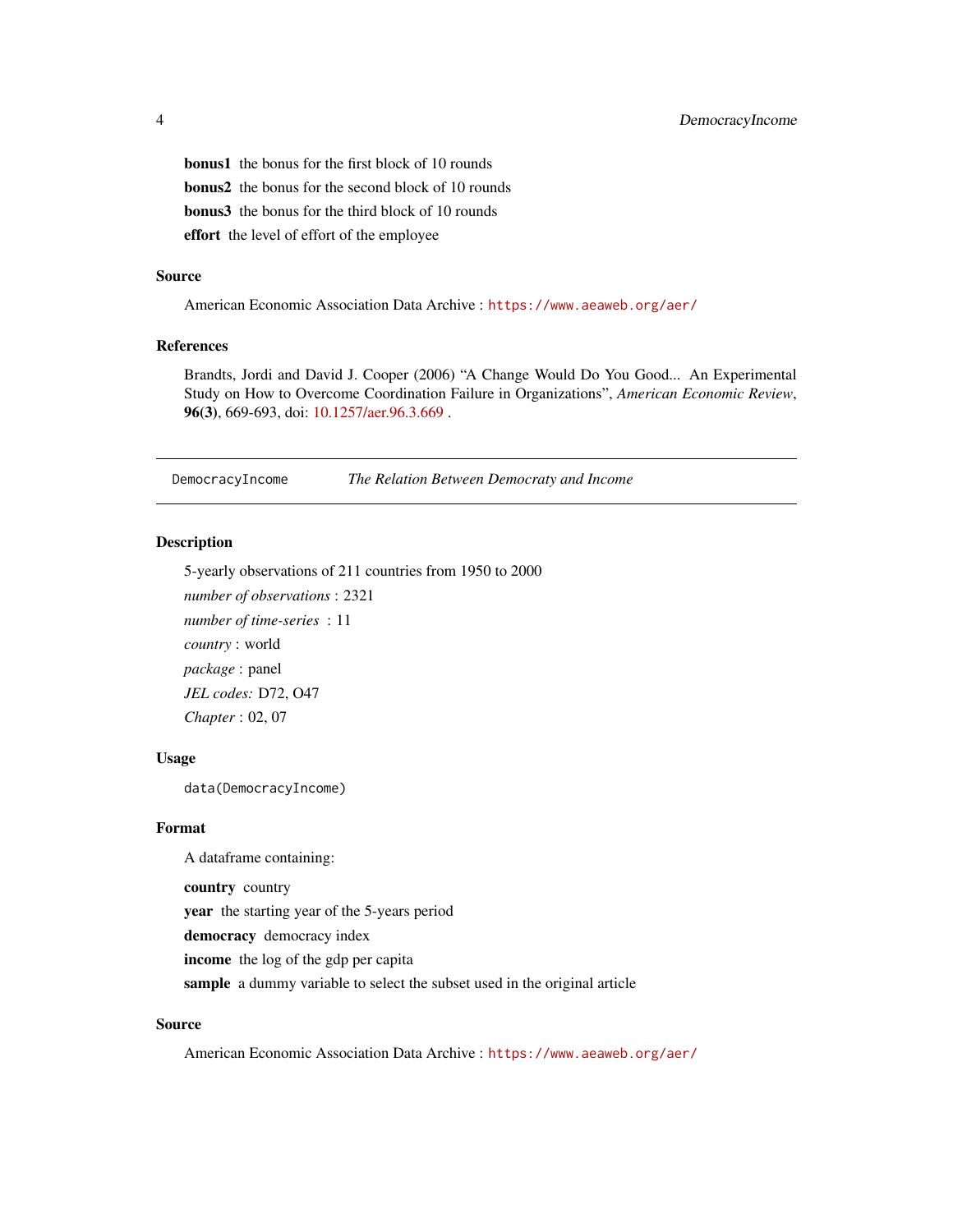# DemocracyIncome 5

#### References

Daron Acemoglu, Simon Johnson, James A. Robinson and Pierre Yared (2008) "Income and Democracy", *American Economic Review*, 98(3), 808-842, doi: [10.1257/aer.98.3.808](https://doi.org/10.1257/aer.98.3.808) .

```
#### Example 7-1
## ------------------------------------------------------------------------
## Not run:
data("DemocracyIncome", package = "pder")
## ------------------------------------------------------------------------
data("DemocracyIncome", package="pder")
set.seed(1)
di2000 <- subset(DemocracyIncome, year == 2000,
                 select = c("democracy", "income", "country"))
di2000 <- na.omit(di2000)
di2000$country <- as.character(di2000$country)
di2000$country[- c(2,5, 23, 16, 17, 22, 71, 125, 37, 43, 44,
                  79, 98, 105, 50, 120, 81, 129, 57, 58,99)] <- NA
if(requireNamespace("ggplot2")){
   library("ggplot2")
   ggplot(di2000, aes(income, democracy, label = country)) +
        geom\_point(size = 0.4) +geom_text(aes(y= democracy + sample(0.03 \star c(-1, 1),
                                            nrow(di2000), replace = TRUE)),
                  size = 2) +theme(legend.text = element_text(size = 6),
              legend.title= element_text(size = 8),
              axis.title = element_text(size = 8),
              axis. text = element\_text(size = 6)}
## ------------------------------------------------------------------------
library("plm")
pdim(DemocracyIncome)
head(DemocracyIncome, 4)
#### Example 7-2
## ------------------------------------------------------------------------
mco \le plm(democracy \sim lag(democracy) + lag(income) + year - 1,
           DemocracyIncome, index = c("country", "year"),
           model = "pooling", subset = sample == 1)## ------------------------------------------------------------------------
mco \le plm(democracy \sim lag(democracy) + lag(income),
```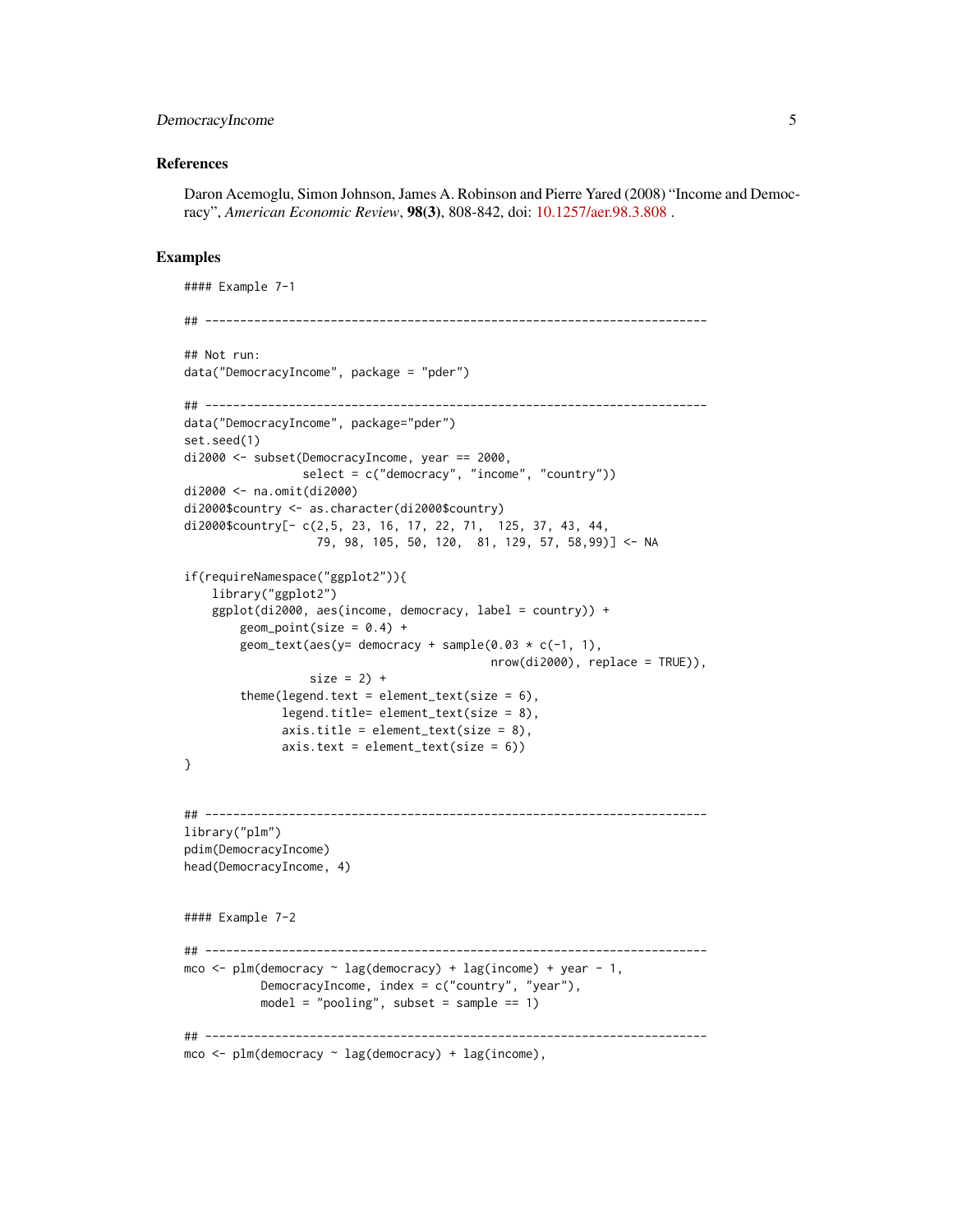```
DemocracyIncome, index = c("country", "year"),
          model = "within", effect = "time",
          subset = sample == 1)coef(summary(mco))
#### Example 7-3
## ------------------------------------------------------------------------
within <- update(mco, effect = "twoways")
coef(summary(within))
#### Example 7-4
## ------------------------------------------------------------------------
ahsiao <- plm(diff(democracy) ~ lag(diff(democracy)) +
             lag(diff(income)) + year - 1 |
             lag(democracy, 2) + lag(income, 2) + year - 1,DemocracyIncome, index = c("country", "year"),
             model = "pooling", subset = sample == 1)coef(summary(ahsiao))[1:2, ]
#### Example 7-5
## ------------------------------------------------------------------------
diff1 <- pgmm(democracy ~ lag(democracy) + lag(income) |
             lag(democracy, 2:99)| lag(income, 2),
             DemocracyIncome, index=c("country", "year"),
             model="onestep", effect="twoways", subset = sample == 1)
coef(summary(diff1))
## ------------------------------------------------------------------------
diff2 <- update(diff1, model = "twosteps")
coef(summary(diff2))
#### Example 7-7
## ------------------------------------------------------------------------
sys2 <- pgmm(democracy ~ lag(democracy) + lag(income) |
            lag(democracy, 2:99)| lag(income, 2),
            DemocracyIncome, index = c("country", "year"),
            model = "twosteps", effect = "twoways",
            transformation = "ld")
coef(summary(sys2))
#### Example 7-8
## ------------------------------------------------------------------------
sqrt(diag(vcov(diff2)))[1:2]
```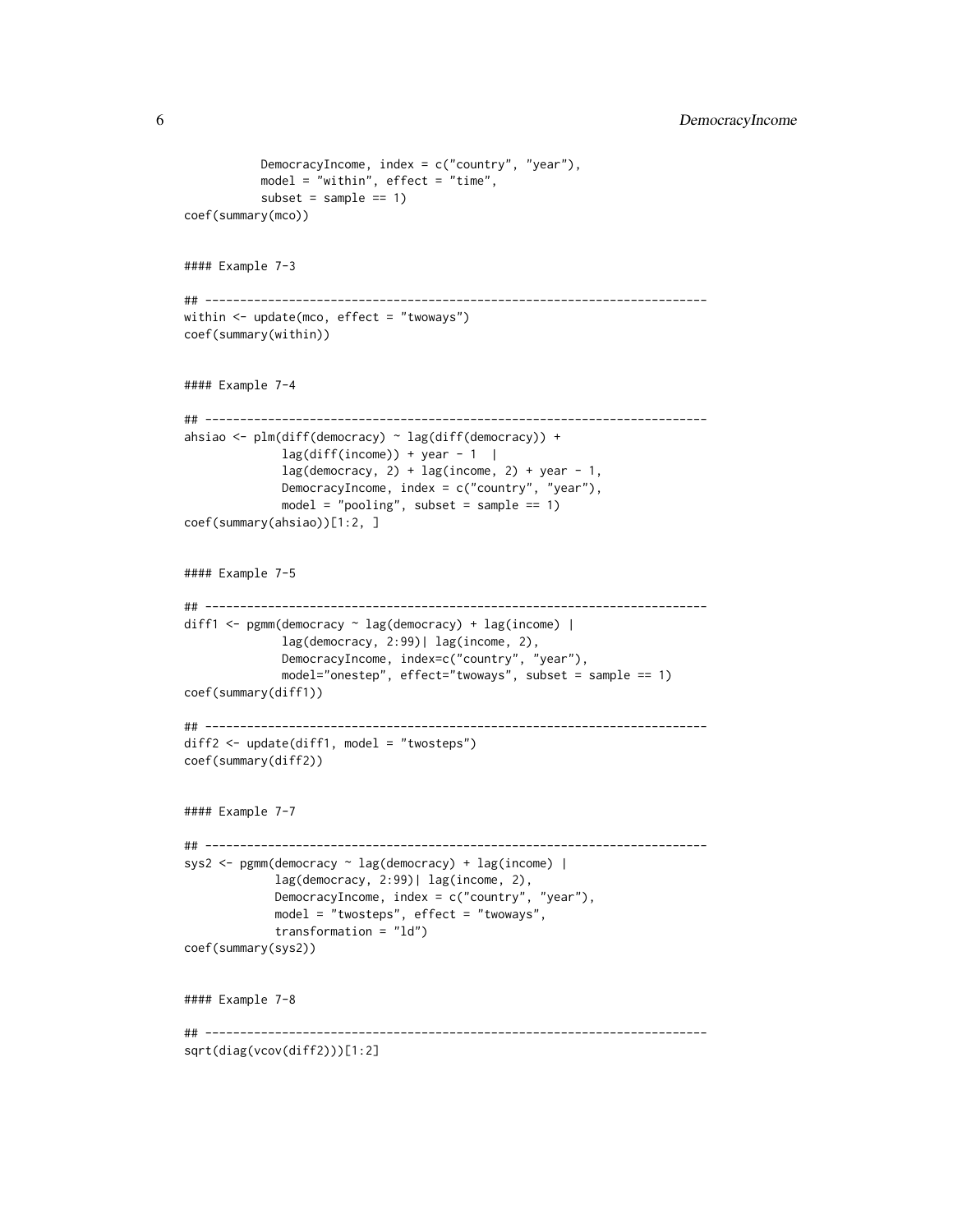# <span id="page-6-0"></span>DemocracyIncome25 7

```
sqrt(diag(vcovHC(diff2)))[1:2]
#### Example 7-10
## ------------------------------------------------------------------------
mtest(diff2, order = 2)
#### Example 7-9
## ------------------------------------------------------------------------
sargan(diff2)
sargan(sys2)
## End(Not run)
```
<span id="page-6-1"></span>DemocracyIncome25 *The Relation Between Democraty and Income*

## Description

25-yearly observations of 25 countries from 1850 to 2000 *number of observations* : 175 *number of time-series* : 7 *country* : world *package* : panel *JEL codes:* D72, O47 *Chapter* : 02, 07

# Usage

data(DemocracyIncome25)

## Format

A dataframe containing:

country country

year the starting year of the 5-years period

democracy democracy index

income the log of the gdp per capita

# Source

American Economic Association Data Archive : <https://www.aeaweb.org/aer/>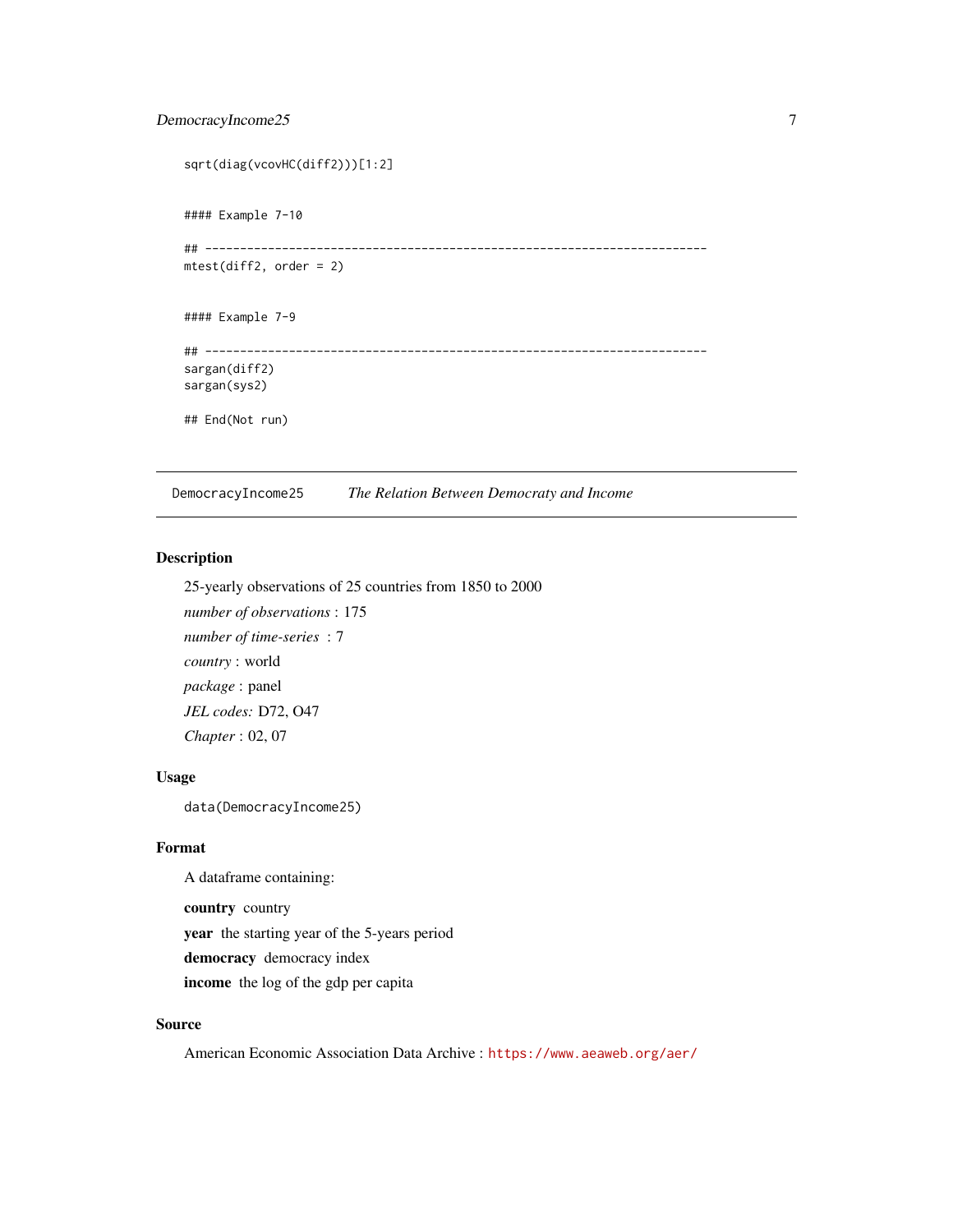#### References

Daron Acemoglu, Simon Johnson, James A. Robinson and Pierre Yared (2008) "Income and Democracy", *American Economic Review*, 98(3), 808-842, doi: [10.1257/aer.98.3.808](https://doi.org/10.1257/aer.98.3.808) .

```
#### Example 2-7
## ------------------------------------------------------------------------
library("plm")
data("DemocracyIncome25", package = "pder")
DI <- pdata.frame(DemocracyIncome25)
summary(lag(DI$income))
ercomp(democracy ~ lag(income), DI)
models <- c("within", "random", "pooling", "between")
sapply(models, function(x)
       \text{coeff}(plm(democracy \sim lag(income), DI, model = x))["lag(income)"]#### Example 7-6
## ------------------------------------------------------------------------
data("DemocracyIncome25", package = "pder")
pdim(DemocracyIncome25)
## ------------------------------------------------------------------------
diff25 <- pgmm(democracy \sim lag(democracy) + lag(income) |
               lag(democracy, 2:99) + lag(income, 2:99),
               DemocracyIncome25, model = "twosteps")
## ------------------------------------------------------------------------
diff25lim <- pgmm(democracy ~ lag(democracy) + lag(income) |
                  lag(democracy, 2:4)+ lag(income, 2:4),
                  DemocracyIncome25, index=c("country", "year"),
                  model="twosteps", effect="twoways", subset = sample == 1)
diff25coll <- pgmm(democracy ~ lag(democracy) + lag(income) |
                   lag(democracy, 2:99)+ lag(income, 2:99),
                   DemocracyIncome25, index=c("country", "year"),
                   model="twosteps", effect="twoways", subset = sample == 1,
                   collapse = TRUE)
sapply(list(diff25, diff25lim, diff25coll), function(x) coef(x)[1:2])
#### Example 7-9
## ------------------------------------------------------------------------
sapply(list(diff25, diff25lim, diff25coll),
       function(x) sargan(x)[["p.value"]])
```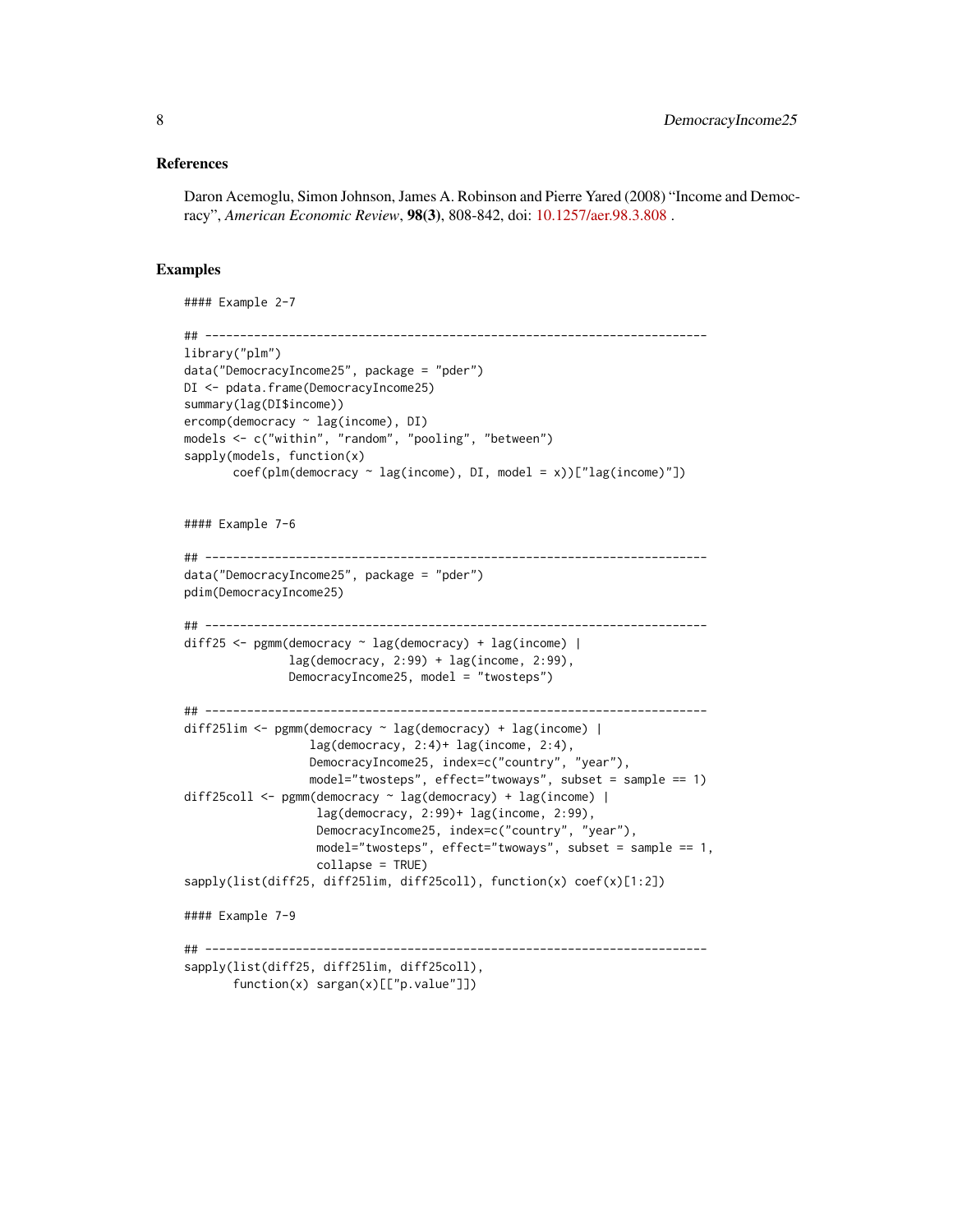<span id="page-8-1"></span><span id="page-8-0"></span>

#### Description

yearly observations of 50 states from 1977 to 1990 *number of observations* : 700 *number of time-series* : 14 *country* : United States *package* : panel *JEL codes:* I18, O31 *Chapter* : 09

# Usage

data(Dialysis)

# Format

A dataframe containing:

state the state id

time the year of observation

- diffusion the number of equipment divided by the number of the equipment in the given state for the most recent period
- trend a linear trend
- regulation a dummy variable for the presence of a certificate of need regulation for the given state and the given period

# Source

Journal of Applied Econometrics Data Archive : <http://qed.econ.queensu.ca/jae/>

# References

Steven B. Caudill, Jon M. Ford and David L. Kaserman (1995) "Certificate of Need Regulation and the Diffusion of Innovations : a Random Coefficient Model", *Journal of Applied Econometrics*, 10, 73–78., doi: [10.1002/jae.3950100107](https://doi.org/10.1002/jae.3950100107) .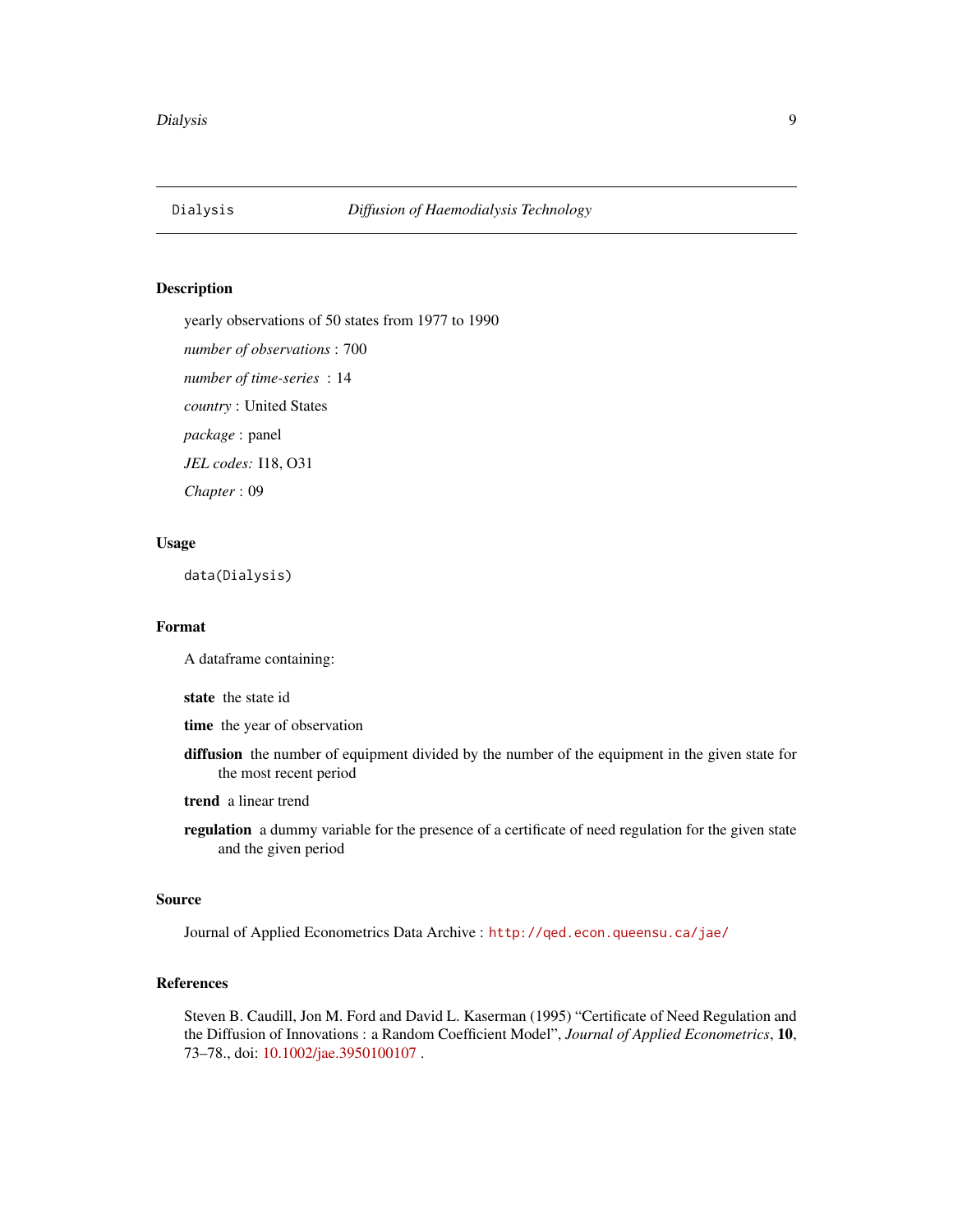#### 10 Donors

## Examples

```
#### Example 9-1
## ------------------------------------------------------------------------
library("plm")
## ------------------------------------------------------------------------
data("Dialysis", package = "pder")
rndcoef \leq pvcm(log(diffusion / (1 - diffusion)) \sim trend + trend: regulation,
                 Dialysis, model="random")
summary(rndcoef)
## ------------------------------------------------------------------------
cbind(coef(rndcoef), stdev = sqrt(diag(rndcoef$Delta)))
```
## <span id="page-9-1"></span>Donors *Dynamics of Charitable Giving*

## Description

a pseudo-panel of 32 individuals from 2006 *number of observations* : 1039 *number of individual observations* : 4-80 *country* : United States *package* : limdeppanel *JEL codes:* C93, D64, D82, H41, L31, Z12 *Chapter* : 08

#### Usage

data(Donors)

# Format

A dataframe containing:

id the id of the sollicitor solsex the sex of the sollicitor solmin does the sollicitor belongs to a minority ? beauty beauty rating for the sollicitor assertive assertive rating for the sollicitor social social rating for the sollicitor

<span id="page-9-0"></span>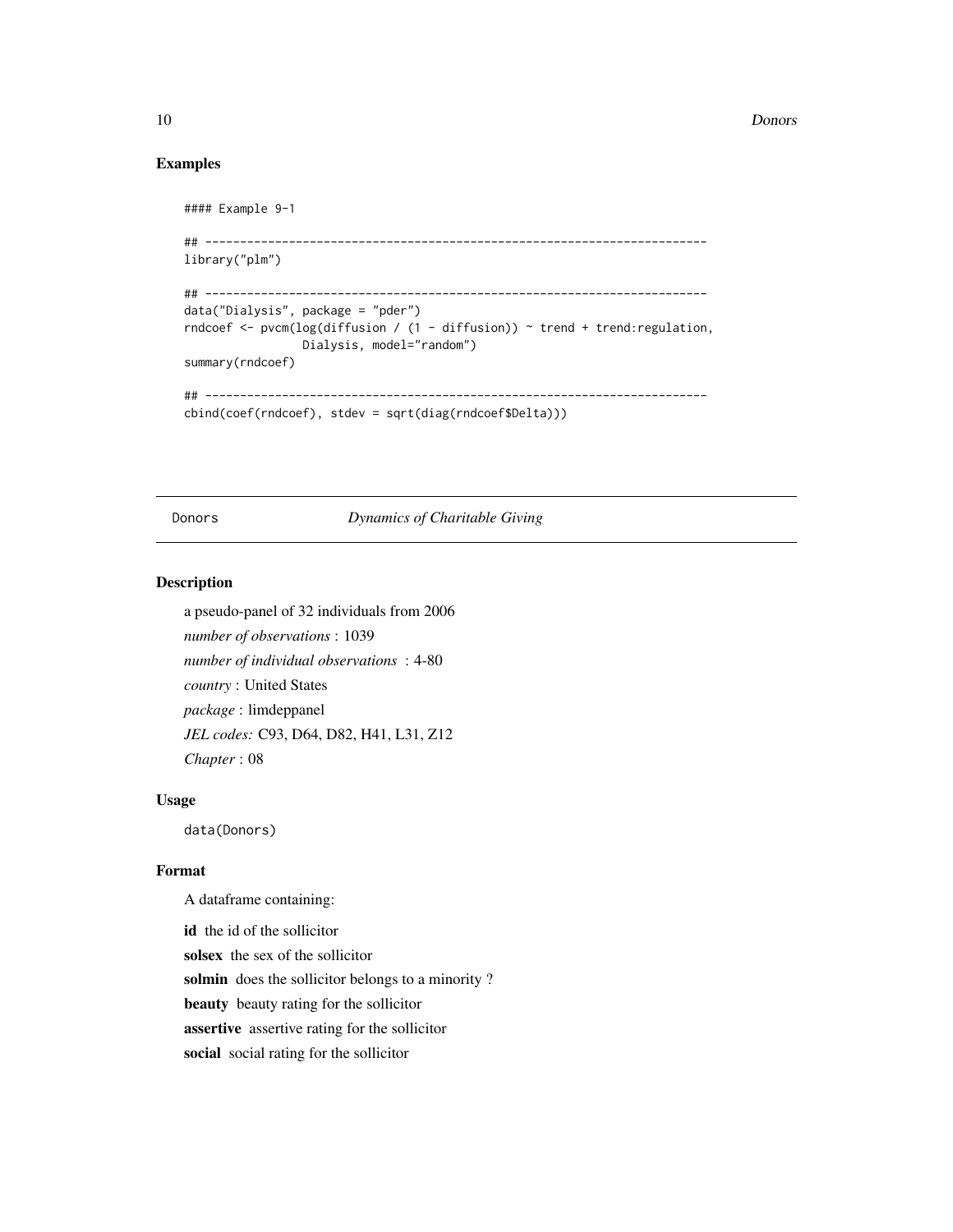#### Donors and the contract of the contract of the contract of the contract of the contract of the contract of the contract of the contract of the contract of the contract of the contract of the contract of the contract of the

efficacy efficacy rating for the sollicitor performance performance rating for the sollicitor confidence confidence rating for the sollicitor age age of the individual sex sex of the individual min does the individual belongs to a minority treatment the treatment, one of "vcm", "sgift" and "lgift" refgift has the individual refused the gift? donation the amount of the donation prior has the individual been visited during the previous campaign? prtreat the treatment during the previous campaign, one of "none", "vcm", and "lottery" prcontr has the individual made a donation during the previous campaign ? prdonation the amount of the donation during the previous campaign prsolsex the sex of the sollicitor during the previous campaign prsolmin did the sollicitor of the previous campaign belong to a minority ? prbeauty beauty rating for the sollicitor of the previous campaign

## Source

American Economic Association Data Archive : <https://www.aeaweb.org/aer/>

# References

Landry, Craig E.; Lange, Andreas; List, John A.; Price, Michael K. and Nicholas G. Rupp (2010) "Is a Donor in Hand Better Than Two in the Bush ? Evidence From a Natural Field Experiment", *American Economic Review*, 100(3), 958–983, doi: [10.1257/aer.100.3.958](https://doi.org/10.1257/aer.100.3.958) .

## Examples

```
#### Example 8-5
## ------------------------------------------------------------------------
## Not run:
data("Donors", package = "pder")
library("plm")
T3.1 \le plm(donation \sim treatment + prcontr, Donors, index = "id")
T3.2 \le plm(donation \sim treatment * prcontr - prcontr, Donors, index = "id")
T5.A \le pldv(donation \sim treatment + prcontr, Donors, index = "id",
             model = "random", method = "bfgs")T5.B \leq pldv(donation \sim treatment \star prcontr - prcontr, Donors, index = "id",
             model = "random", method = "bfgs")
```
## End(Not run)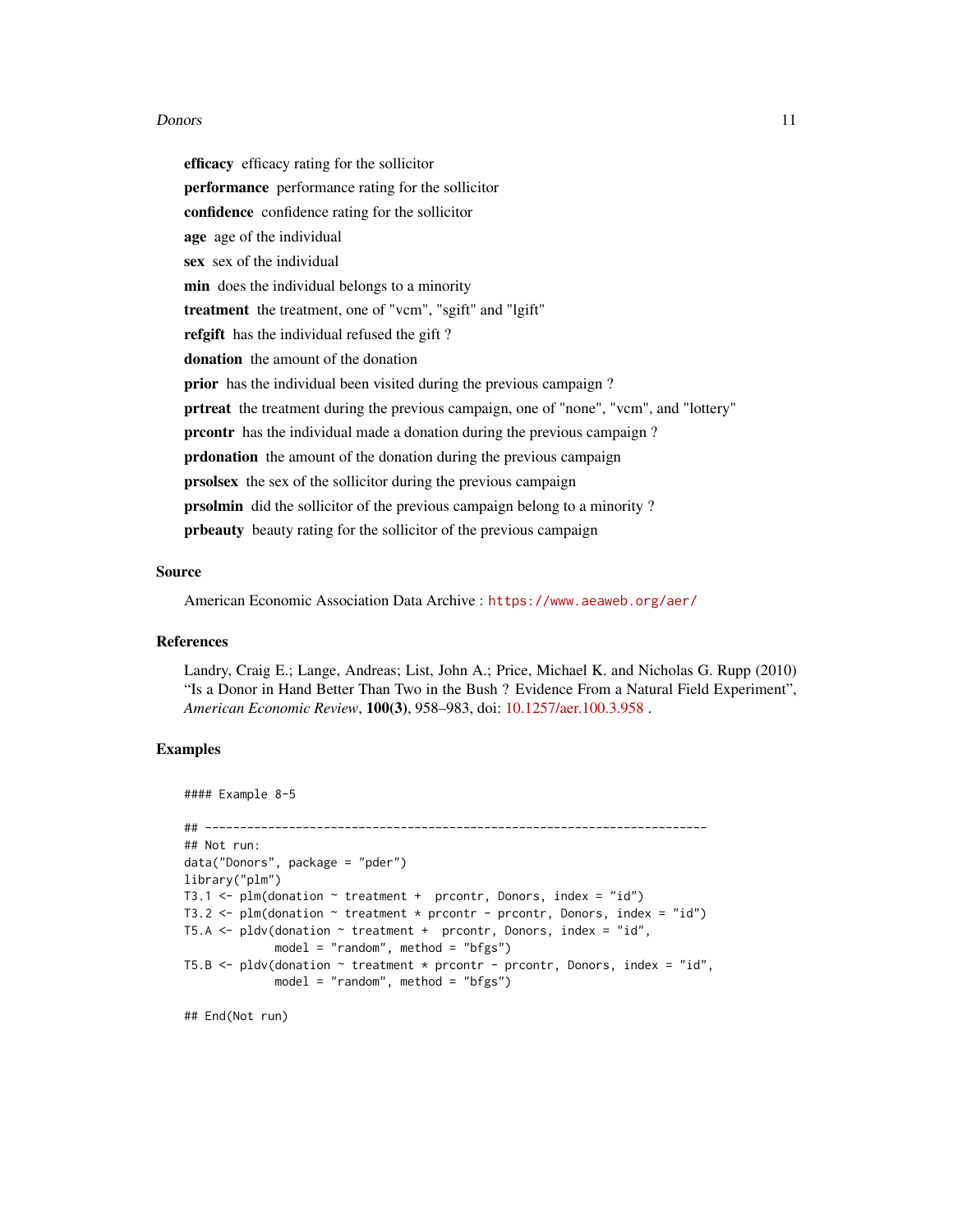<span id="page-11-0"></span>

# Description

Spatial weights matrix for the EvapoTransp data frame

# Usage

data(etw)

# Format

A 86x86 matrix with elements different from zero if area i and j are neighbours. Weights are row standardized.

# Author(s)

Giovanni Millo

EvapoTransp *Evapotranspiration*

# Description

a pseudo-panel of 86 areas from 2008

*number of observations* : 430

*number of individual observations* : 5

*country* : France

*package* : panel

*Chapter* : 10

## Usage

data(EvapoTransp)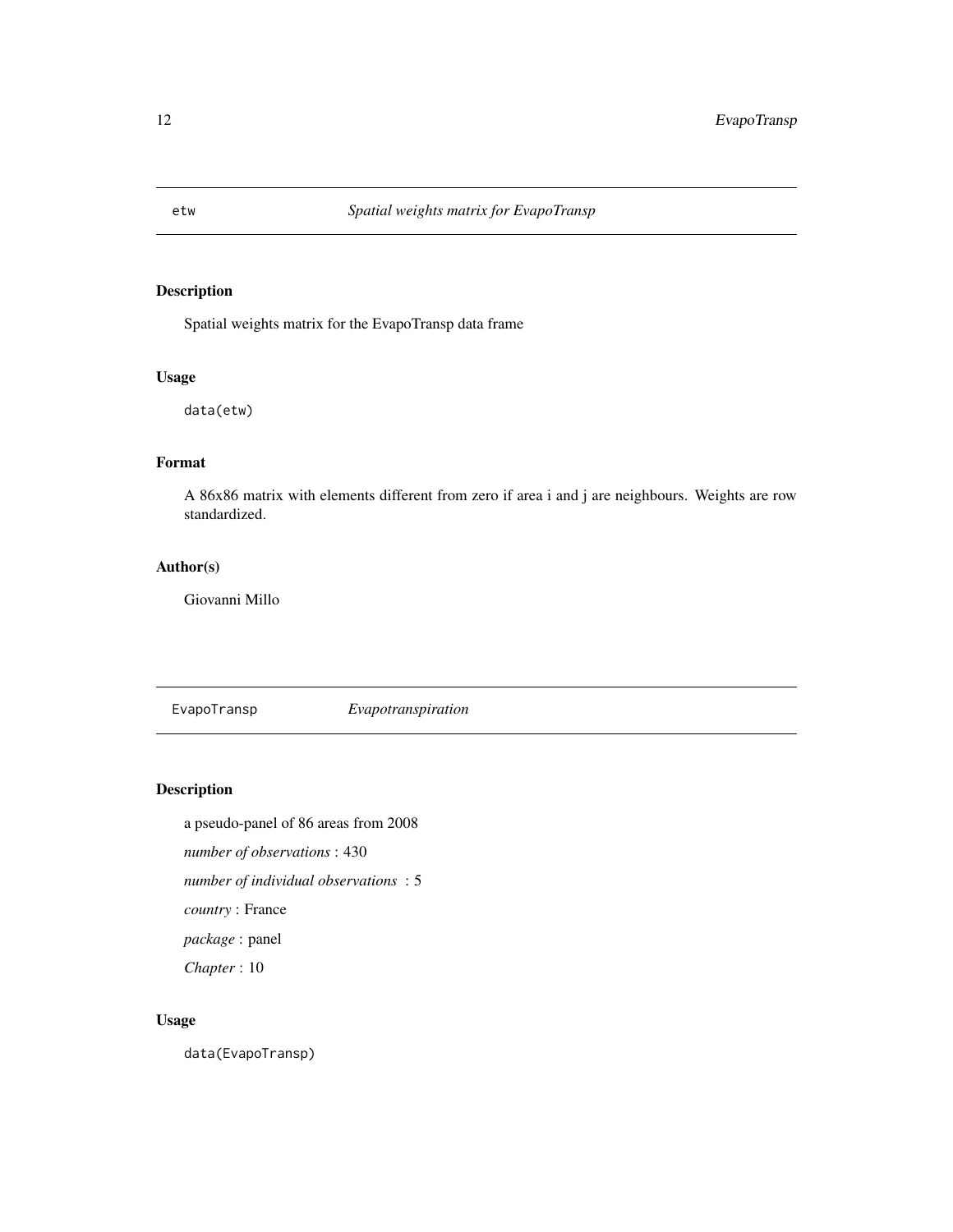# EvapoTransp 13

# Format

A dataframe containing:

id observation site period measuring period et evapotranspiration prec precipitation meansmd mean soil moisture deficit potet potential evapotranspiration infil infiltration rate biomass biomass biomassp1 biomass in early growing season biomassp2 biomass in main growth period biomassp3 peak biomass biomassp4 peak biomass after clipping biomassp5 biomass in autumn plantcover plant cover softforbs soft-leaved forbs tallgrass tall grass diversity species diversity matgram mat-forming graminoids dwarfshrubs dwarf shrubs legumes abundance of legumes

# Source

kindly provided by the authors

# References

Obojes, N.; Bahn, M.; Tasser, E.; Walde, J.; Inauen, N.; Hiltbrunner, E.; Saccone, P.; Lochet, J.; Clément, J. and S. Lavorel (2015) "Vegetation Effects on the Water Balance of Mountain Grasslands Depend on Climatic Conditions", *Ecohydrology*, 8(4), 552-569, doi: [10.1002/eco.1524](https://doi.org/10.1002/eco.1524) .

```
#### Example 10-14
## ------------------------------------------------------------------------
## Not run:
data("EvapoTransp", package = "pder")
data("etw", package = "pder")
if (requireNamespace("splm")){
```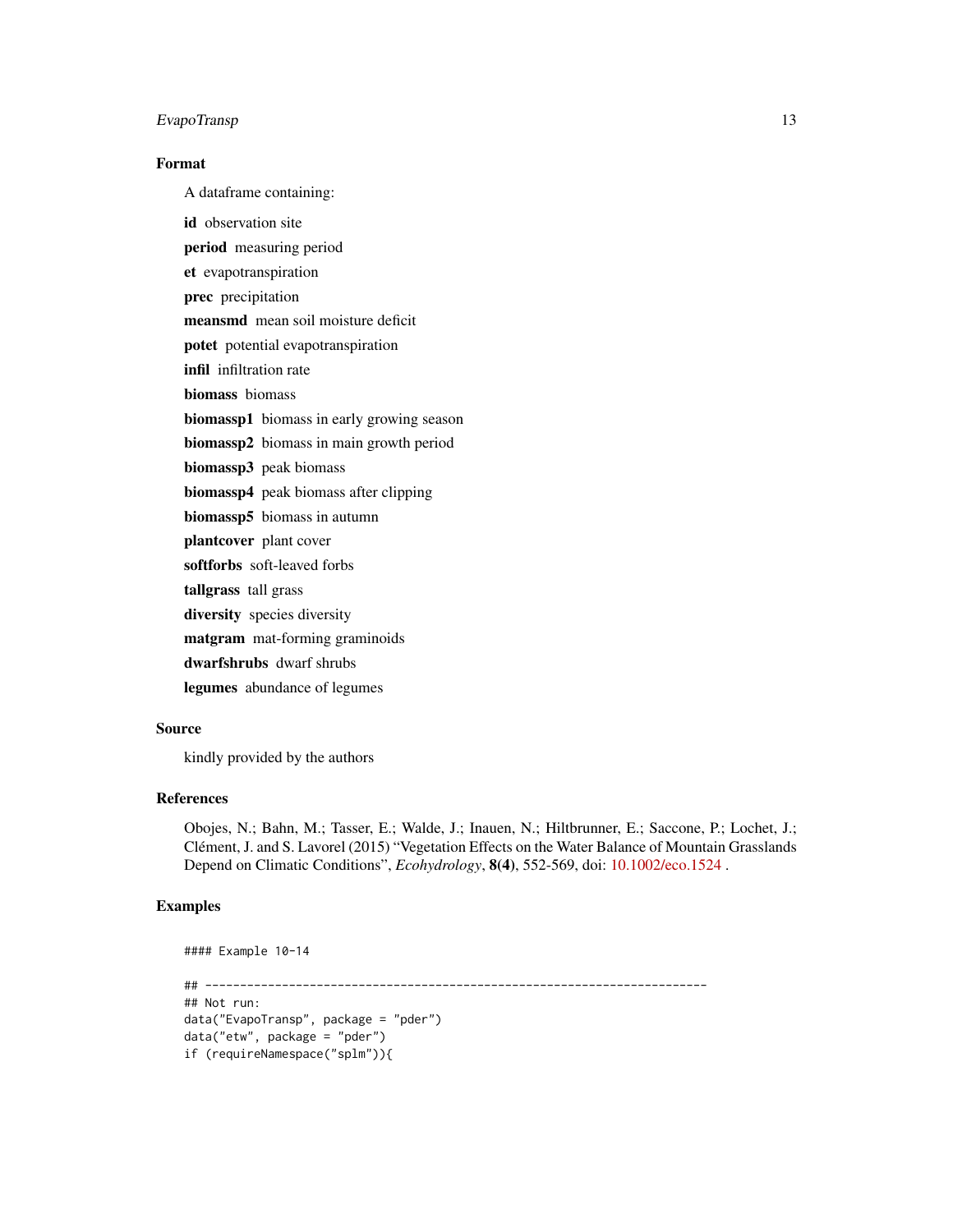```
library("splm")
   evapo <- et ~ prec + meansmd + potet + infil + biomass + plantcover +
       softforbs + tallgrass + diversity + matgram + dwarfshrubs + legumes
    semsr.evapo <- spreml(evapo, data=EvapoTransp, w=etw,
                          lag=FALSE, errors="semsr")
    summary(semsr.evapo)
}
## ------------------------------------------------------------------------
library("plm")
if (requireNamespace("lmtest")){
    coeftest(plm(evapo, EvapoTransp, model="pooling"))
}
## ------------------------------------------------------------------------
if (requireNamespace("lmtest") & requireNamespace("splm")){
    coeftest(spreml(evapo, EvapoTransp, w=etw, errors="sem"))
}
#### Example 10-17
## ------------------------------------------------------------------------
if (requireNamespace("lmtest")){
    saremsrre.evapo <- spreml(evapo, data = EvapoTransp,
                             w = etw, lag = TRUE, errors = "semsr")
    summary(saremsrre.evapo)$ARCoefTable
    round(summary(saremsrre.evapo)$ErrCompTable, 6)
}
## End(Not run)
```
<span id="page-13-1"></span>FinanceGrowth *Financial Institutions and Growth*

#### **Description**

5-yearly observations of 78 countries from 1960 to 1995 *number of observations* : 546 *number of time-series* : 7 *country* : world *package* : panel *JEL codes:* G20, O16, O47, C23, C33, O15 *Chapter* : 07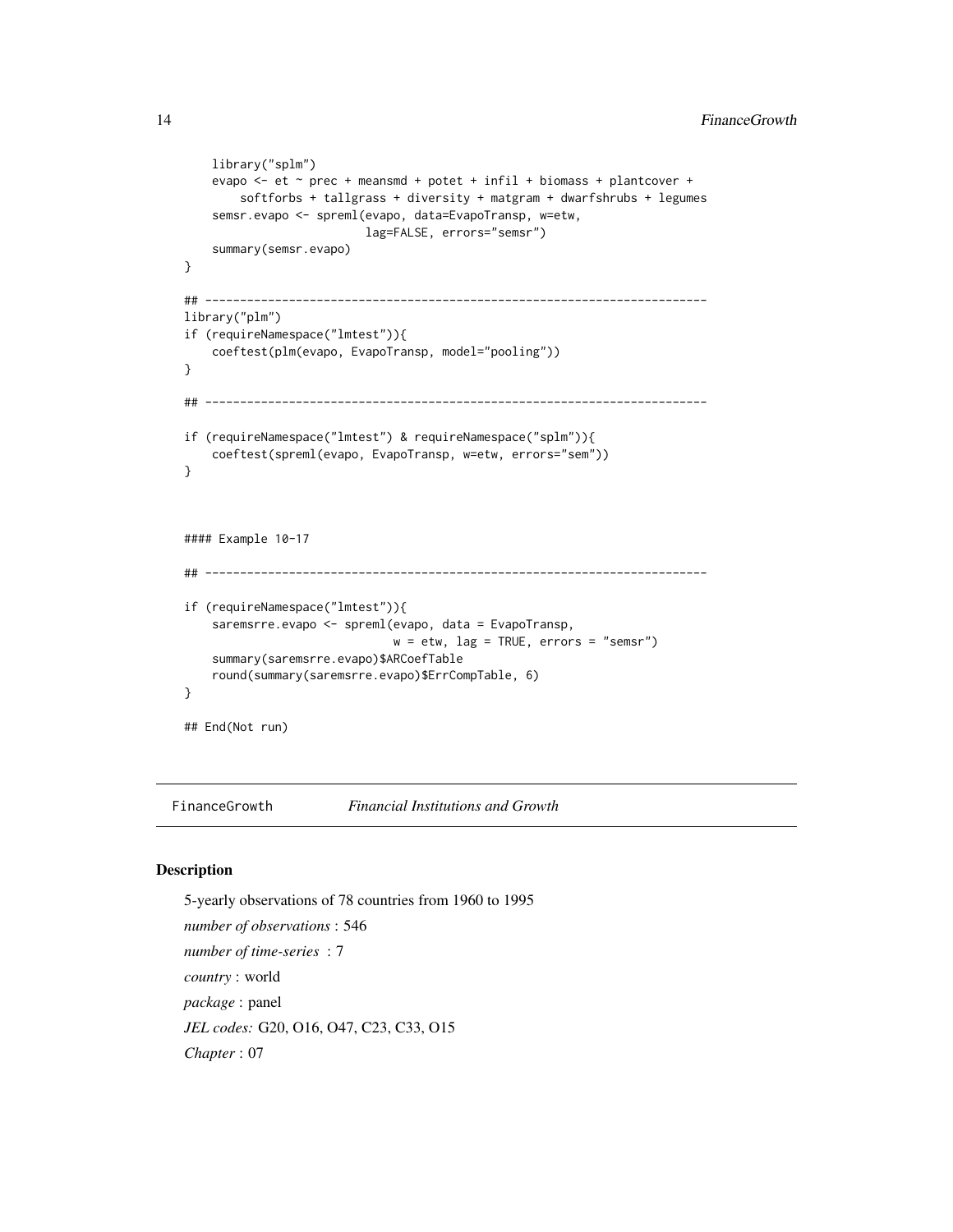# <span id="page-14-0"></span>ForeignTrade 15

#### Usage

data(FinanceGrowth)

## Format

A dataframe containing: country country name period period growth growth rate \* 100 privo log private credit / GDP lly log liquid liabilities / GDP btot log bank credit/total credit lgdp log initial gdp per capita (PPP) sec mean years of secondary schooling gov log government spending / GDP lbmp log(1 black market premium) **lpi**  $log(1 + inflation rate)$ trade log (imports + exports)/GDP

## Source

<http://www.cgdev.org/content/publications/detail/14256>

# References

Levine, Ross; Loayza, Norman and Thorsten Beck (2000) "Financial Intermediation and Growth: Causality and Causes", *Journal of Monetary Economics*, 46, 31-77, doi: [10.1016/S03043932\(00\)000](https://doi.org/10.1016/S0304-3932(00)00017-9)17- [9](https://doi.org/10.1016/S0304-3932(00)00017-9) .

Roodman, David (2009) "A Note on the Theme of Two Many Instruments", *Oxford Bulletin of Economics An Statistics*, 71(1), 135–158, doi: [10.1111/j.14680084.2008.00542.x](https://doi.org/10.1111/j.1468-0084.2008.00542.x) .

<span id="page-14-1"></span>ForeignTrade *Foreign Trade of Developing Countries*

# Description

yearly observations of 31 countries from 1963 to 1986 *number of observations* : 744 *number of time-series* : 24 *country* : developing countries *package* : panelivreg *JEL codes:* O19, C51, F17 *Chapter* : 02, 06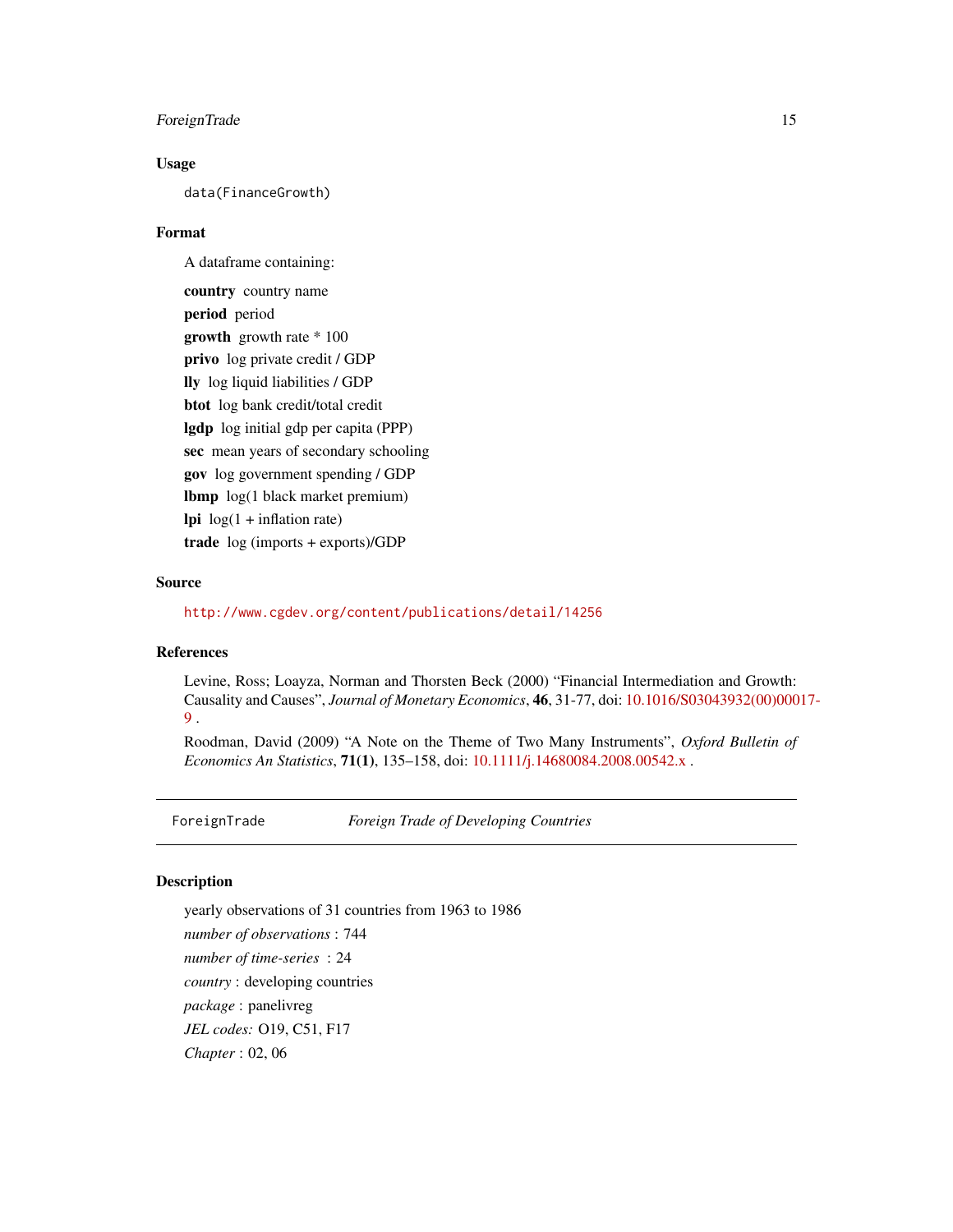## Usage

data(ForeignTrade)

#### Format

A dataframe containing:

country country name

year year

exports nominal exports deflated by the unit value of exports per capita

imports nominal imports deflated by the unit value of exports per capita

resimp official foreing reserves (in US dollars) divided by nominal imports (in US dollars)

gnp real GNP per capita

**pgnp** trend real GNP per capita calculated by fitting linear trend yit\*=y0iexp(gi t), where y0i is the initial value of real gnp per capita for country i and gi is the ith country's average growth rate over 1964-1986

gnpw real genp for USA per capita

**pm** unit value of imports (in US dollars),  $1980 = 100$ 

 $px$  unit value of exports (in US dollars),  $1980 = 100$ 

cpi domestic CPI,  $1980 = 100$ 

pw US producer's price index, 1980 = 100

exrate exchange rate (price of US dollars in local currency),  $1980 = 1$ 

consump domestic consumption per capita,

invest domestic fixed gross investment per capita

income domestic disposable income per capita

pop population

reserves official foreing reserves (in US dollars)

money domestic money supply per capita

trend trend dummy,  $1964 = 1$ 

pwcpi log of us producer price index divided by domestic cpi

importspmpx log of nominal imports divided by export prices

pmcpi log of imports price divided by domestic cpi

pxpw log of exports price divided by domestic cpi

# Source

Journal of Applied Econometrics Data Archive : <http://qed.econ.queensu.ca/jae/>

# References

Kinal, T. and K. Lahiri (1993) "On the Estimation of Simultaneous-equations Error-components Models with An Application to a Model of Developing Country Foreign Trade", *Journal of Applied Economics*, 8, 81-92, doi: [10.1002/jae.3950080107](https://doi.org/10.1002/jae.3950080107) .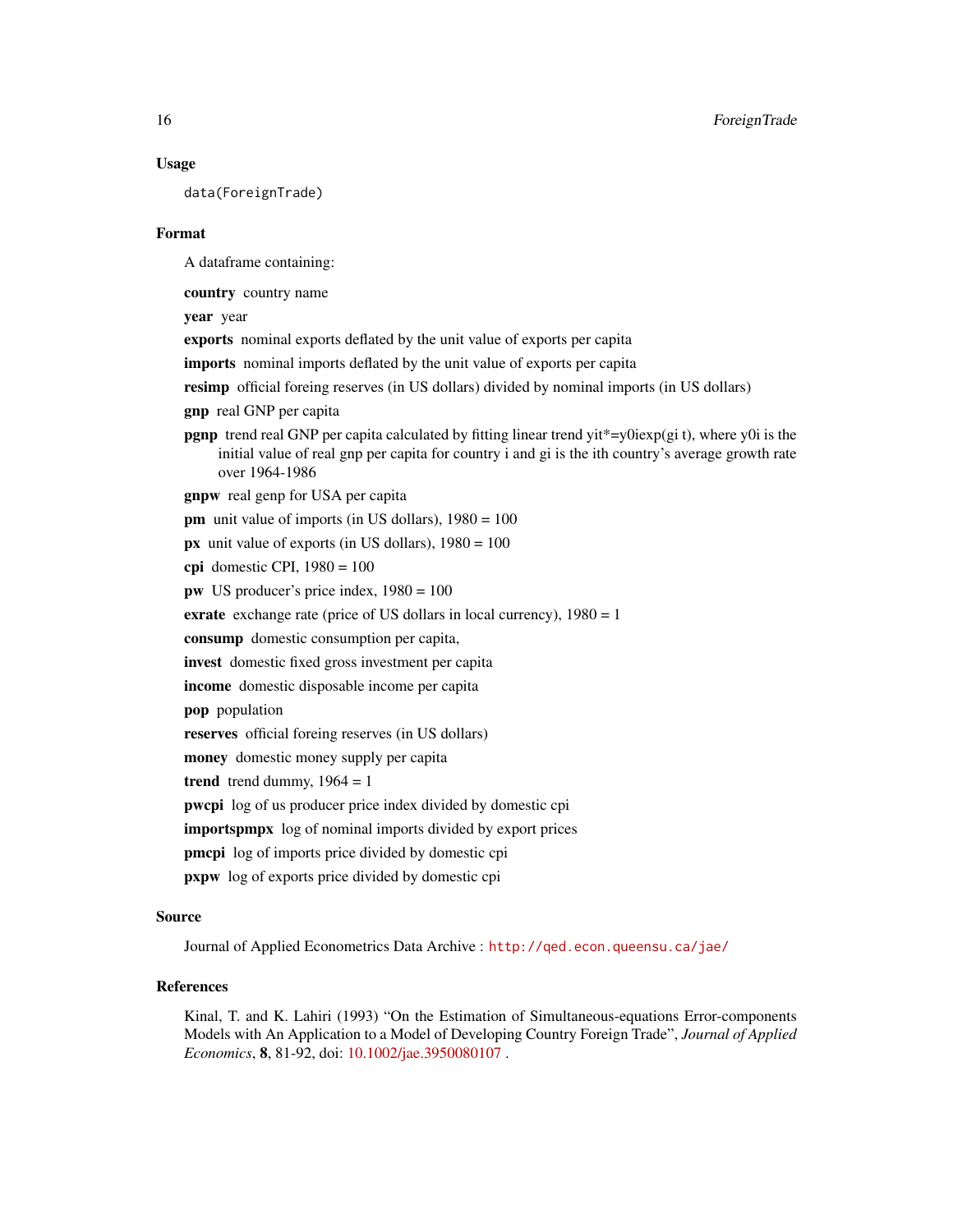# ForeignTrade 17

```
#### Example 2-4
## ------------------------------------------------------------------------
library("plm")
data("ForeignTrade", package = "pder")
FT <- pdata.frame(ForeignTrade)
summary(FT$gnp)
ercomp(imports ~ gnp, FT)
models <- c("within", "random", "pooling", "between")
sapply(models, function(x) coef(plm(imports \sim gnp, FT, model = x))["gnp"])
#### Example 6-2
## ------------------------------------------------------------------------
data("ForeignTrade", package = "pder")
w1 <- plm(imports~pmcpi + gnp + lag(imports) + lag(resimp) |
          lag(consump) + lag(cpi) + lag(income) + lag(gnp) + pm +lag(invest) + lag(money) + gnpw + pw + lag(reserves) +lag(exports) + trend + pgnp + lag(px),ForeignTrade, model = "within")
r1 <- update(w1, model = "random", random.method = "nerlove",
            random.dfcor = c(1, 1), inst.method = "baltagi")
## ------------------------------------------------------------------------
phtest(r1, w1)
## ------------------------------------------------------------------------
r1b \leq plm(imports \sim pmcpi + gnp + lag(imports) + lag(resimp) |
            lag(consump) + lag(cpi) + lag(income) + lag(px) +lag(reserves) + lag(exports) | lag(gnp) + pm +lag(invest) + lag(money) + gnpw + pw + trend + pgnp,ForeignTrade, model = "random", inst.method = "baltagi",
            random.method = "nerlove", random.dfcor = c(1, 1))
phtest(w1, r1b)
## ------------------------------------------------------------------------
rbind(within = coef(w1), ec2sls = coef(r1b)[-1])## ------------------------------------------------------------------------
elast <- sapply(list(w1, r1, r1b),
                function(x) c(coef(x)["pmcpi"],
                              coeff(x)["pmcpi"] / (1 - coeff(x)["lag(imports)"]))dimnames(elast) <- list(c("ST", "LT"), c("w1", "r1", "r1b"))
elast
## ------------------------------------------------------------------------
rbind(within = coef(summary(w1))[, 2],ec2sls = coef(summary(r1b))[-1, 2])
```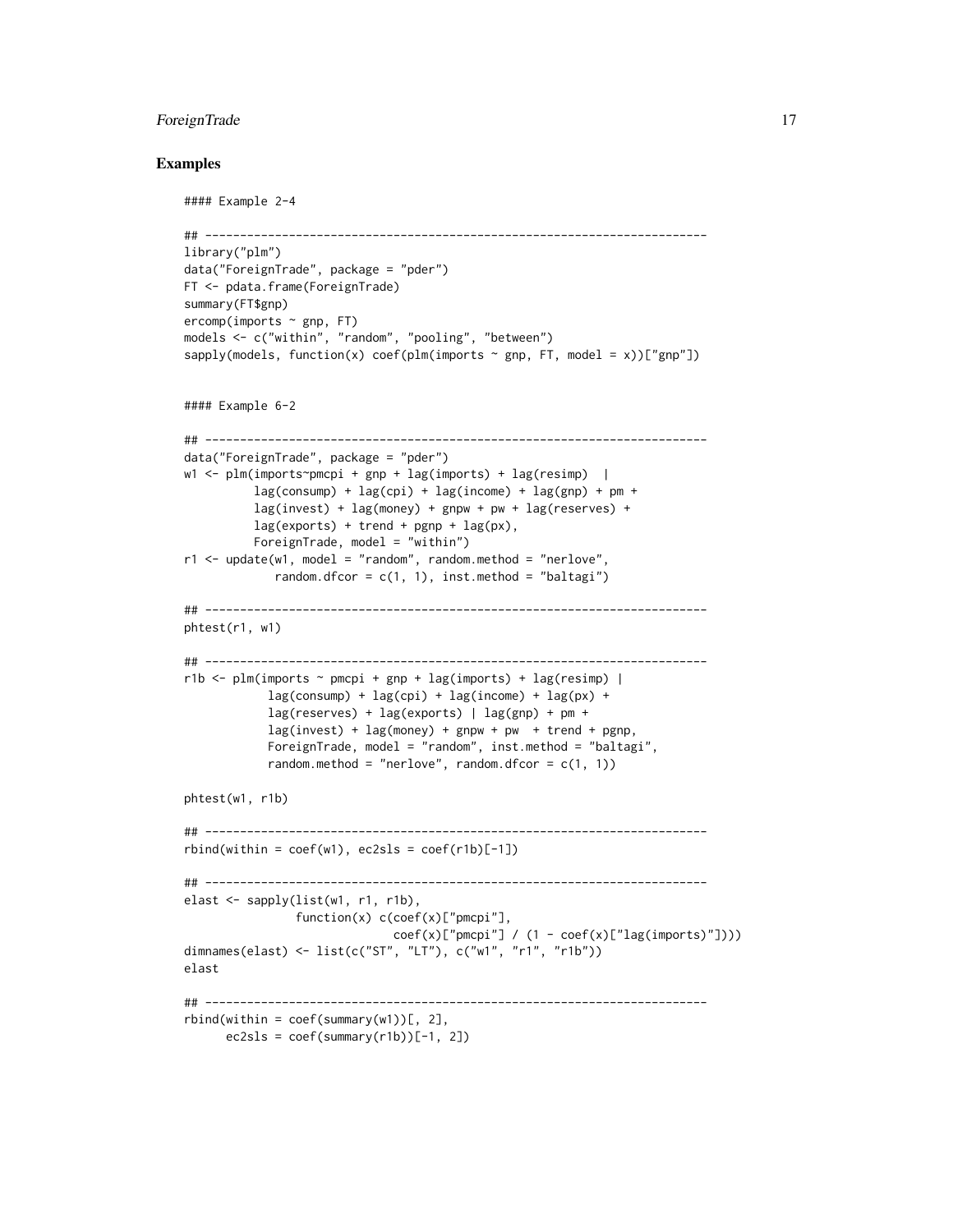```
#### Example 6-4
```

```
## ------------------------------------------------------------------------
eqimp \le imports \sim pmcpi + gnp + lag(imports) +
               lag(resimp) | lag(consump) + lag(cpi) + lag(income) +
                lag(px) + lag(reserves) + lag(exports) | lag(gnp) + pm +lag(invest) + lag(money) + gnpw + pw + trend + pgnpeqexp \leq exports \sim pxpw + gnpw + lag(exports) |
               lag(gnp) + pw + lag(consump) + pm + lag(px) + lag(cpi) |
                lag(money) + gnpw + pgnp + pop + lag(invest) +lag(income) + lag(reserves) + exrate
r12 <- plm(list(import.demand = eqimp,
                export.demand = eqexp),
           data = ForeignTrade, index = 31, model = "random",inst.method = "baltagi", random.method = "nerlove",
           random.dfcor = c(1, 1))
summary(r12)
## ------------------------------------------------------------------------
rbind(eczsls = coef(summary(r1b))[-1, 2],ec3sls = coef(summary(r12), "import.demand")[-1, 2])
```
<span id="page-17-1"></span>GiantsShoulders *Impact of Institutions on Cumulative Research*

# Description

yearly observations of 216 articles from 1970 to 2001 *number of observations* : 4880 *number of time-series* : 32 *country* : United States *package* : countpanel *JEL codes:* D02, D83, I23, O30 *Chapter* : 08

# Usage

```
data(GiantsShoulders)
```
## Format

A dataframe containing:

pair the pair article index

article the article index

brc material of the article is deposit on a Biological Ressource Center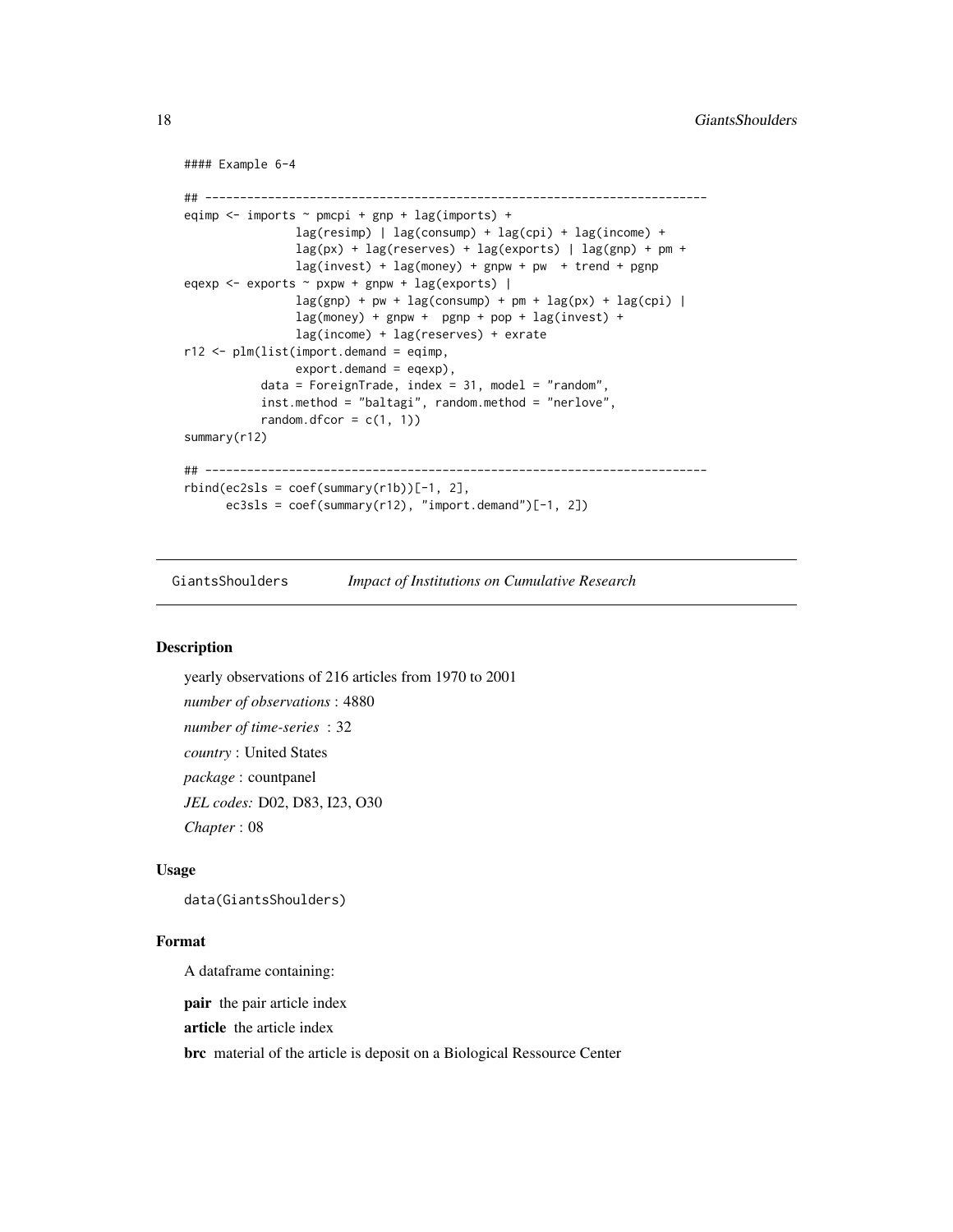## GiantsShoulders 19

pubyear publication year of the article

brcyear year of the deposit in brc of the material related to the article

year the year index

citations the number of citations

#### Source

American Economic Association Data Archive : <https://www.aeaweb.org/aer/>

#### References

Furman, Jeffrey L. and Scott Stern (2011) "Climbing Atop the Shoulders of Giants: the Impact of Institutions on Cumulative Research", *American Economic Review*, 101(5), 1933-1963, doi: [10.1257](https://doi.org/10.1257/aer.101.5.1933)/ [aer.101.5.1933](https://doi.org/10.1257/aer.101.5.1933) .

```
#### Example 8-6
## ------------------------------------------------------------------------
## Not run:
data("GiantsShoulders", package = "pder")
head(GiantsShoulders)
## ------------------------------------------------------------------------
if (requireNamespace("dplyr")){
    library("dplyr")
    GiantsShoulders <- mutate(GiantsShoulders, age = year - pubyear)
    cityear <- summarise(group_by(GiantsShoulders, brc, age),
                         cit = mean(citations, na.rm = TRUE))
    GiantsShoulders <- mutate(GiantsShoulders,
                              window = as.numeric( (brc == "yes") &
                                                    abs(brcyear - year) \leq 1),
                              post_brc = as.numeric( (brc == "yes") &
                                                      year - brcyear > 1),
                              age = year - pubyear)GiantsShoulders$age[GiantsShoulders$age == 31] <- 0
    #GiantsShoulders$year[GiantsShoulders$year
    #GiantsShoulders$year[GiantsShoulders$year
    GiantsShoulders$year[GiantsShoulders$year < 1975] <- 1970
  GiantsShoulders$year[GiantsShoulders$year >= 1975 & GiantsShoulders$year < 1980] <- 1975
    if (requireNamespace("pglm")){
        library("pglm")
        t3c1 \leq lm(log(1 + citations) \sim brc + window + post_brc + factor(age),
                   data = GiantsShoulders)
        t3c2 <- update(t3c1, \cdot \cdot \cdot + factor(pair) + factor(year))
        t3c3 <- pglm(citations \sim brc + window + post_brc + factor(age) + factor(year),
                     data = GiantsShoulders, index = "pair",
```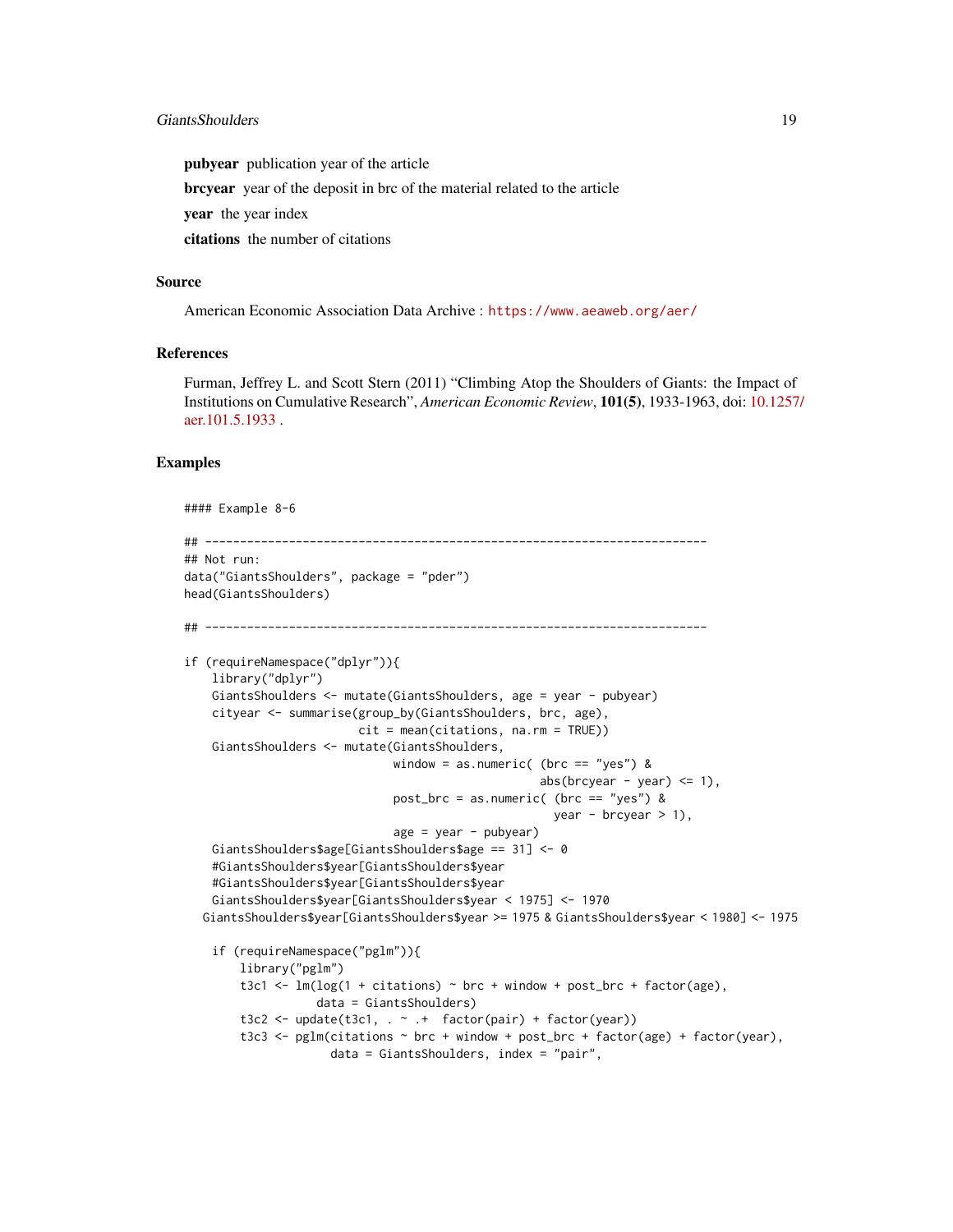```
effect = "individual", model = "within", family = negbin)
       t3c4 <- pglm(citations ~ window + post_brc + factor(age) + factor(year),
                  data = GiantsShoulders, index = "article",
                  effect = "individual", model = "within", family = negbin)
       ## screenreg(list(t3c2, t3c3, t3c4),
       ## custom.model.names = c("ols: age/year/pair-FE",
      ## "NB:age/year/pair-FE", "NB: age/year/article-FE"),
       ## omit.coef="(factor)|(Intercept)", digits = 3)
   }
}
## End(Not run)
```
<span id="page-19-1"></span>HousePricesUS *House Prices Data*

## **Description**

yearly observations of 49 regions from 1976 to 2003 *number of observations* : 1421 *number of time-series* : 29 *country* : United States *package* : hedprice *JEL codes:* C51, R31 *Chapter* : 09, 10

# Usage

data(HousePricesUS)

## Format

A dataframe containing:

state state index

year year

names state name

plate state number plate index

region region index

region.name region name

price real house price index,  $1980=100$ 

income real per-capita income

pop total population

intrate real interest rate on borrowing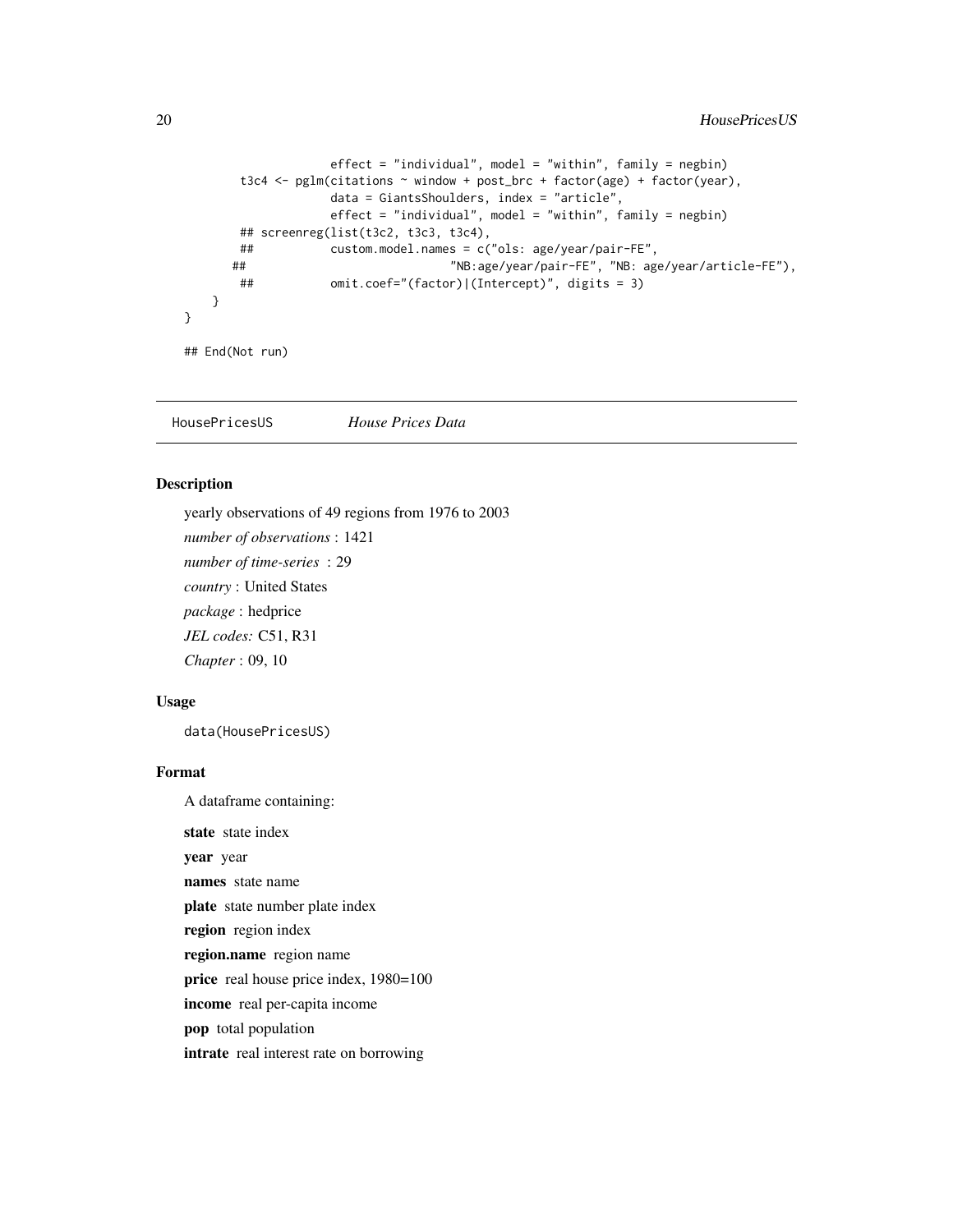# HousePricesUS 21

## Source

Journal of Applied Econometrics Data Archive : <http://qed.econ.queensu.ca/jae/>

# References

Holly, S.; Pesaran, M.G. and T. Yamagata (2010) "A Spatio-temporal Model of House Prices in the USA", *Journal of Econometrics*, 158(1), 160–173, doi: [10.1016/j.jeconom.2010.03.040](https://doi.org/10.1016/j.jeconom.2010.03.040) .

Millo, Giovanni (2015) "Narrow Replication of 'spatio-temporal Model of House Prices in the Usa', Using R", *Journal of Applied Econometrics*, 30(4), 703–704, doi: [10.1002/jae.2424](https://doi.org/10.1002/jae.2424) .

```
#### Example 4-11
## ------------------------------------------------------------------------
## Not run:
data("HousePricesUS", package = "pder")
library("plm")
php <- pdata.frame(HousePricesUS)
## ------------------------------------------------------------------------
cbind("rho" = pcdtest(diff(log(php$price)), test = "rho")$statistic,
      "|rho|" = pcdtest(diff(log(php$price)), test = "absrho")$statistic)
## ------------------------------------------------------------------------
regions.names <- c("New Engl", "Mideast", "Southeast", "Great Lks",
                   "Plains", "Southwest", "Rocky Mnt", "Far West")
corr.table.hp <- cortab(diff(log(php$price)), grouping = php$region,
                        groupnames = regions.names)
colnames(corr.table.hp) <- substr(rownames(corr.table.hp), 1, 5)
round(corr.table.hp, 2)
## ------------------------------------------------------------------------
pcdtest(diff(log(price)) ~ diff(lag(log(price))) + diff(lag(log(price), 2)),
        data = php)#### Example 9-2
## ------------------------------------------------------------------------
data("HousePricesUS", package = "pder")
swmod <- pvcm(log(price) ~ log(income), data = HousePricesUS, model= "random")
mgmod <- pmg(log(price) ~ log(income), data = HousePricesUS, model = "mg")
coefs <- cbind(coef(swmod), coef(mgmod))
dimnames(coefs)[[2]] <- c("Swamy", "MG")
coefs
#### Example 9-3
## ------------------------------------------------------------------------
if (requireNamespace("texreg")){
```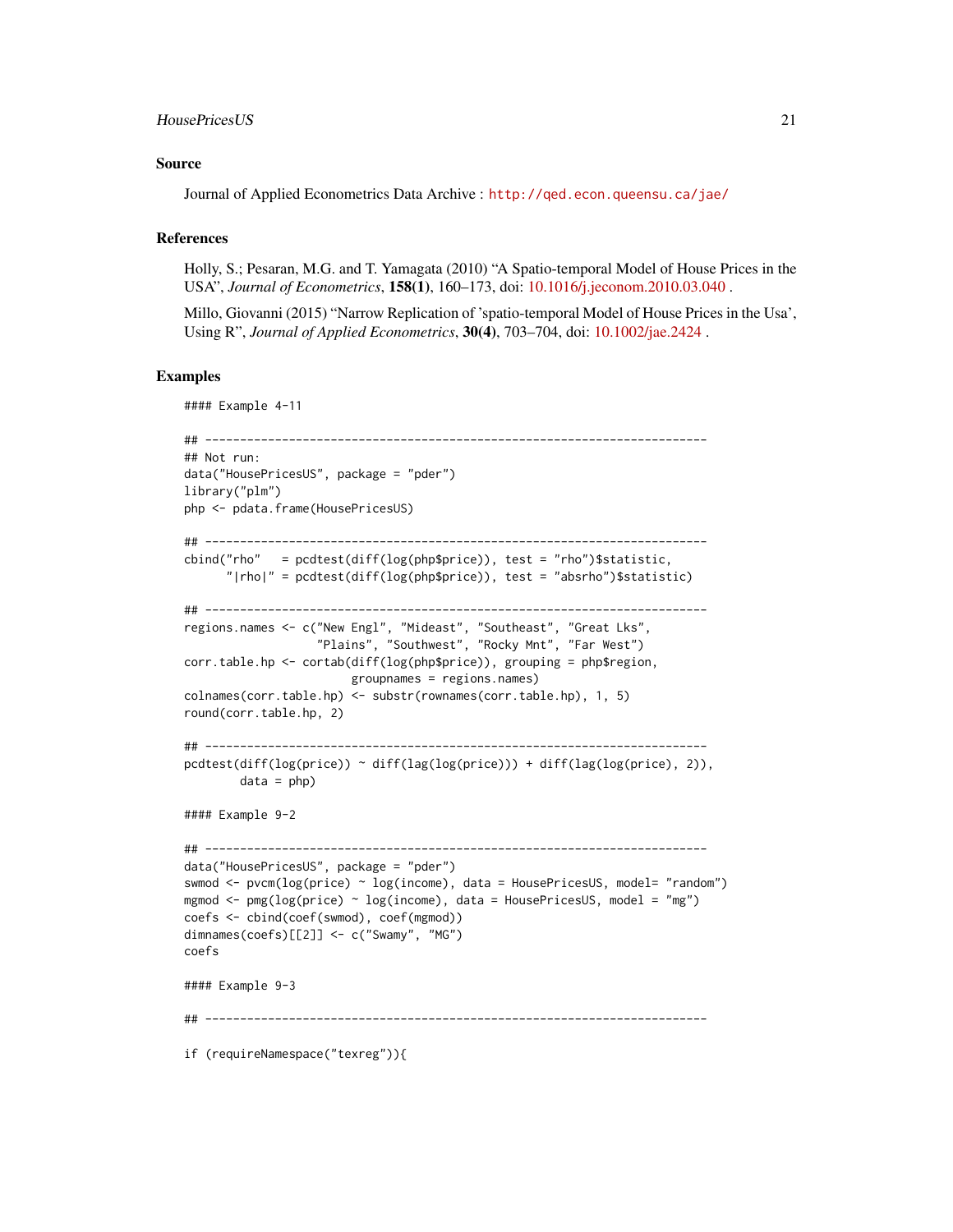```
library("texreg")
    data("RDSpillovers", package = "pder")
    fm.rds <- lny ~ lnl + lnk + lnrd
    mg.rds <- pmg(fm.rds, RDSpillovers, trend = TRUE)
    dmg.rds \leq update(mg.rds, \sim lag(lny) + .)
    screenreg(list('Static MG' = mg.rds, 'Dynamic MG'= dmg.rds), digits = 3)
    if (requireNamespace("msm")){
        library("msm")
        b.lr \leftarrow \text{coeff}(\text{dmg.rds})["lnrd"]/(1 - coef(dmg.rds)["lag(lny)"])
        SEb.lr \le deltamethod(\le x5 / (1 - x2),
                               mean = coef(dmg.rds), cov = vcov(dmg.rds))
        z.lr <- b.lr / SEb.lr
        pval.lr \leq 2 \star pnorm(abs(z.lr), lower.tail = FALSE)
        lr.lnrd <- matrix(c(b.lr, SEb.lr, z.lr, pval.lr), nrow=1)
        dimnames(lr.lnrd) <- list("lnrd (long run)", c("Est.", "SE", "z", "p.val"))
        round(lr.lnrd, 3)
    }
}
#### Example 9-4
## ------------------------------------------------------------------------
housep.np <- p \text{ cm}(\log(p \text{ rice}) \sim \log(in \text{come}), data = H \text{ousePricesUS}, model = "within")
housep.pool <- plm(log(price) ~ log(income), data = HousePricesUS, model = "pooling")
housep.within <- plm(log(price) ~ log(income), data = HousePricesUS, model = "within")
d \leq data.frame(x = c(coef(housep.np)[[1]], coef(housep.np)[[2]]),
                coef = rep(c("intercept", "log(income)"),
                            each = nrow(coef(housep.np))))
if (requireNamespace("ggplot2")){
    library("ggplot2")
    ggplot(d, aes(x)) + geom\_histogram(col = "black", fill = "white", bins = 8) +factor_{wrap}(\sim coef, scales = "free") + xlab("") + ylab("")}
## ------------------------------------------------------------------------
summary(housep.np)
## ------------------------------------------------------------------------
pooltest(housep.pool, housep.np)
pooltest(housep.within, housep.np)
#### Example 9-5
## ------------------------------------------------------------------------
library("texreg")
cmgmod <- pmg(log(price) ~ log(income), data = HousePricesUS, model = "cmg")
screenreg(list(mg = mgmod, ccemg = cmgmod), digits = 3)#### Example 9-6
```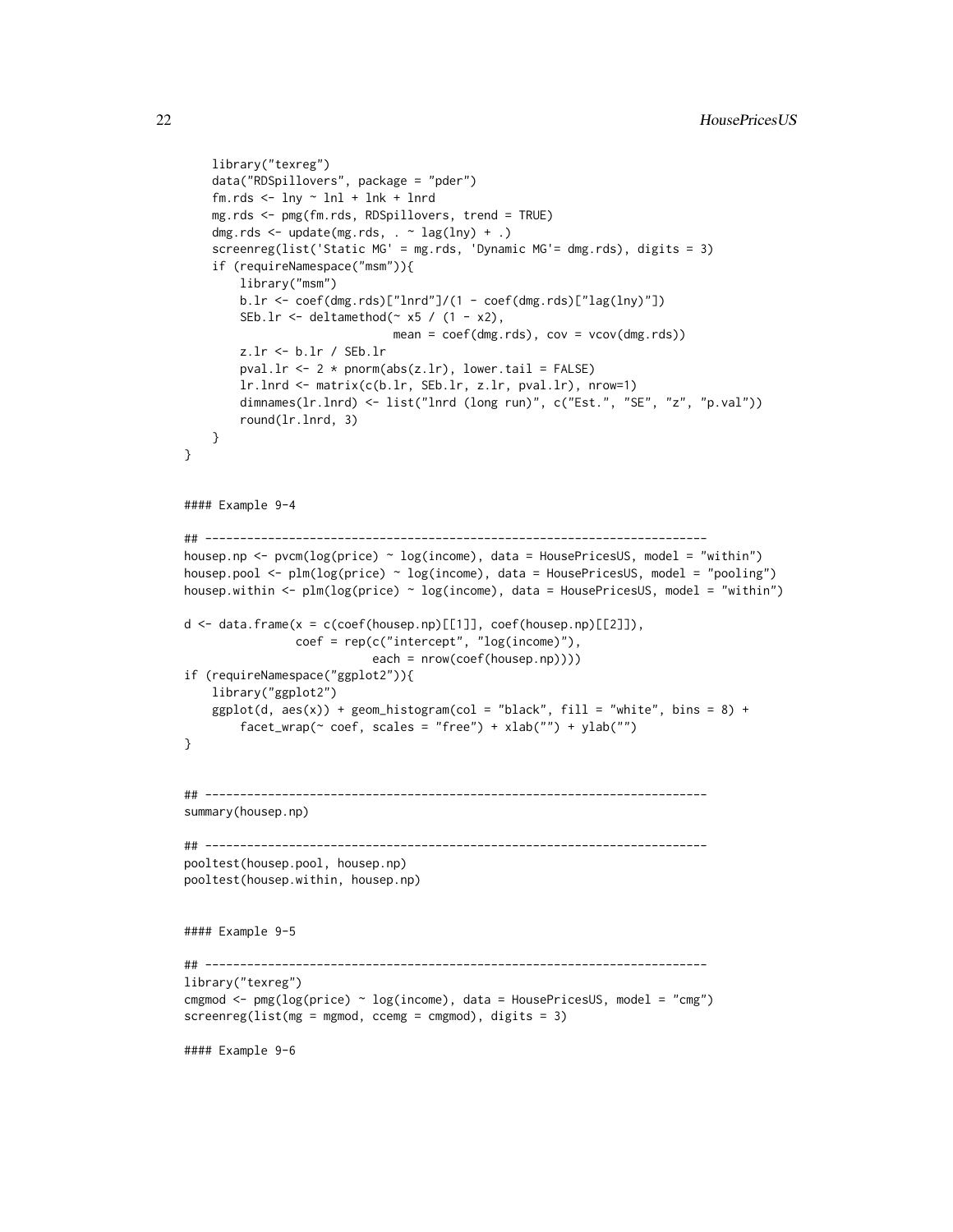## HousePricesUS 23

```
## ------------------------------------------------------------------------
ccemgmod <- pcce(log(price) ~ log(income), data=HousePricesUS, model="mg")
summary(ccemgmod)
## ------------------------------------------------------------------------
ccepmod <- pcce(log(price) ~ log(income), data=HousePricesUS, model="p")
summary(ccepmod)
#### Example 9-8
## ------------------------------------------------------------------------
data("HousePricesUS", package = "pder")
price <- pdata.frame(HousePricesUS)$price
purtest(log(price), test = "levinlin", lags = 2, exo = "trend")
purtest(log(price), test = "madwu", lags = 2, exo = "trend")
purtest(log(price), test = "ips", lags = 2, exo = "trend")
#### Example 9-9
## ------------------------------------------------------------------------
tab5a \leftarrow matrix(NA, ncol = 4, nrow = 2)tab5b \leftarrow matrix(NA, ncol = 4, nrow = 2)for(i in 1:4) {
    mymod <- pmg(diff(log(income)) ~ lag(log(income)) +
                 lag(diff(log(income)), 1:i),
                 data = HousePricesUS,
                 model = "mg", trend = TRUE)
    tab5a[1, i] <- pcdtest(mymod, test = "rho")$statistic
    tab5b[1, i] <- pcdtest(mymod, test = "cd")$statistic
}
for(i in 1:4) {
    mymod <- pmg(diff(log(price)) ~ lag(log(price)) +
                 lag(diff(log(price)), 1:i),
                 data=HousePricesUS,
                 model="mg", trend = TRUE)
    tab5a[2, i] <- pcdtest(mymod, test = "rho")$statistic
    tab5b[2, i] <- pcdtest(mymod, test = "cd")$statistic
}
tab5a < - round(tab5a, 3)
tab5b \leftarrow round(tabb5b, 2)dimnames(tab5a) <- list(c("income", "price"),
                        paste("ADF(", 1:4, ")", sep=""))
dimnames(tab5b) <- dimnames(tab5a)
tab5a
tab5b
```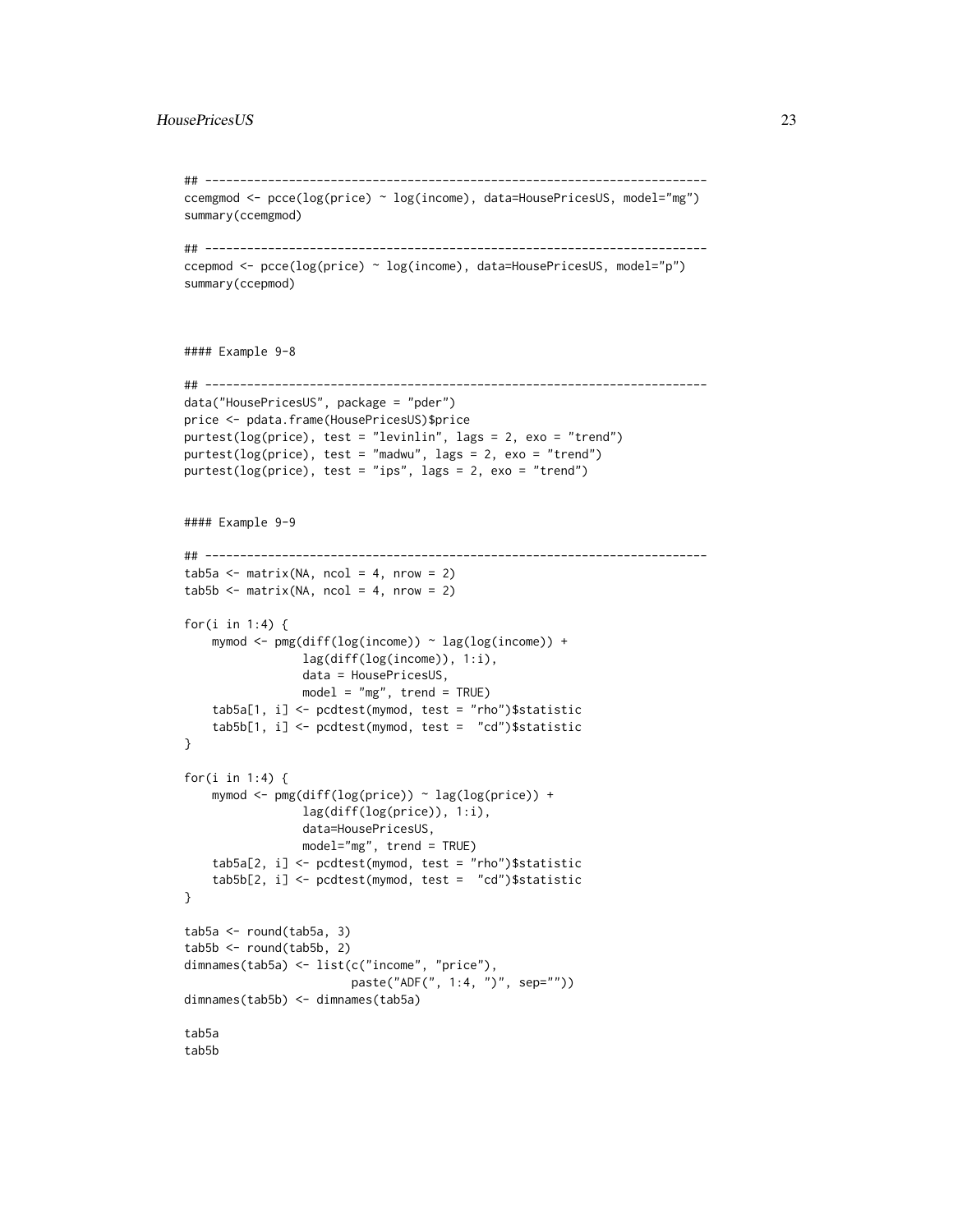```
## ------------------------------------------------------------------------
php <- pdata.frame(HousePricesUS)
cipstest(log(php$price), type = "drift")
cipstest(diff(log(php$price)), type = "none")
## ------------------------------------------------------------------------
cipstest(resid(ccemgmod), type="none")
cipstest(resid(ccepmod), type="none")
#### Example 10-2
## ------------------------------------------------------------------------
data("usaw49", package="pder")
library("plm")
php <- pdata.frame(HousePricesUS)
pcdtest(php$price, w = usaw49)
## ------------------------------------------------------------------------
if (requireNamespace("splm")){
   library("splm")
    rwtest(php$price, w = usaw49, replications = 999)
}
## ------------------------------------------------------------------------
mgmod <- pmg(log(price) ~ log(income), data = HousePricesUS)
ccemgmod <- pmg(log(price) ~ log(income), data = HousePricesUS, model = "cmg")
pcdtest(resid(ccemgmod), w = usaw49)
rwtest(resid(mgmod), w = usaw49, replications = 999)
## End(Not run)
```
<span id="page-23-1"></span>IncomeMigrationH *Income and Migration, Household Data*

# Description

yearly observations of 317 households from 2000 to 2006 *number of observations* : 2219 *number of time-series* : 7 *country* : Indonesia *package* : limdeppanel *JEL codes:* F22, J43, O13, O15, Q11, Q12, R23 *Chapter* : 08

<span id="page-23-0"></span>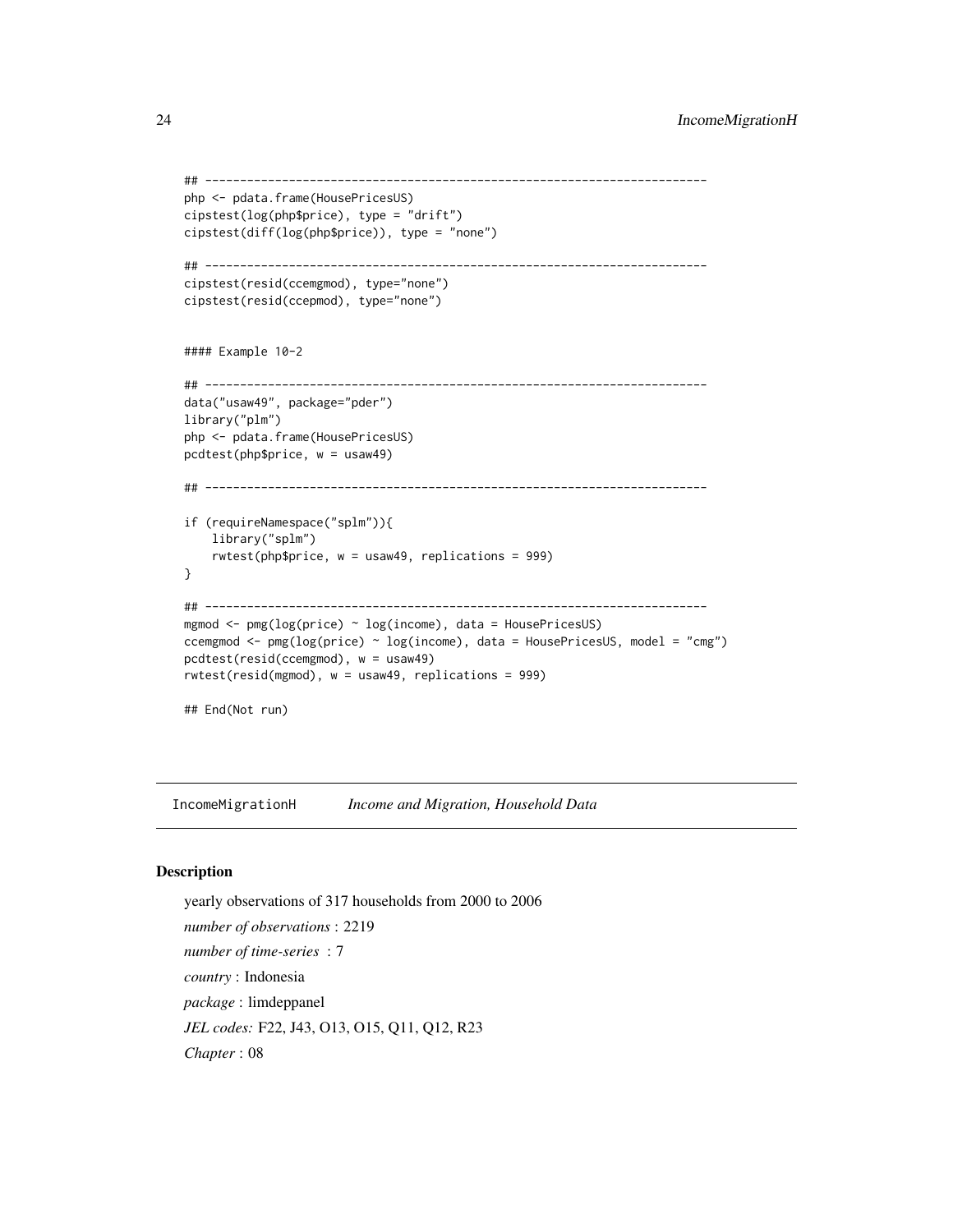# <span id="page-24-0"></span>IncomeMigration V 25

#### Usage

data(IncomeMigrationH)

# Format

A dataframe containing:

household household index

year the year

migration a dummy indicating whether a household has any migrant departing in year t+1

price rice price shock

rain rain shock

land landholdings (ha)

# Source

American Economic Association Data Archive : <https://www.aeaweb.org/aer/>

# References

Bazzi, Samuel (2017) "Wealth Heterogeneity and the Income Elasticity of Migration", *American Economic Journal, Applied Economics*, 9(2), 219–255, doi: [10.1257/app.20150548](https://doi.org/10.1257/app.20150548) .

<span id="page-24-1"></span>IncomeMigrationV *Income and Migration, Village Data*

## Description

3-yearly observations of 44674 villages from 2005 to 2008

*number of observations* : 89348

*number of time-series* : 2

*country* : Indonesia

*package* : panellimdep

*JEL codes:* F22, J43, O13, O15, Q11, Q12, R23

*Chapter* : 08

#### Usage

data(IncomeMigrationV)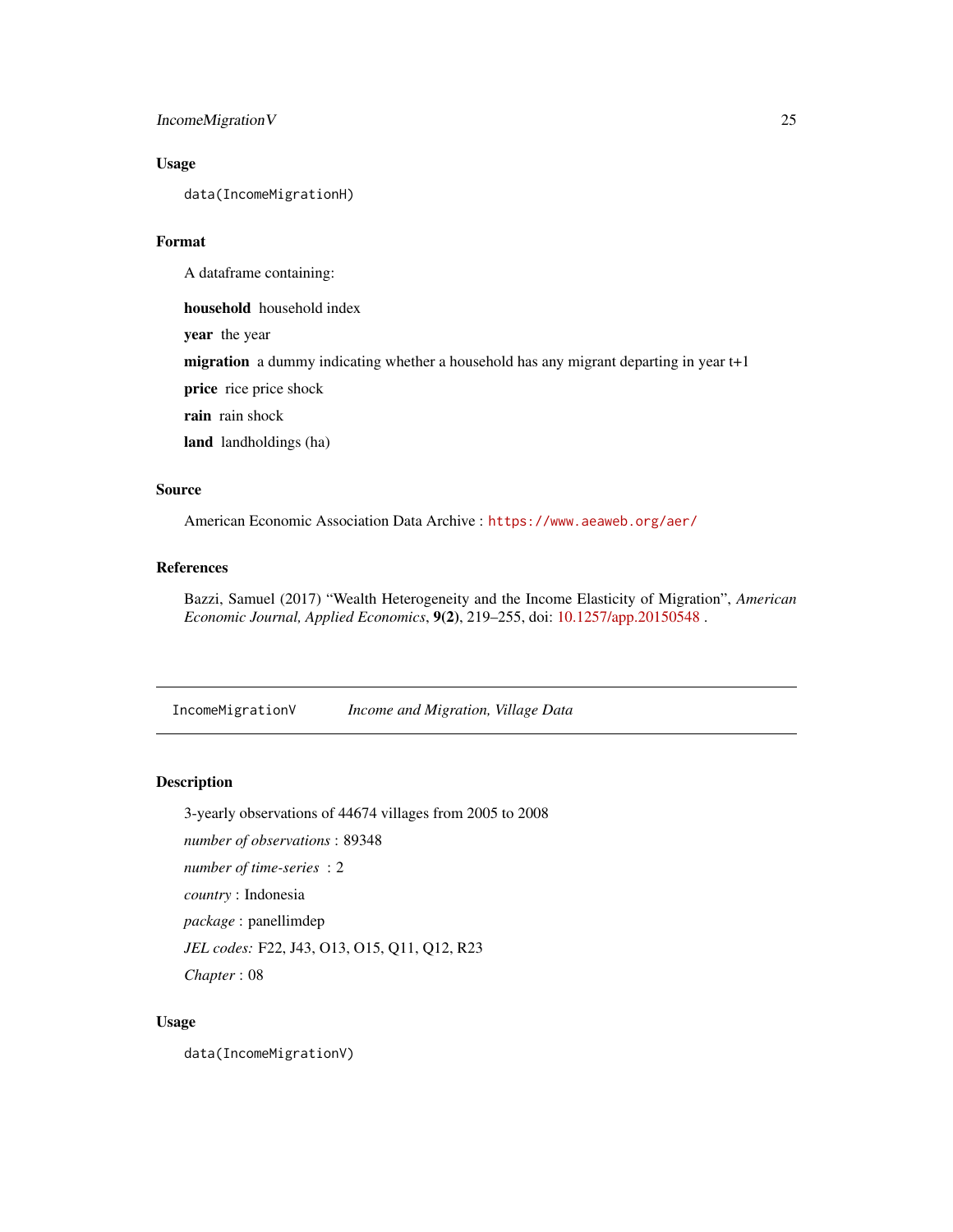# <span id="page-25-0"></span>Format

A dataframe containing:

village village index year the year emigration share of the emigrants in the total population district the district of the village price rice price shock rain rain shock pareto Pareto parameter of the landholdings distribution

# Source

American Economic Association Data Archive : <https://www.aeaweb.org/aer/>

# References

Bazzi, Samuel (2017) "Wealth Heterogeneity and the Income Elasticity of Migration", *American Economic Journal, Applied Economics*, 9(2), 219–255, doi: [10.1257/app.20150548](https://doi.org/10.1257/app.20150548) .

Index.jel *JEL codes*

## **Description**

- C13 : Estimation: General
	- [TexasElectr](#page-52-1) : Production of electricity in Texas
	- [Tileries](#page-54-1) : Production of tileries in Egypt
- C23 : Single Equation Models; Single Variables: Panel Data Models; Spatio-temporal Models
	- [FinanceGrowth](#page-13-1) : Financial institutions and growth
	- [IneqGrowth](#page-31-1) : Inequality and growth
	- [TexasElectr](#page-52-1) : Production of electricity in Texas
	- [Tileries](#page-54-1) : Production of tileries in Egypt
- C33 : Multiple or Simultaneous Equation Models: Panel Data Models; Spatio-temporal Models
	- [FinanceGrowth](#page-13-1) : Financial institutions and growth
	- [IneqGrowth](#page-31-1) : Inequality and growth
- C51 : Model Construction and Estimation
	- [ForeignTrade](#page-14-1) : Foreign Trade of Developing countries
	- [HousePricesUS](#page-19-1) : House Prices data
	- [RDPerfComp](#page-38-1) : R and D performing companies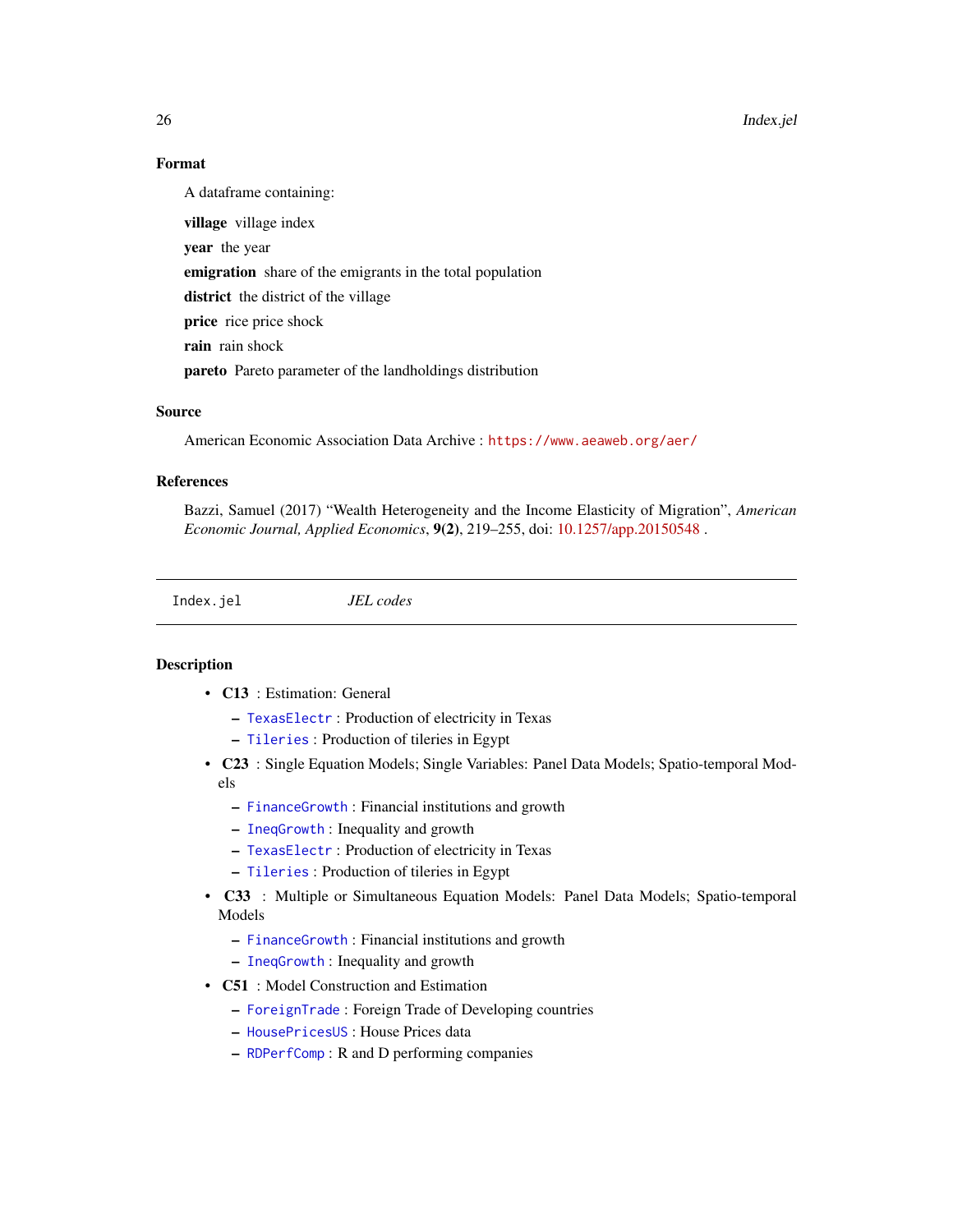- <span id="page-26-0"></span>– [RDSpillovers](#page-39-1) : Research and development spillovers data
- [TexasElectr](#page-52-1) : Production of electricity in Texas
- [Tileries](#page-54-1) : Production of tileries in Egypt
- [TradeEU](#page-60-1) : Trade in the European Union
- C78 : Bargaining Theory; Matching Theory
	- [LateBudgets](#page-33-1) : Late Budgets
- **C90** : Design of Experiments: General
	- [Seniors](#page-48-1) : Intergenerationals experiments
- C92 : Design of Experiments: Laboratory, Group Behavior
	- [CoordFailure](#page-2-1) : How to overcome organization failure in organization
- C93 : Field Experiments
	- [Donors](#page-9-1) : Dynamics of charitable giving
- D02 : Institutions: Design, Formation, Operations, and Impact
	- [GiantsShoulders](#page-17-1) : Impact of institutions on cumulative research
- D23 : Organizational Behavior; Transaction Costs; Property Rights
	- [CoordFailure](#page-2-1) : How to overcome organization failure in organization
- D24 : Production; Cost; Capital; Capital, Total Factor, and Multifactor Productivity; Capacity
	- [RDPerfComp](#page-38-1) : R and D performing companies
	- [RDSpillovers](#page-39-1) : Research and development spillovers data
	- [TexasElectr](#page-52-1) : Production of electricity in Texas
	- [Tileries](#page-54-1) : Production of tileries in Egypt
	- [TurkishBanks](#page-63-1) : Turkish Banks
- **D64** : Altruism; Philanthropy; Intergenerational Transfers
	- [Donors](#page-9-1) : Dynamics of charitable giving
- D72 : Political Processes: Rent-seeking, Lobbying, Elections, Legislatures, and Voting Behavior
	- [DemocracyIncome](#page-3-1) : The relation between democraty and income
	- [DemocracyIncome25](#page-6-1) : The relation between democraty and income
	- [LandReform](#page-32-1) : Politics and land reforms in India
	- [LateBudgets](#page-33-1) : Late Budgets
	- [Mafia](#page-35-1) : Mafia and Public Spending
	- [Reelection](#page-42-1) : Deficits and reelection
	- [RegIneq](#page-44-1) : Interregional redistribution and inequalities
	- [ScrambleAfrica](#page-45-1) : The long-run effects of the scramble for Africa
- D74 : Conflict: Conflict Resolution; Alliances; Revolutions
	- [ScrambleAfrica](#page-45-1) : The long-run effects of the scramble for Africa
- D82: Asymmetric and Private Information; Mechanism Design
	- [Donors](#page-9-1) : Dynamics of charitable giving
- D83 : Search; Learning; Information and Knowledge; Communication; Belief; Unawareness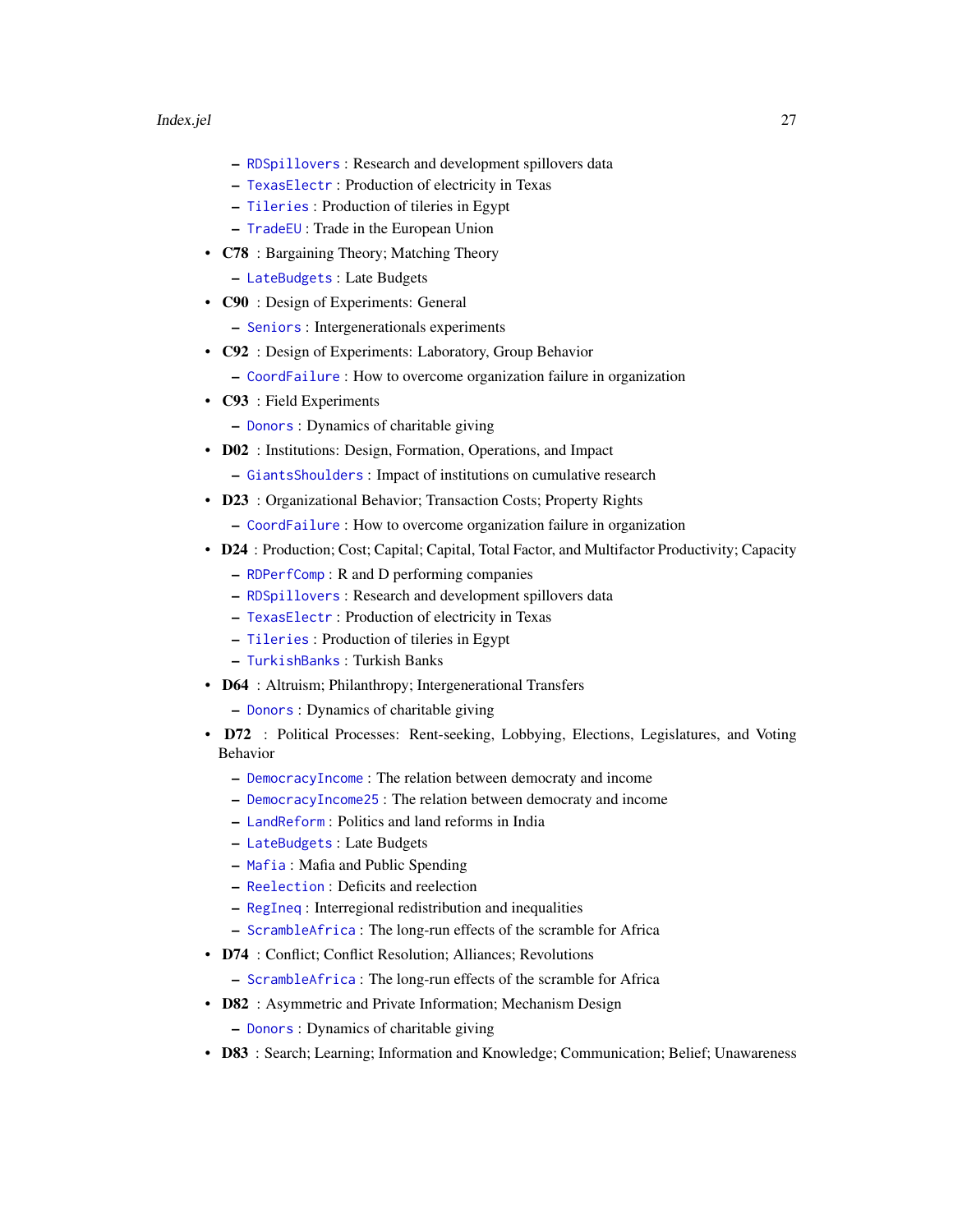- <span id="page-27-0"></span>– [GiantsShoulders](#page-17-1) : Impact of institutions on cumulative research
- E24 : Employment; Unemployment; Wages; Intergenerational Income Distribution; Aggregate Human Capital; Aggregate Labor Productivity
	- [CallBacks](#page-1-1) : Callbacks to job applications
- E32 : Business Fluctuations; Cycles
	- [CallBacks](#page-1-1) : Callbacks to job applications
- E62 : Fiscal Policy
	- [Mafia](#page-35-1) : Mafia and Public Spending
	- [Reelection](#page-42-1) : Deficits and reelection
- F12 : Models of Trade with Imperfect Competition and Scale Economies; Fragmentation
	- [TradeFDI](#page-62-1) : Trade and Foreign Direct Investment in Germany and the United States
- F14 : Empirical Studies of Trade
	- [TradeEU](#page-60-1) : Trade in the European Union
	- [TradeFDI](#page-62-1) : Trade and Foreign Direct Investment in Germany and the United States
- F17 : Trade: Forecasting and Simulation
	- [ForeignTrade](#page-14-1) : Foreign Trade of Developing countries
- F21 : International Investment; Long-term Capital Movements
	- [TradeFDI](#page-62-1) : Trade and Foreign Direct Investment in Germany and the United States
- **F22** : International Migration
	- [IncomeMigrationH](#page-23-1) : Income and Migration, household data
	- [IncomeMigrationV](#page-24-1) : Income and Migration, village data
- F23 : Multinational Firms; International Business
	- [TradeFDI](#page-62-1) : Trade and Foreign Direct Investment in Germany and the United States
- F32 : Current Account Adjustment; Short-term Capital Movements
	- [TwinCrises](#page-64-1) : Costs of currency and banking crises
- F51 : International Conflicts; Negotiations; Sanctions
	- [ScrambleAfrica](#page-45-1) : The long-run effects of the scramble for Africa
- G15 : International Financial Markets
	- [TwinCrises](#page-64-1) : Costs of currency and banking crises
- G20 : Financial Institutions and Services: General
	- [FinanceGrowth](#page-13-1) : Financial institutions and growth
- G21 : Banks; Depository Institutions; Micro Finance Institutions; Mortgages
	- [TurkishBanks](#page-63-1) : Turkish Banks
	- [TwinCrises](#page-64-1) : Costs of currency and banking crises
- H23 : Taxation and Subsidies: Externalities; Redistributive Effects; Environmental Taxes and Subsidies
	- [RegIneq](#page-44-1) : Interregional redistribution and inequalities
- H41 : Public Goods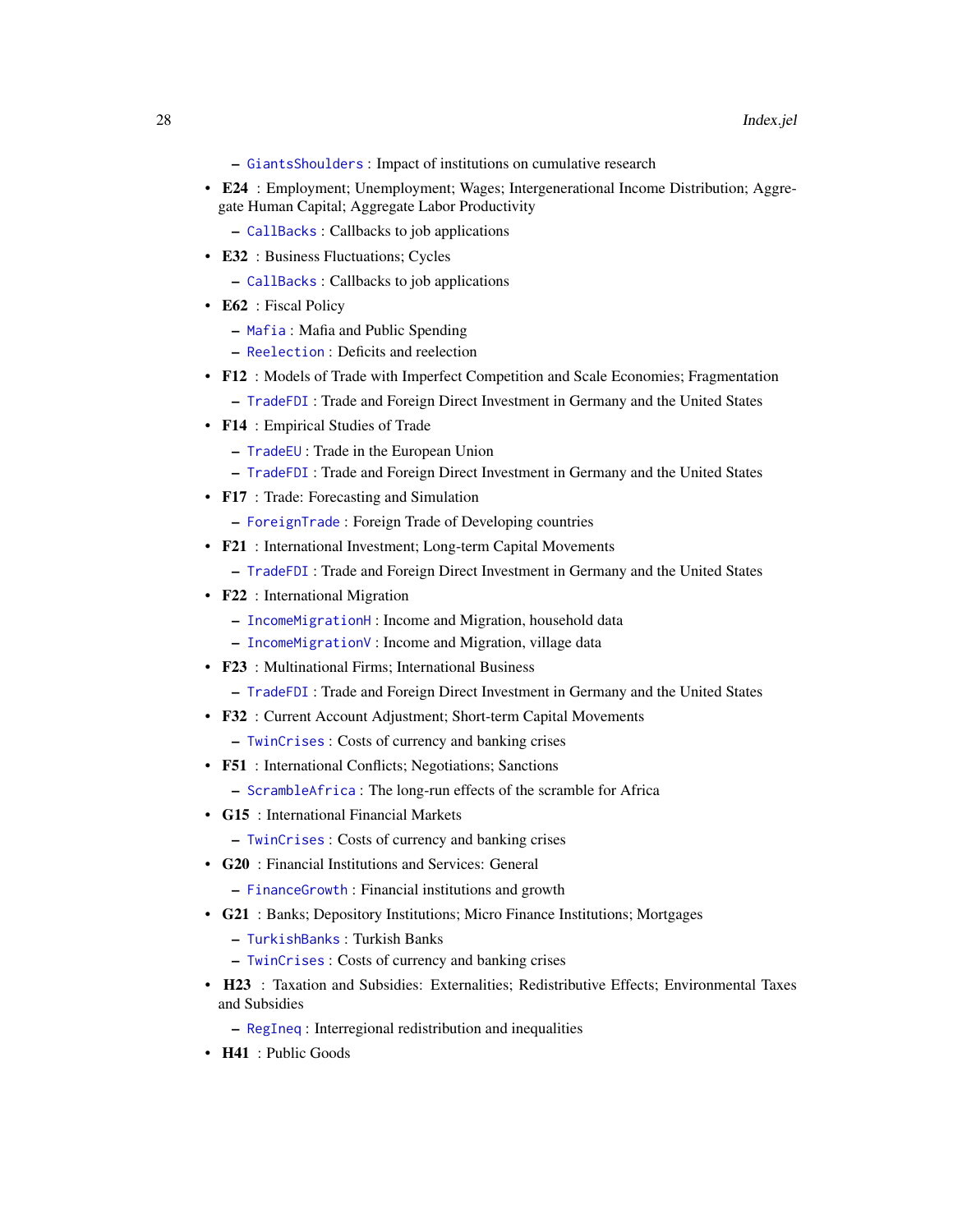- <span id="page-28-0"></span>– [Donors](#page-9-1) : Dynamics of charitable giving
- H61 : National Budget; Budget Systems
	- [LateBudgets](#page-33-1) : Late Budgets
- H62 : National Deficit; Surplus
	- [Reelection](#page-42-1) : Deficits and reelection
- H71 : State and Local Taxation, Subsidies, and Revenue
	- [Mafia](#page-35-1) : Mafia and Public Spending
	- [RegIneq](#page-44-1) : Interregional redistribution and inequalities
- H72 : State and Local Budget and Expenditures
	- [LateBudgets](#page-33-1) : Late Budgets
- H73 : State and Local Government; Intergovernmental Relations: Interjurisdictional Differentials and Their Effects
	- [RegIneq](#page-44-1) : Interregional redistribution and inequalities
- H77 : Intergovernmental Relations; Federalism; Secession
	- [RegIneq](#page-44-1) : Interregional redistribution and inequalities
- I18 : Health: Government Policy; Regulation; Public Health
	- [Dialysis](#page-8-1) : Diffusion of haemodialysis technology
- **I23** : Higher Education; Research Institutions
	- [GiantsShoulders](#page-17-1) : Impact of institutions on cumulative research
- **J14** : Economics of the Elderly; Economics of the Handicapped; Non-labor Market Discrimination
	- [CallBacks](#page-1-1) : Callbacks to job applications
	- [Seniors](#page-48-1) : Intergenerationals experiments
- J15 : Economics of Minorities, Races, Indigenous Peoples, and Immigrants; Non-labor Discrimination
	- [ScrambleAfrica](#page-45-1) : The long-run effects of the scramble for Africa
- J22 : Time Allocation and Labor Supply
	- [CallBacks](#page-1-1) : Callbacks to job applications
- J23 : Labor Demand
	- [CallBacks](#page-1-1) : Callbacks to job applications
- J26 : Retirement; Retirement Policies
	- [Seniors](#page-48-1) : Intergenerationals experiments
- **J31** : Wage Level and Structure; Wage Differentials
	- [TexasElectr](#page-52-1) : Production of electricity in Texas
	- [Tileries](#page-54-1) : Production of tileries in Egypt
- J43 : Agricultural Labor Markets
	- [IncomeMigrationH](#page-23-1) : Income and Migration, household data
	- [IncomeMigrationV](#page-24-1) : Income and Migration, village data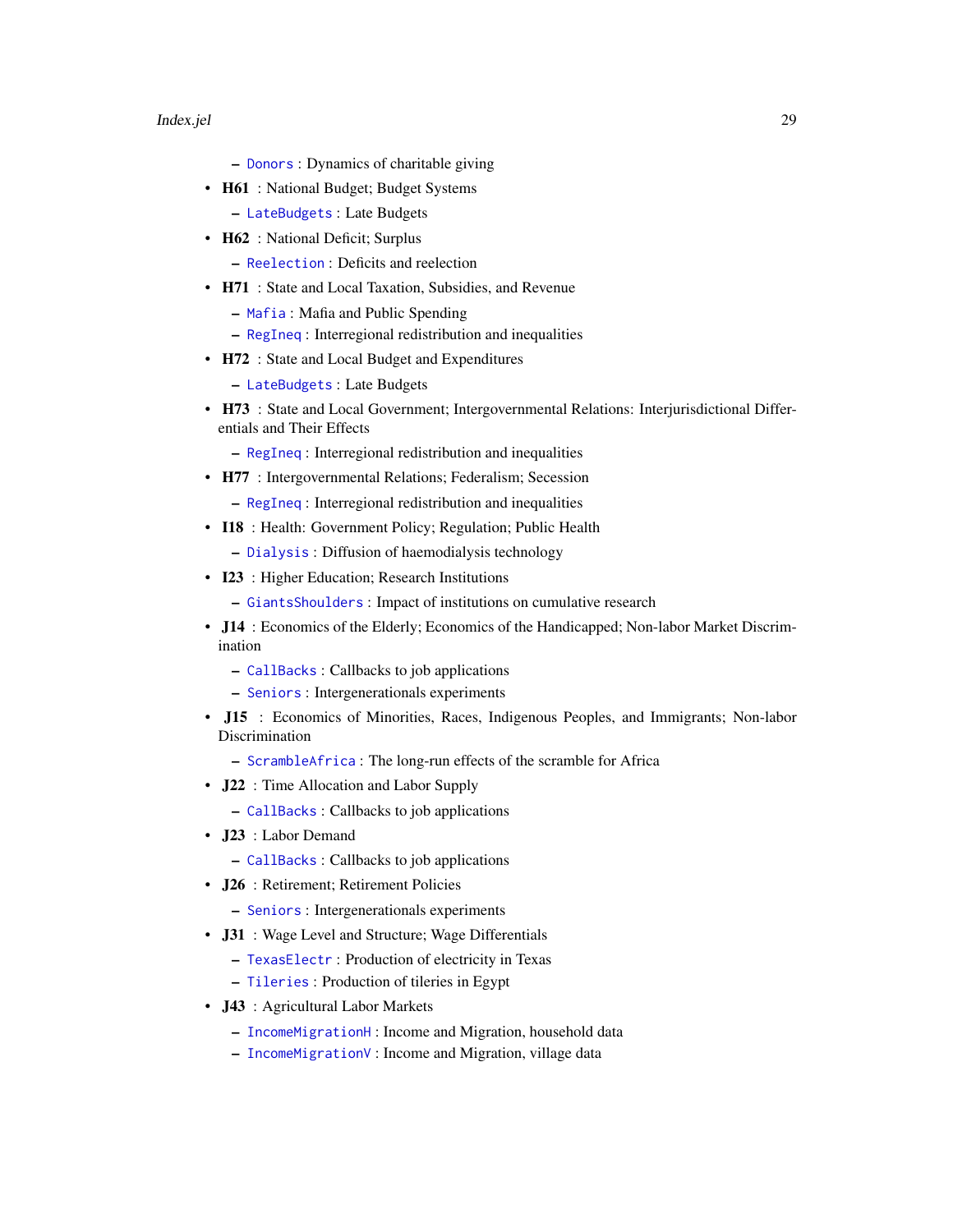- <span id="page-29-0"></span>• J64 : Unemployment: Models, Duration, Incidence, and Job Search
	- [CallBacks](#page-1-1) : Callbacks to job applications
- K42 : Illegal Behavior and the Enforcement of Law
	- [Mafia](#page-35-1) : Mafia and Public Spending
	- [SeatBelt](#page-46-1) : Seat belt usage and traffic fatalities
- L31 : Nonprofit Institutions; NGOs; Social Entrepreneurship

– [Donors](#page-9-1) : Dynamics of charitable giving

- L33 : Comparison of Public and Private Enterprises and Nonprofit Institutions; Privatization; Contracting Out
	- [TurkishBanks](#page-63-1) : Turkish Banks
- L82 : Entertainment; Media
	- [MagazinePrices](#page-36-1) : Magazine prices
- M12 : Personnel Management; Executives; Executive Compensation

– [Seniors](#page-48-1) : Intergenerationals experiments

• M51 : Personnel Economics: Firm Employment Decisions; Promotions

– [Seniors](#page-48-1) : Intergenerationals experiments

- O13 : Economic Development: Agriculture; Natural Resources; Energy; Environment; Other Primary Products
	- [IncomeMigrationH](#page-23-1) : Income and Migration, household data
	- [IncomeMigrationV](#page-24-1) : Income and Migration, village data
	- [LandReform](#page-32-1) : Politics and land reforms in India
- O15 : Economic Development: Human Resources; Human Development; Income Distribution; Migration
	- [FinanceGrowth](#page-13-1) : Financial institutions and growth
	- [IncomeMigrationH](#page-23-1) : Income and Migration, household data
	- [IncomeMigrationV](#page-24-1) : Income and Migration, village data
	- [IneqGrowth](#page-31-1) : Inequality and growth
	- [ScrambleAfrica](#page-45-1) : The long-run effects of the scramble for Africa
- O16 : Economic Development: Financial Markets; Saving and Capital Investment; Corporate Finance and Governance
	- [FinanceGrowth](#page-13-1) : Financial institutions and growth
	- [IneqGrowth](#page-31-1) : Inequality and growth
	- [TwinCrises](#page-64-1) : Costs of currency and banking crises
- **O17** : Formal and Informal Sectors; Shadow Economy; Institutional Arrangements
	- [LandReform](#page-32-1) : Politics and land reforms in India
	- [ScrambleAfrica](#page-45-1) : The long-run effects of the scramble for Africa
- **O19** : International Linkages to Development; Role of International Organizations
	- [ForeignTrade](#page-14-1) : Foreign Trade of Developing countries
	- [TwinCrises](#page-64-1) : Costs of currency and banking crises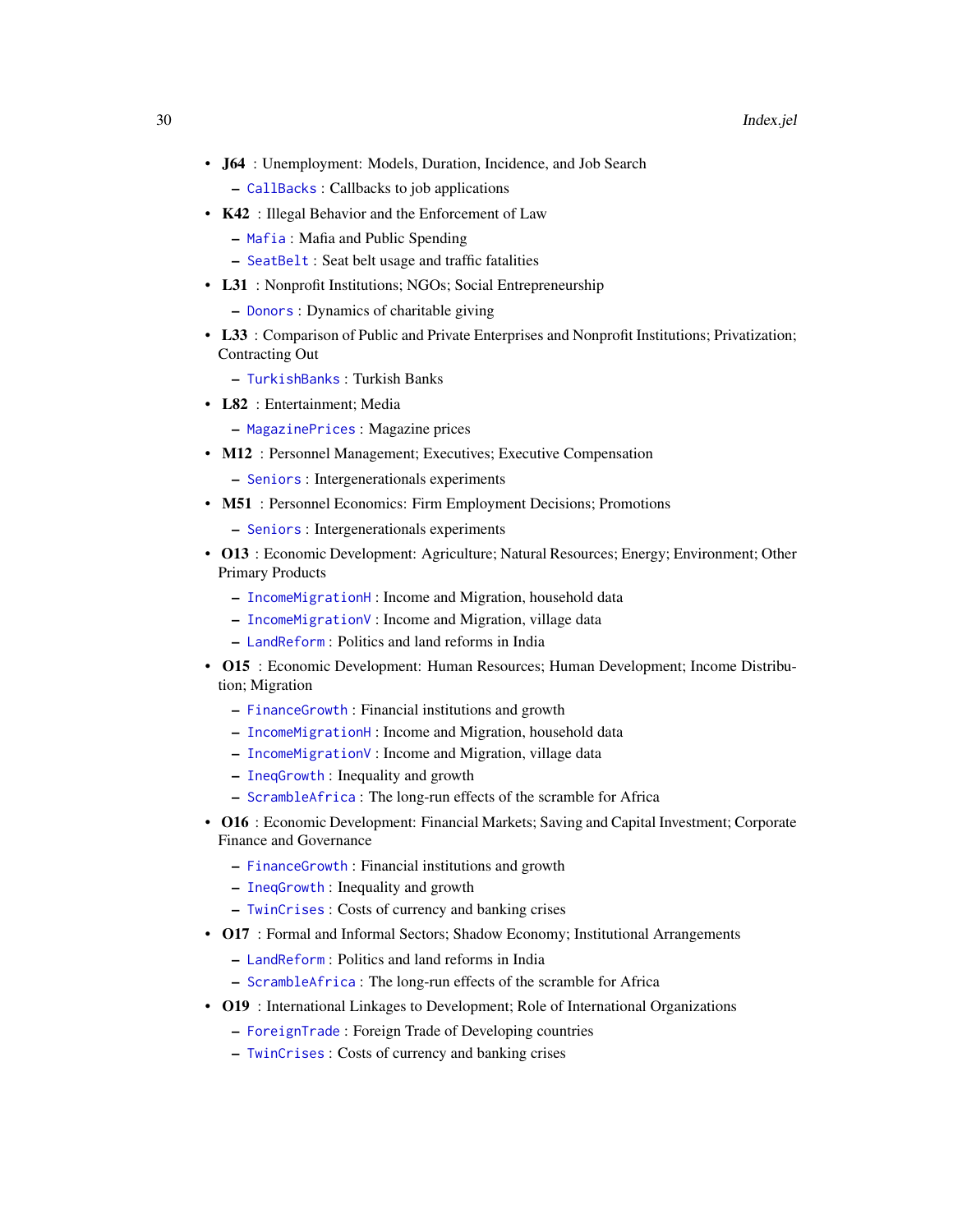<span id="page-30-0"></span>• O30 : Innovation; Research and Development; Technological Change; Intellectual Property Rights: General

– [GiantsShoulders](#page-17-1) : Impact of institutions on cumulative research

- O31 : Innovation and Invention: Processes and Incentives – [Dialysis](#page-8-1) : Diffusion of haemodialysis technology
- O32 : Management of Technological Innovation and R&D
	- [RDSpillovers](#page-39-1) : Research and development spillovers data
- **O33** : Technological Change: Choices and Consequences; Diffusion Processes – [RDSpillovers](#page-39-1) : Research and development spillovers data
- **O41** : One, Two, and Multisector Growth Models

– [Solow](#page-51-1) : Growth model

- O47 : Empirical Studies of Economic Growth; Aggregate Productivity; Cross-Country Output Convergence
	- [DemocracyIncome](#page-3-1) : The relation between democraty and income
	- [DemocracyIncome25](#page-6-1) : The relation between democraty and income
	- [FinanceGrowth](#page-13-1) : Financial institutions and growth
	- [IneqGrowth](#page-31-1) : Inequality and growth
	- [Reelection](#page-42-1) : Deficits and reelection
	- [Solow](#page-51-1) : Growth model
	- [TwinCrises](#page-64-1) : Costs of currency and banking crises
- **Q11** : Agriculture: Aggregate Supply and Demand Analysis; Prices
	- [IncomeMigrationH](#page-23-1) : Income and Migration, household data
	- [IncomeMigrationV](#page-24-1) : Income and Migration, village data
- Q12 : Micro Analysis of Farm Firms, Farm Households, and Farm Input Markets
	- [IncomeMigrationH](#page-23-1) : Income and Migration, household data
	- [IncomeMigrationV](#page-24-1) : Income and Migration, village data
- Q15 : Land Ownership and Tenure; Land Reform; Land Use; Irrigation; Agriculture and Environment
	- [LandReform](#page-32-1) : Politics and land reforms in India
- R12 : Size and Spatial Distributions of Regional Economic Activity
	- [RegIneq](#page-44-1) : Interregional redistribution and inequalities
- R23 : Urban, Rural, Regional, Real Estate, and Transportation Economics: Regional Migration; Regional Labor Markets; Population; Neighborhood Characteristics
	- [IncomeMigrationH](#page-23-1) : Income and Migration, household data
	- [IncomeMigrationV](#page-24-1) : Income and Migration, village data
	- [RegIneq](#page-44-1) : Interregional redistribution and inequalities
- R31 : Housing Supply and Markets
	- [HousePricesUS](#page-19-1) : House Prices data
- R41 : Transportation: Demand, Supply, and Congestion; Travel Time; Safety and Accidents; Transportation Noise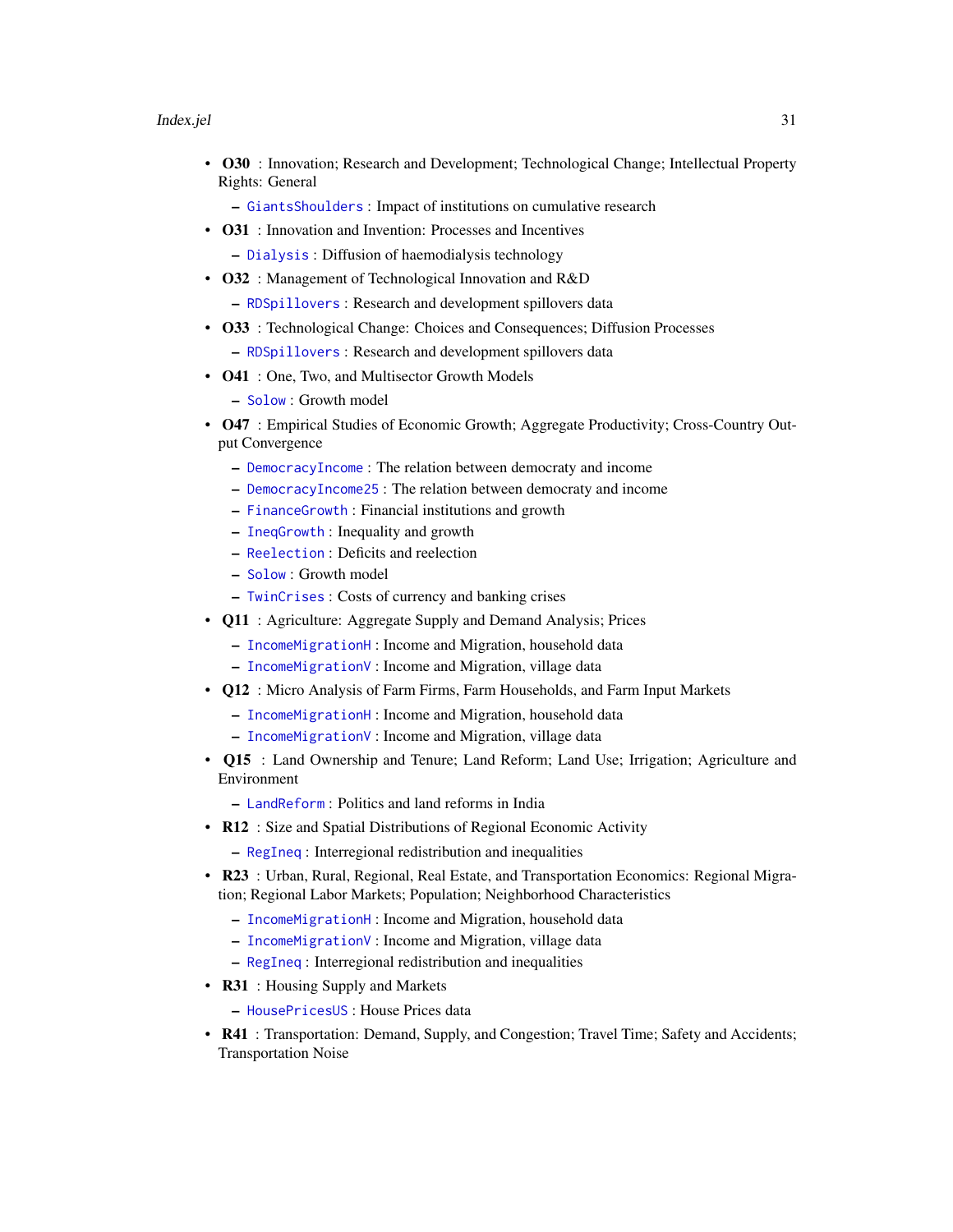- [SeatBelt](#page-46-1) : Seat belt usage and traffic fatalities
- <span id="page-31-0"></span>• Z12 : Cultural Economics: Religion
	- [Donors](#page-9-1) : Dynamics of charitable giving
- Z13 : Economic Sociology; Economic Anthropology; Language; Social and Economic **Stratification** 
	- [ScrambleAfrica](#page-45-1) : The long-run effects of the scramble for Africa

<span id="page-31-1"></span>IneqGrowth *Inequality and Growth*

# Description

5-yearly observations of 266 world from 1961 to 1995 *number of observations* : 1862 *number of time-series* : 7 *country* : country *package* : panel *JEL codes:* O47, O15, C23, C33, O16 *Chapter* : 07

#### Usage

data(IneqGrowth)

# Format

A dataframe containing: country country name

period the period

growth growth rate

yssw years of secondary schooling among women, lagged

yssm years of secondary schooling among men, lagged

pinv price level of investment, lagged

lgdp log initial gdp per capita

gini gini index

## Source

<http://www.cgdev.org/content/publications/detail/14256>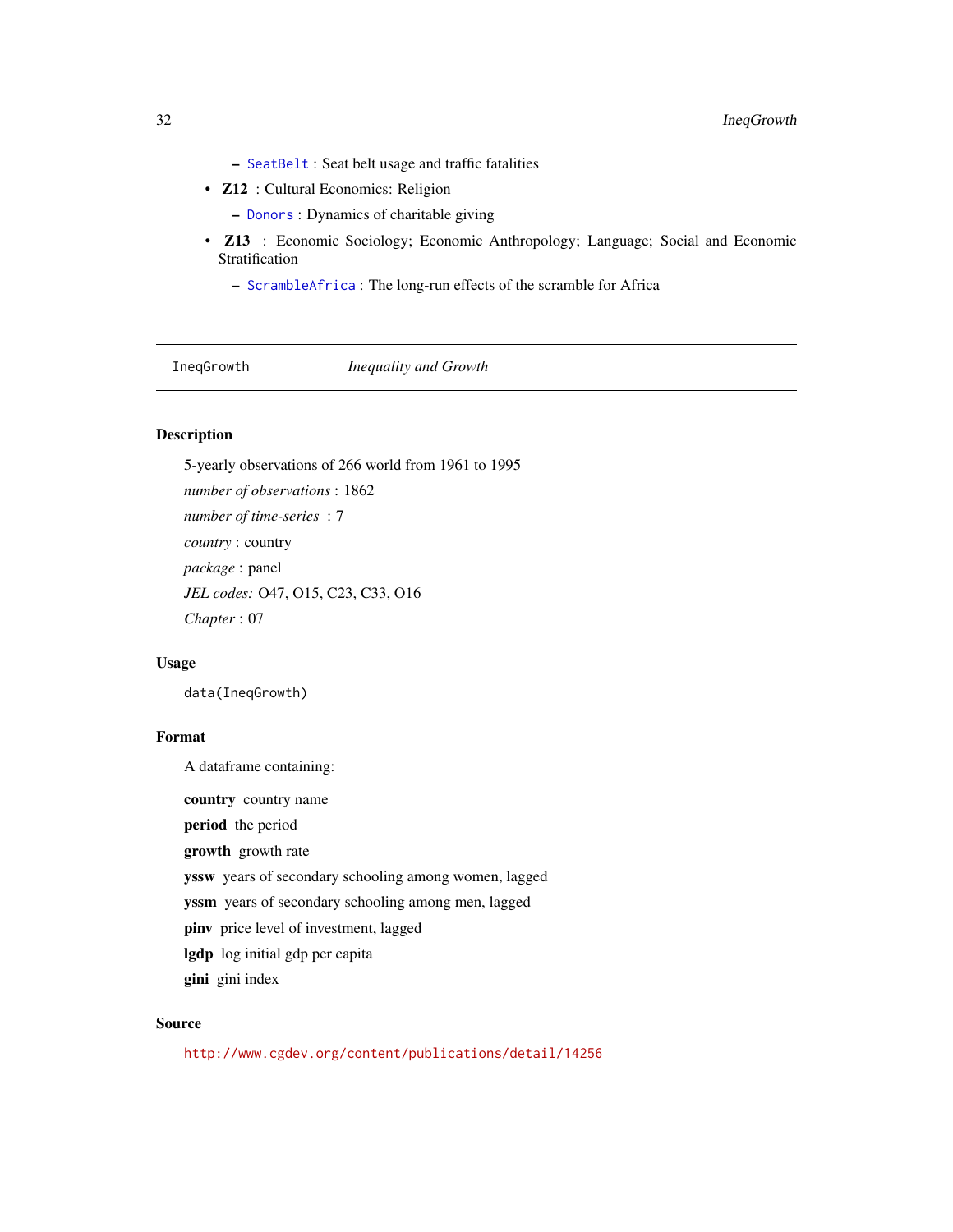#### <span id="page-32-0"></span>LandReform 33

# References

Forbes, Kristin J. (2000) "A Reassessment of the Relationship Between Inequality and Growth", *American Economic Review*, 90(4), 869-887, doi: [10.1257/aer.90.4.869](https://doi.org/10.1257/aer.90.4.869) .

Roodman, David (2009) "A Note on the Theme of Two Many Instruments", *Oxford Bulletin of Economics An Statistics*, 71(1), 135–158, doi: [10.1111/j.14680084.2008.00542.x](https://doi.org/10.1111/j.1468-0084.2008.00542.x) .

<span id="page-32-1"></span>LandReform *Politics and Land Reforms in India*

## Description

yearly observations of 89 villages from 1974 to 2003 *number of observations* : 2670 *number of time-series* : 30 *country* : India

*JEL codes:* D72, O13, O17, Q15

*package* : panellimdep

*Chapter* : 08

## Usage

data(LandReform)

#### Format

A dataframe containing: mouza village id number year Year district District rplacul ratio of patta land registered to operational land rpdrhh ratio of pattadar households to total households (hh) rblacul ratio of barga land registered to operational land rbgdrrghh ratio of bargadar registered hh to total hh election election year dummy preelect preelection year dummy edwalfco to complete erlesscu interpolated landless hh, gi ermgcu interpolated mg hh, gi ersmcu interpolated sm hh, gi ermdcu interpolated md hh, gi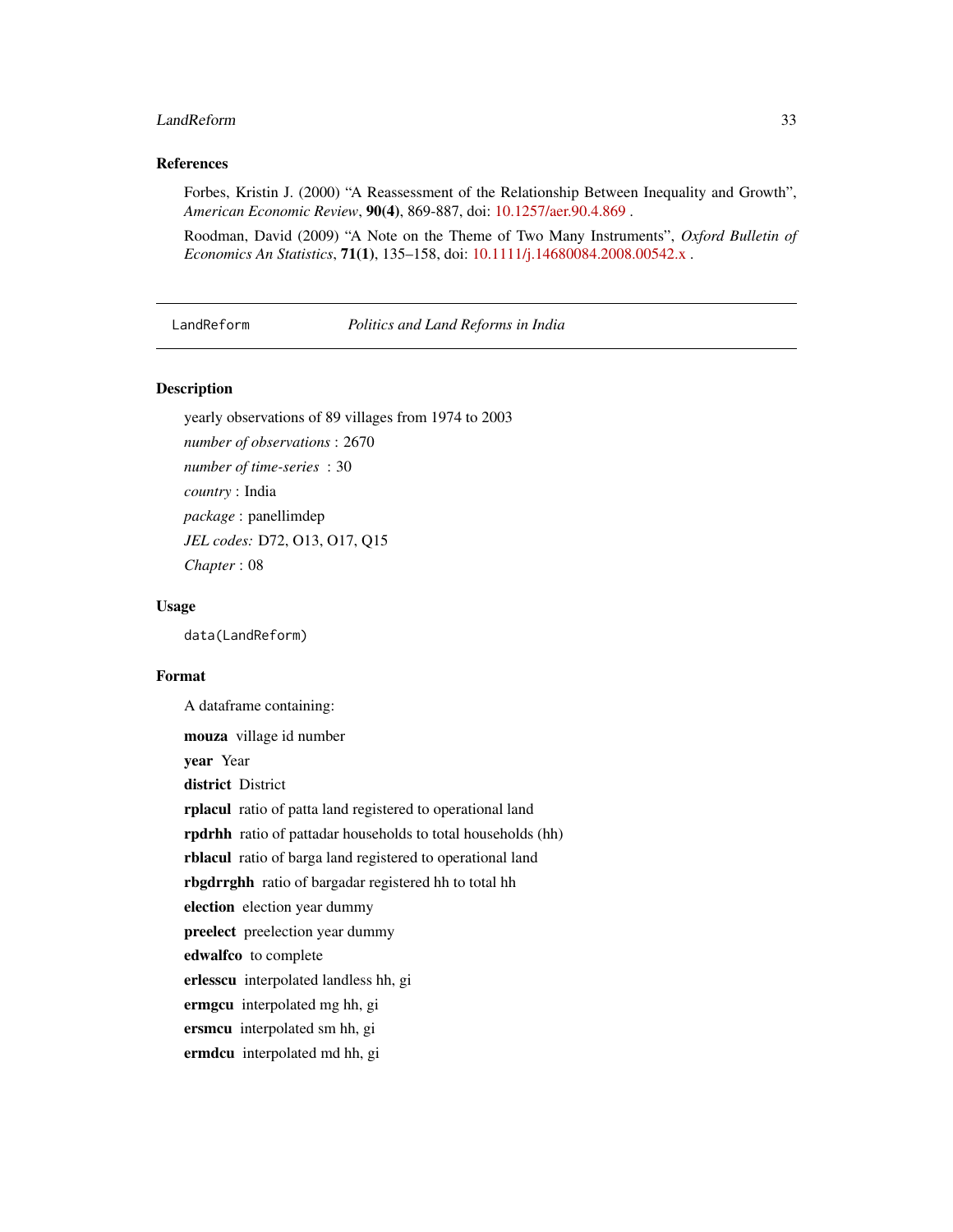<span id="page-33-0"></span>ercusmol ratio of land below 5 acres cultivable NOT extrapolated ercubgol ratio of land above 12.5 acres cultivable erillnb interpolated ratio of illiterate non big hh erlow interpolated ratio of low caste hh ratleft0 Left Front share in GP, == 0 for 1974 dwalfco Assembly average vote difference LF-INC, district inflat Inflation in last 5 years in CPI for Agricultural Labourers smfempyv Year variation in Employment in Small Scale Industrial Units registered with Dir incseats INC seats / Total seats in Lok Sabha lfseats Ratio of LF seats in parliament inflflag Interaction between Inflation and ratleft lagged inclflag Interaction between INC seats and ratleft lagged lflflag Interaction between LF seats and ratleft lagged ratleft Left Front share in GP, = share of assembly seats for 1974 infiw to complete infumme to complete infal to complete gp Gran Panchayat

#### Source

American Economic Association Data Archive : <https://www.aeaweb.org/aer/>

#### References

Bardhan, Pranab and Dilip Mookherjee (2010) "Determinants of Redistributive Politics: An Empirical Analysis of Land Reform in West Bengal, India", *American Economic Review*, 100(4), 1572– 1600, doi: [10.1257/aer.100.4.1572](https://doi.org/10.1257/aer.100.4.1572) .

<span id="page-33-1"></span>LateBudgets *Late Budgets*

## **Description**

yearly observations of 48 States from 1978 to 2007 *number of observations* : 1440 *number of time-series* : 30 *country* : United States *package* : limdeppanel *JEL codes:* C78, D72, H61, H72 *Chapter* : 08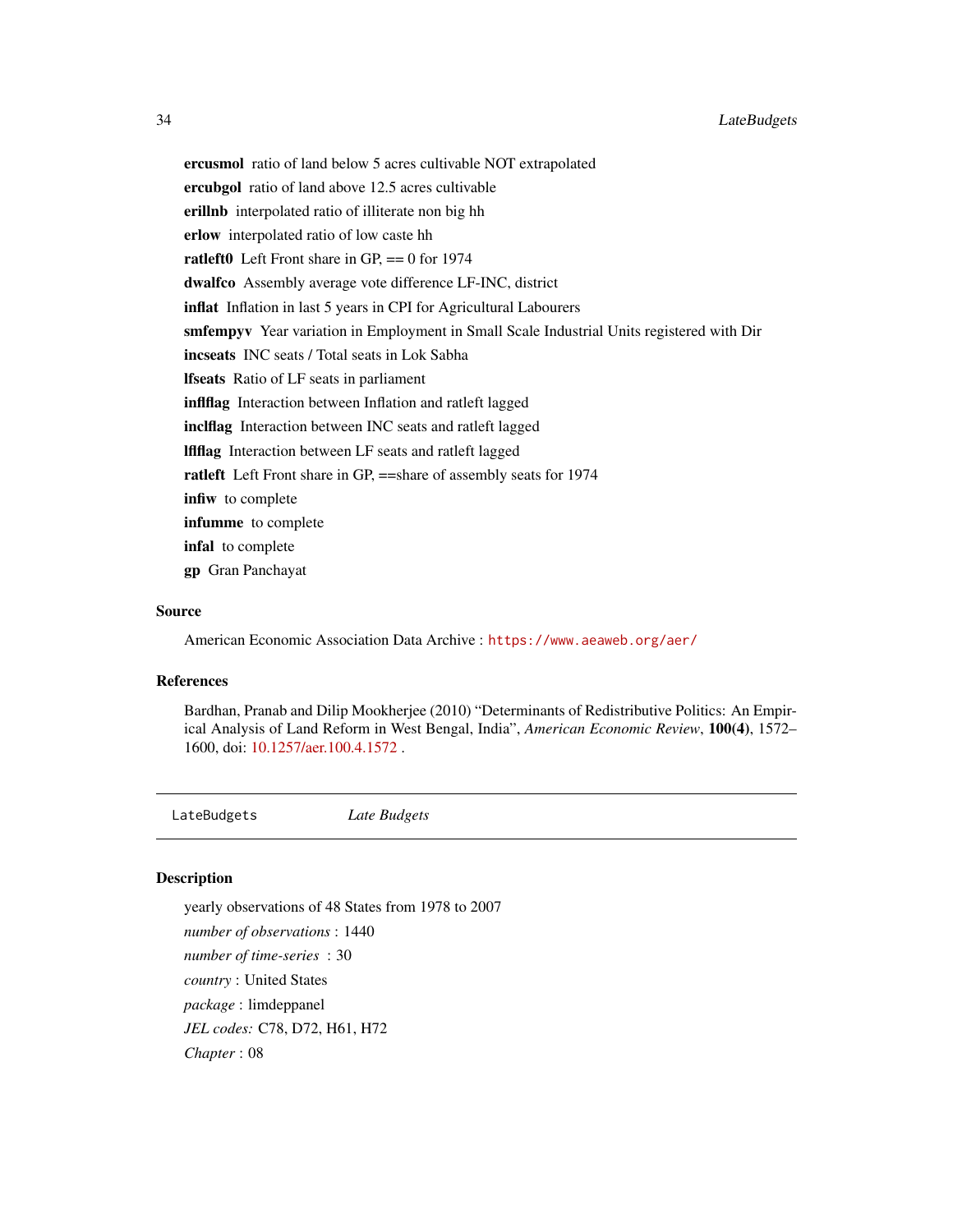# **LateBudgets** 35

#### Usage

data(LateBudgets)

## Format

A dataframe containing: state the state year the year late late budget ? dayslate number of days late for the budget unempdiff unemployment variation splitbranch split branch splitleg split legislature elecyear election year endbalance end of year balances in the general fund and stabilization fund demgov democrat governor? lameduck lameduck govexp number of years since the incumbent governor took office newgov new governor ? pop the polulation kids percentage of population aged 5-17 elderly percentage of population aged 65 or older nocarry does the state law does not allow a budget deficit to be carried over to the next fiscal year ? supmaj is a super majority required to pass each budget ? fulltimeleg full time legislature ? shutdown shutdown provision ? black percentage of blacks graduate percentage of graduates censusresp census response rate fiveyear five year dummies, one of '93-97', '98-02', '03-07' deadline is there a deadline ? one of 'none', 'soft' and 'hard'

## Source

American Economic Association Data Archive : <https://www.aeaweb.org/aer/>

#### References

Andersen, Asger Lau; Lassen, David Dreyer and Lasse Holboll Westh Nielsen (2012) "Late Budgets", *American Economic Journal, Economic Policy*, 4(4), 1-40, doi: [10.1257/pol.4.4.1](https://doi.org/10.1257/pol.4.4.1) .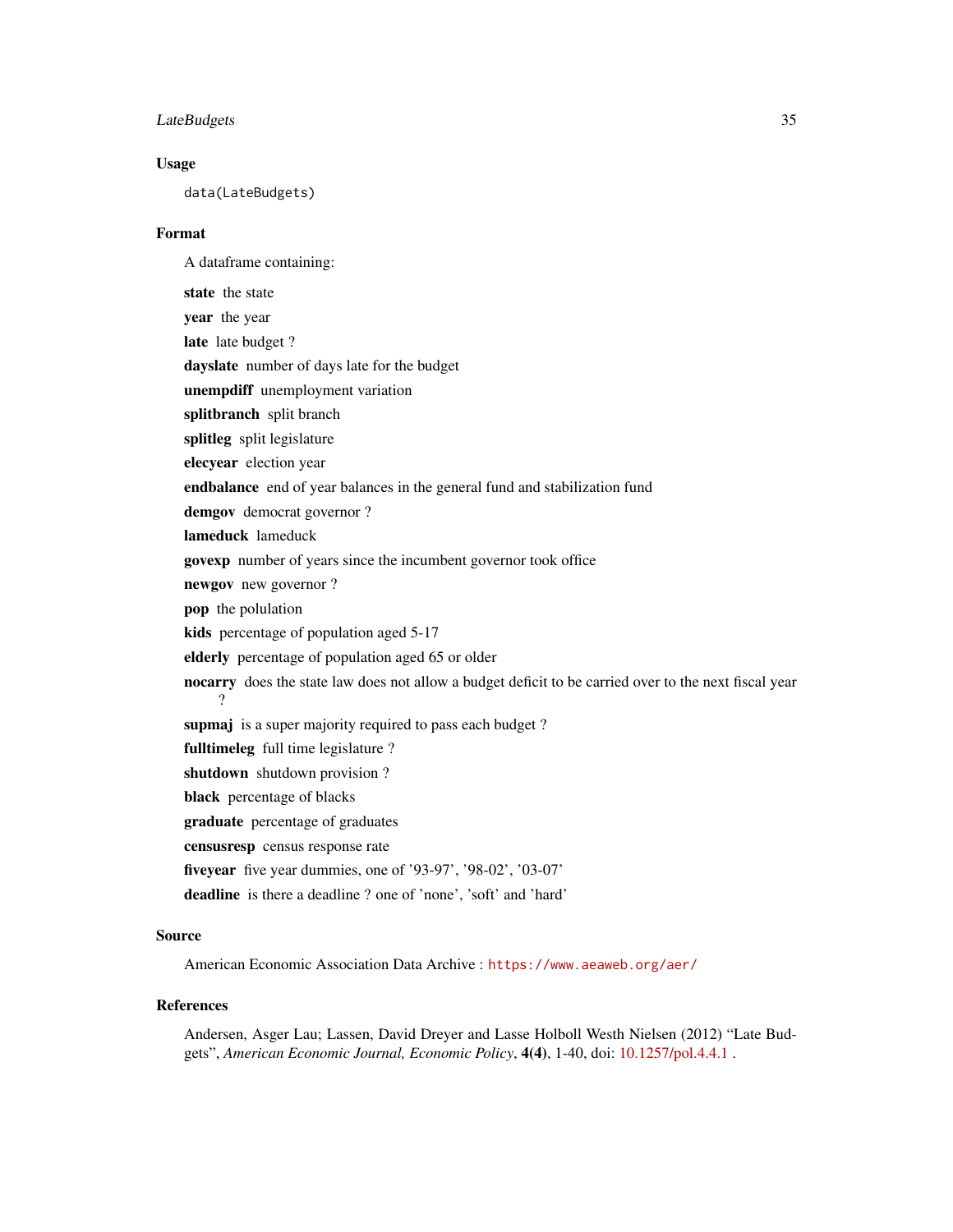# Examples

```
#### Example 8-4
## ------------------------------------------------------------------------
data("LateBudgets", package = "pder")
library("plm")
LateBudgets$dayslatepos <- pmax(LateBudgets$dayslate, 0)
LateBudgets$divgov <- with(LateBudgets,
                           factor(splitbranch == "yes" |
                                  splitleg == "yes",
                                  labels = c("no", "yes"))LateBudgets$unemprise <- pmax(LateBudgets$unempdiff, 0)
LateBudgets$unempfall <- - pmin(LateBudgets$unempdiff, 0)
form <- dayslatepos ~ unemprise + unempfall + divgov + elecyear +
    pop + fulltimeleg + shutdown + censusresp + endbalance + kids +
    elderly + demgov + lameduck + newgov + govexp + nocarry +
    supmaj + black + graduate
## ------------------------------------------------------------------------
FEtobit <- pldv(form, LateBudgets)
summary(FEtobit)
```
<span id="page-35-1"></span>

#### Mafia *Mafia and Public Spending*

#### Description

yearly observations of 95 provinces from 1986 to 1999 *number of observations* : 1330 *number of time-series* : 14 *country* : Italy *package* : panelivreg *JEL codes:* D72, E62, H71, K42 *Chapter* : 06

# Usage

data(Mafia)

## Format

A dataframe containing:

province the province (95)

region the region (19)

<span id="page-35-0"></span>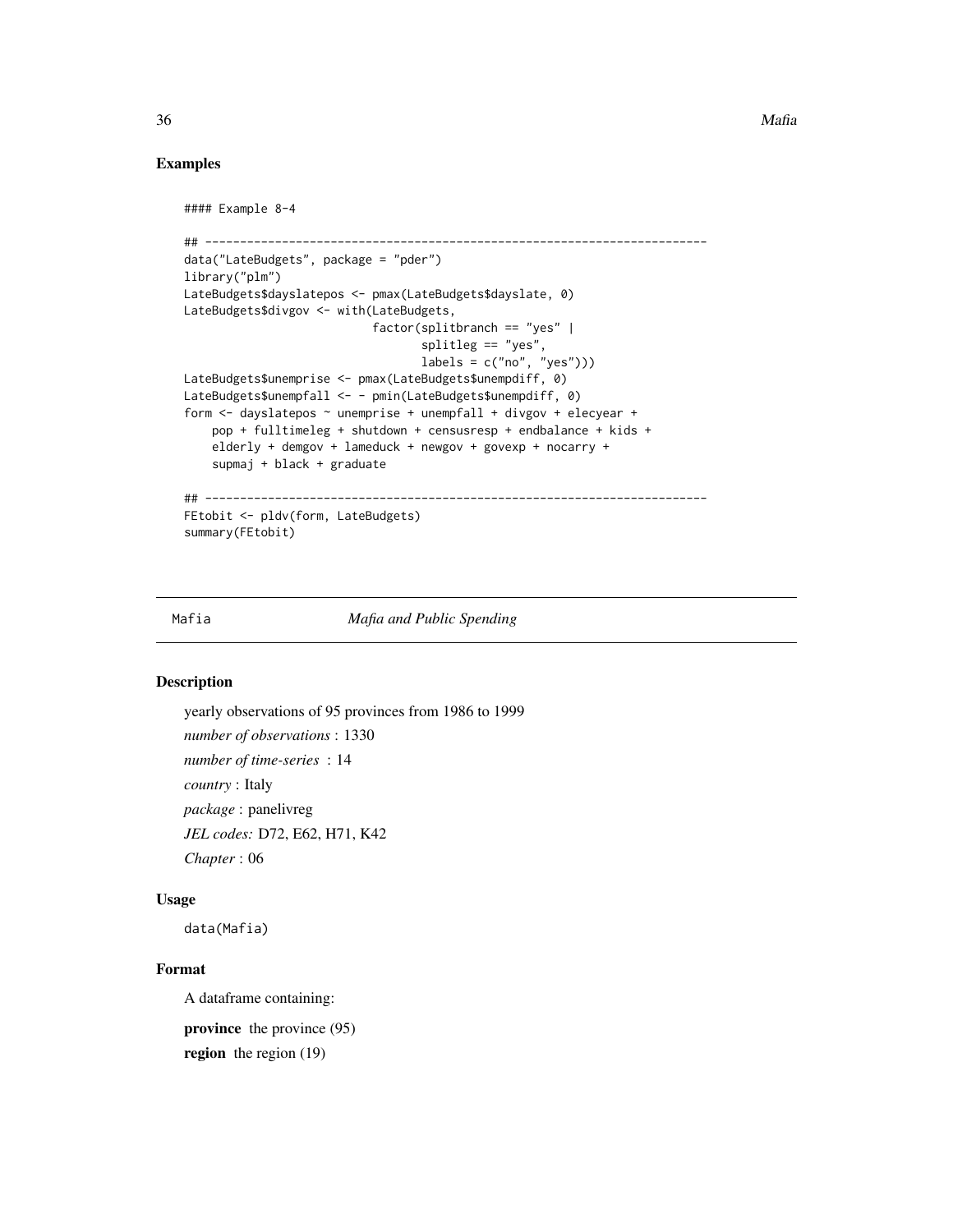#### <span id="page-36-0"></span>MagazinePrices 37

year the year

**pop** the population

- y percentage growth of real per-capita value added
- g annual variation of the per-capita public investment in infrastructure divided by lagged real percapita value added
- cd number of municipalities placed under the administration of external commissioners
- cds1 same as cd, provided that the official deccree is publisehd in the first semester of the year
- cds2 same as cd, provided that the average number of days betwen the dismissal of the city concil and the year end is less than 180
- u1 change in the log of per-capita employment
- u2 change in the log of per-capita hours of wage supplement provided by the unemployment insurance scheme
- mafiosi first difference of the number of people reported by the police forces to the judicial authority because of mafia-type association
- extortion first difference of the number of people reported by the police forces to the judicial authority because of extorsion
- corruption1 first difference of the number of people reported by the police forces to the judicial authority because of corruption
- corruption2 first difference of the number of crimes reported by the police forces to the judicial authority because of corruption
- murder first difference of the number of people reported by the police forces to the judicial authority because of murder related to mafia activity

#### Source

American Economic Association Data Archive : <https://www.aeaweb.org/aer/>

## References

Acconcia, Antonio; Corsetti, Giancarlo and Saviero Simonelli (2014) "Mafia and Public Spending: Evidence on the Fiscal Multimplier Form a Quasi-experiment", *American Economic Review*, 104(7), 2189-2209, doi: [10.1257/aer.104.7.2185](https://doi.org/10.1257/aer.104.7.2185) .

<span id="page-36-1"></span>MagazinePrices *Magazine Prices*

## **Description**

yearly observations of 38 magazines from 1940 to 1980 *number of observations* : 1262 *number of time-series* : 41 *country* : United States *package* : binomialpanel *JEL codes:* L82 *Chapter* : 08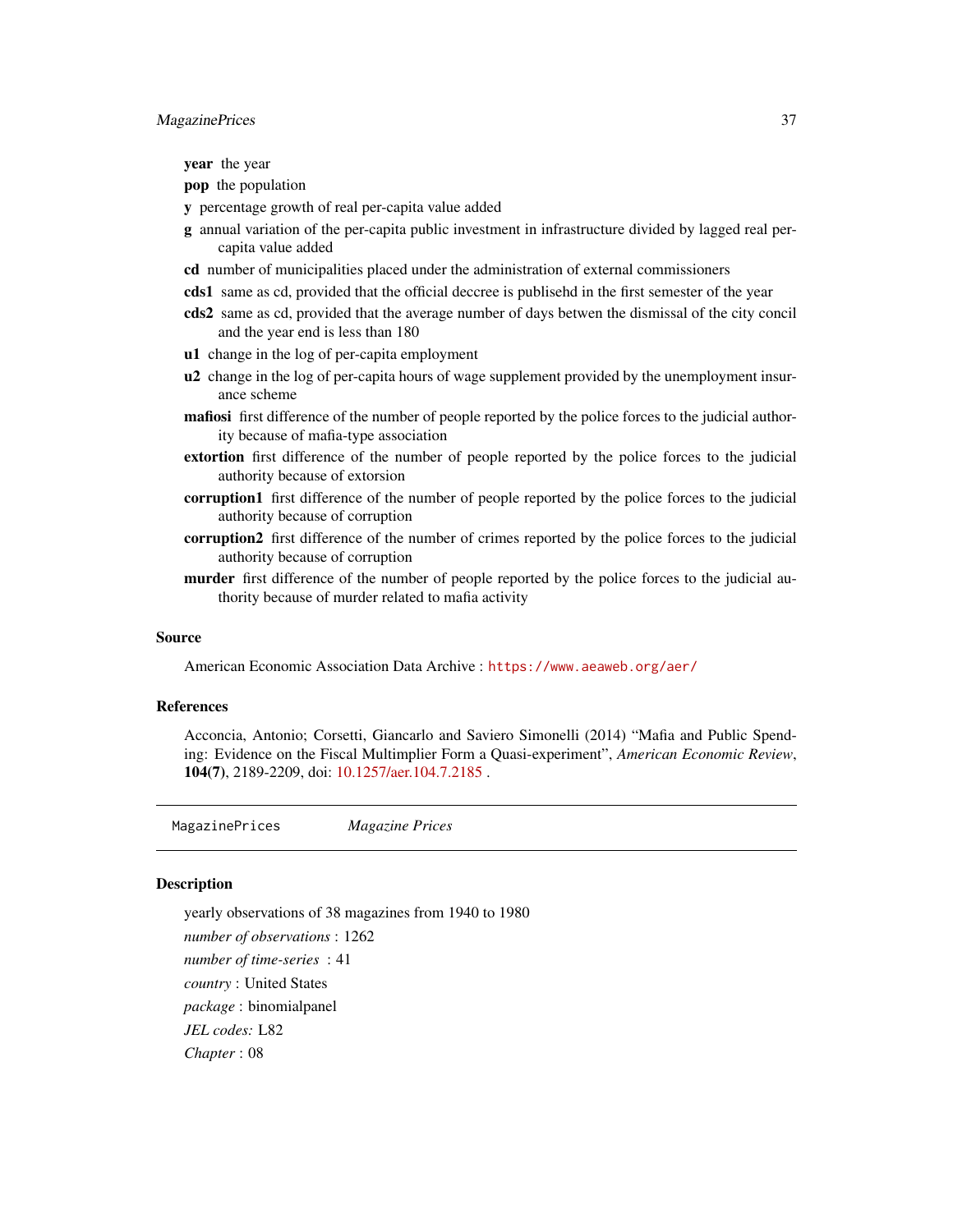#### Usage

data(MagazinePrices)

#### Format

A dataframe containing:

year the year

magazine the magazine name

**price** the price of the magazine in january

change has the price changed between january of the current year and january of the following year ?

length number of years since the previous price change

cpi gdp deflator index

cuminf cummulative change in inflation since the previous price change

sales single copy sales of magazines for magazine industry

cumsales cumulative change in magazine industry sales since previous price change

included is the observation included in the econometric analysis ?

id group index numbers used for the conditional logit estimation

## Source

Journal of Applied Econometrics Data Archive : <http://qed.econ.queensu.ca/jae/>

# References

Willis, Jonathan L. (2006) "Magazine Prices Revisited", *Journal of Applied Econometrics*, 21(3), 337-344, doi: [10.1002/jae.836](https://doi.org/10.1002/jae.836) .

Cecchetti, Stephen G. (1986) "The Frequency of Price Adjustment, a Study of Newsstand Prices of Magazines", *Journal of Econometrics*, 31, 255-274, doi: [10.1016/03044076\(86\)900618](https://doi.org/10.1016/0304-4076(86)90061-8) .

```
#### Example 8-3
## ------------------------------------------------------------------------
data("MagazinePrices", package = "pder")
logitS <- glm(change ~ length + cuminf + cumsales, data = MagazinePrices,
              subset = included == 1, family = binomial(link = 'logit'))logitD \leq glm(change \sim length + cuminf + cumsales + magazine,
              data = MagazinePrices,
              subset = included == 1, family = binomial(link = 'logit'))
if (requireNamespace("survival")){
    library("survival")
   logitC <- clogit(change \sim length + cuminf + cumsales + strata(id),
```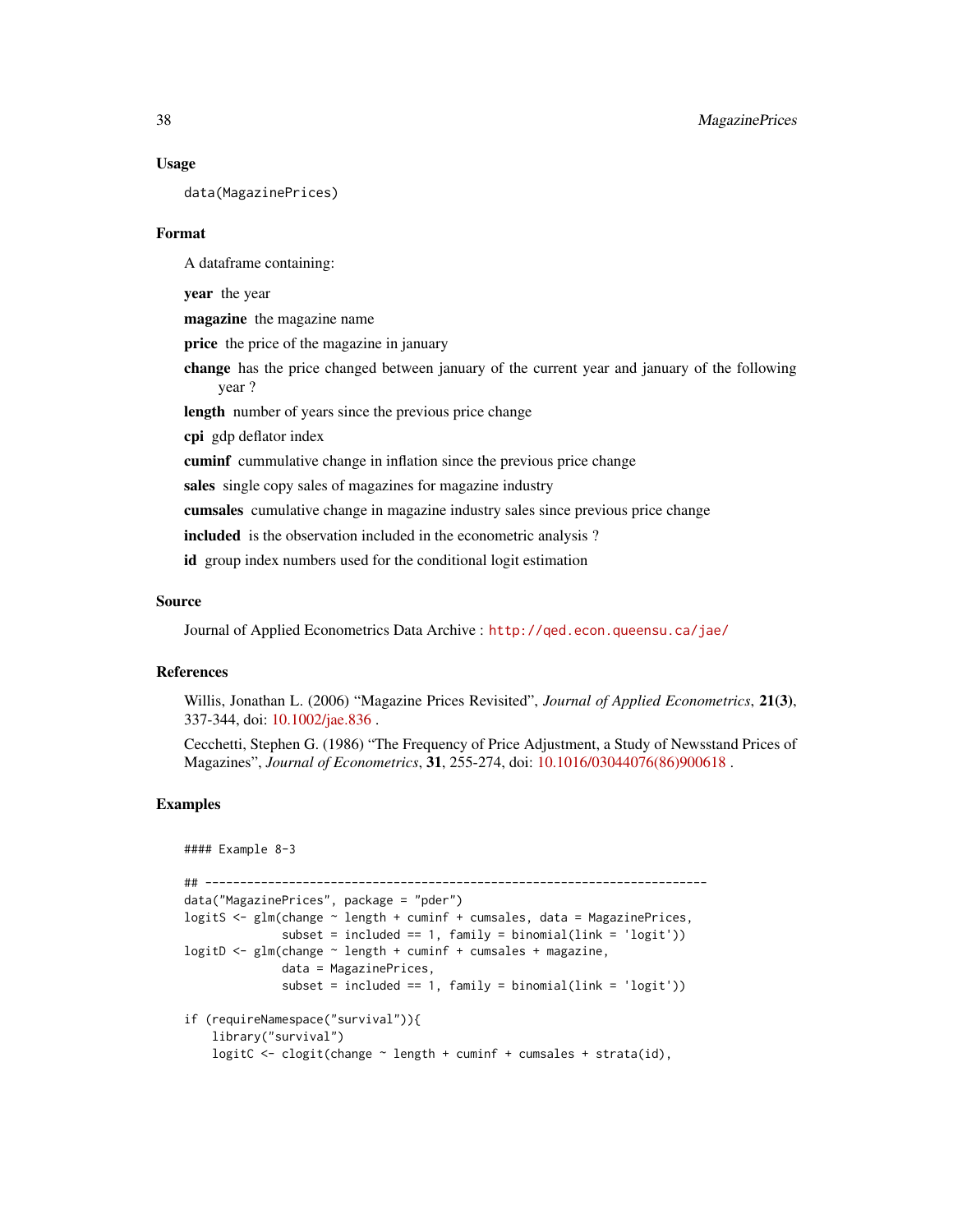# <span id="page-38-0"></span>RDPerfComp 39

```
data = MagazinePrices,
                     subset = included == 1)if (requireNamespace("texreg")){
       library("texreg")
       screenreg(list(logit = logitS, "FE logit" = logitD,
                       "cond. logit" = logitC), omit.coef = "magazine")
   }
}
```
#### <span id="page-38-1"></span>RDPerfComp *R and D Performing Companies*

## Description

yearly observations of 509 firms from 1982 to 1989

*number of observations* : 4072 *number of time-series* : 8 *country* : United States *package* : panel *JEL codes:* C51, D24 *Chapter* : 07

# Usage

data(RDPerfComp)

# Format

A dataframe containing:

id firm identifier

year year

- y production in logs
- n labor in logs
- k capital in logs

#### Source

author's website <https://www.nuffield.ox.ac.uk/users/bond/index.html>

## References

.

Blundell, Richard and Stephen Bond (2000) "GMM Estimation with Persistent Panel Data: An Application to Production Functions", *Econometric Reviews*, 19(3), 321-340, doi: [10.1080/07474930008800475](https://doi.org/10.1080/07474930008800475)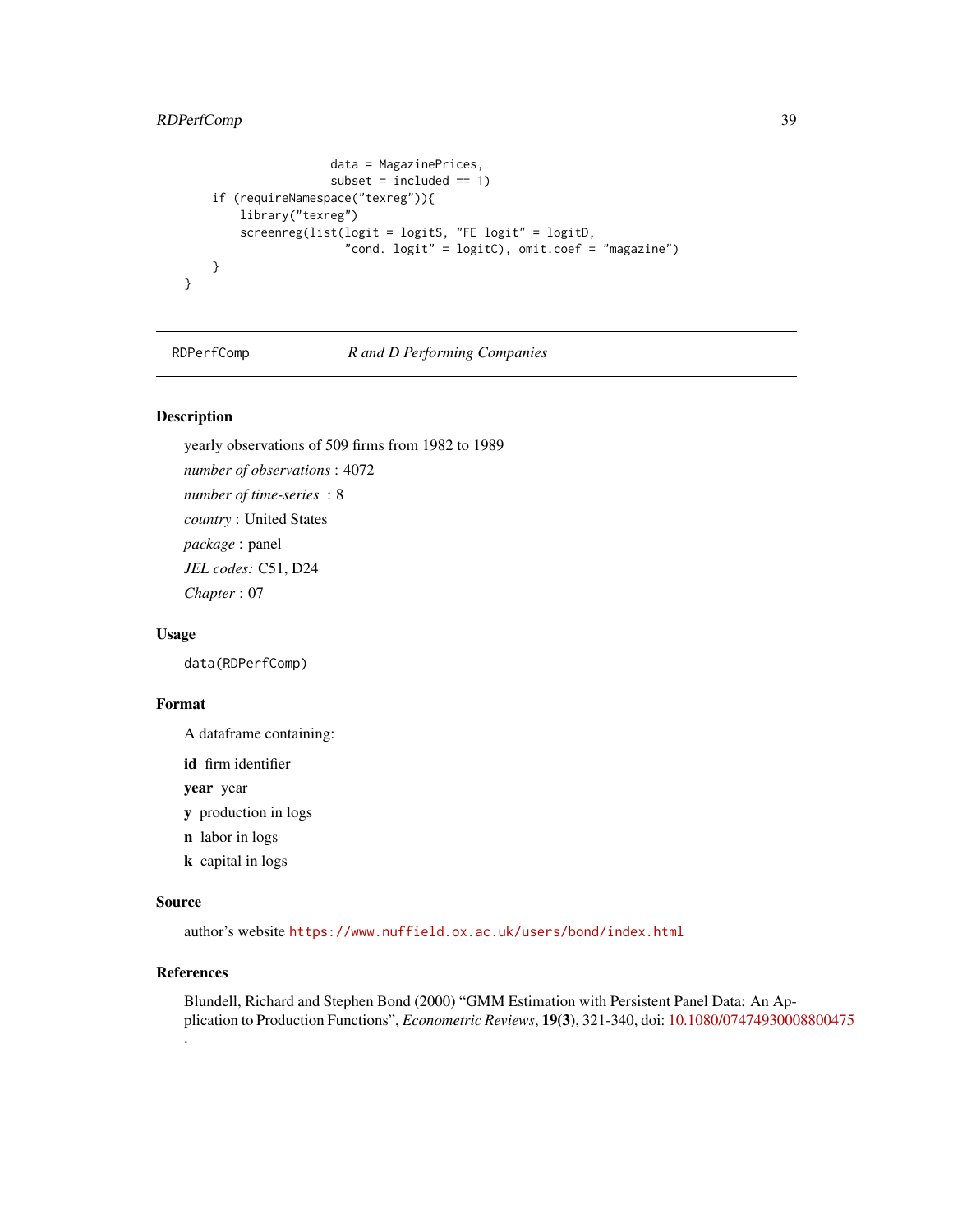<span id="page-39-1"></span><span id="page-39-0"></span>

# Description

a cross-section of 119 industries from 1980 to 2005 *country* : world *package* : panel *JEL codes:* C51, D24, O32, O33 *Chapter* : 04, 05, 09

# Usage

data(RDSpillovers)

# Format

A dataframe containing:

id country-industry index

year year

country country

sector manufacturing sector as SIC 15-37, excluding SIC 23

lny log output

lnl log of labour input

lnk log of physical capital stock

lnrd log of RD capital stock

#### Source

author's web site <https://sites.google.com/site/medevecon/home>

## References

Eberhardt, M.; Helmers, C. and H. Strauss (2013) "Do Spillovers Matter in Estimating Private Returns to R and D?", *The Review of Economics and Statistics*, 95(2), 436–448, doi: [10.1162/](https://doi.org/10.1162/REST_a_00272) [REST\\_a\\_00272](https://doi.org/10.1162/REST_a_00272) .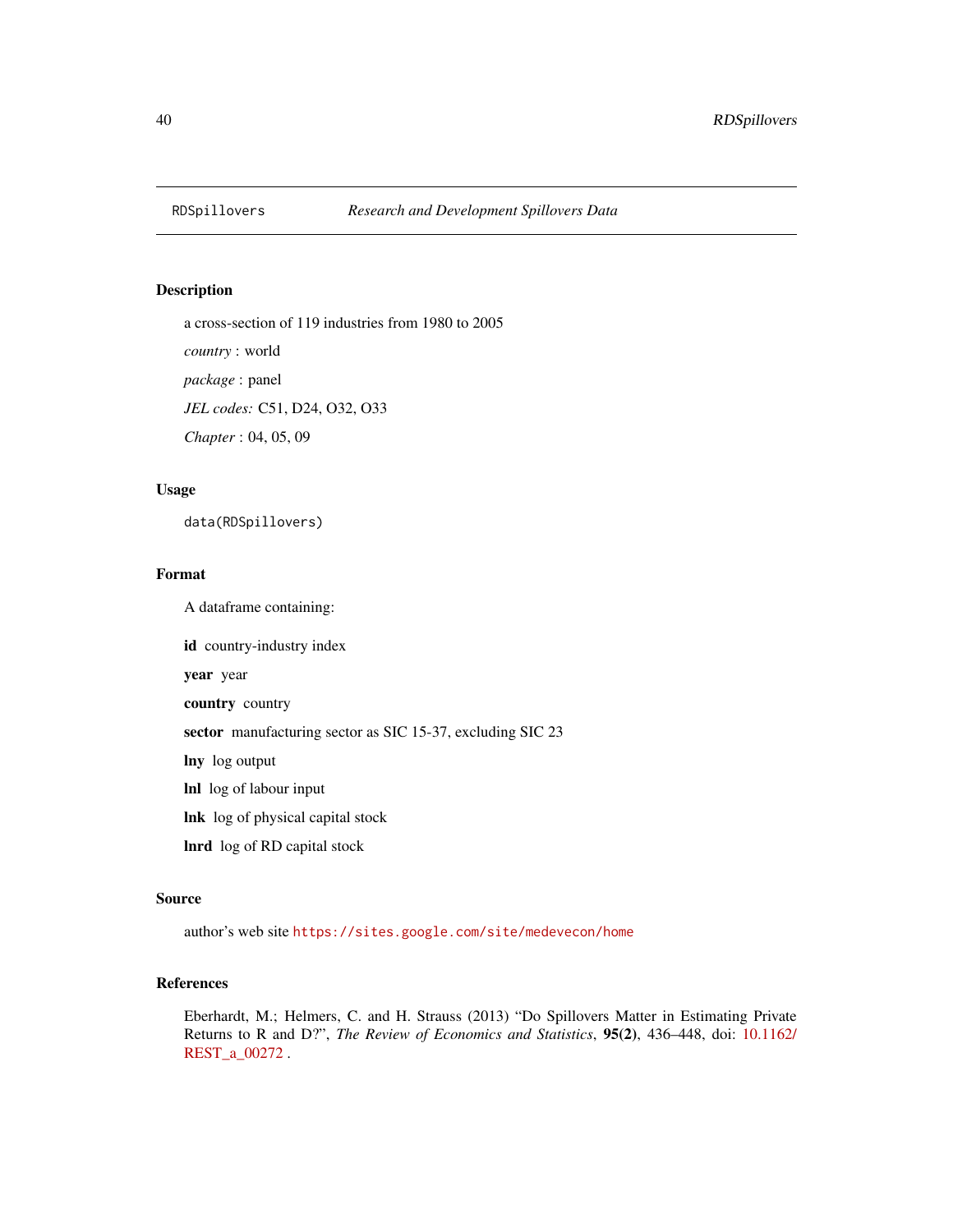# RDSpillovers 41

```
#### Example 4-10
## ------------------------------------------------------------------------
## Not run:
data("RDSpillovers", package = "pder")
library("plm")
fm.rds <- lny ~ lnl + lnk + lnrd
## ------------------------------------------------------------------------
pcdtest(fm.rds, RDSpillovers)
## ------------------------------------------------------------------------
rds.2fe <- plm(fm.rds, RDSpillovers, model = "within", effect = "twoways")
pcdtest(rds.2fe)
## ------------------------------------------------------------------------
cbind("rho" = pcdtest(rds.2fe, test = "rho")$statistic,
      "|rho|"= pcdtest(rds.2fe, test = "absrho")$statistic)
#### Example 5-10
## ------------------------------------------------------------------------
data("RDSpillovers", package = "pder")
pehs <- pdata.frame(RDSpillovers, index = c("id", "year"))
ehsfm \le lny \sim lnl + lnk + lnrd
phtest(ehsfm, pehs, method = "aux")
## ------------------------------------------------------------------------
phtest(ehsfm, pehs, method = "aux", vcov = vcovHC)
#### Example 5-15
## ------------------------------------------------------------------------
fm \leq \ln y \approx \ln 1 + \ln k + \ln nd## ------------------------------------------------------------------------
if (requireNamespace("lmtest")){
    library("lmtest")
    gglsmodehs <- pggls(fm, RDSpillovers, model = "pooling")
    coeftest(gglsmodehs)
    feglsmodehs <- pggls(fm, RDSpillovers, model = "within")
    coeftest(feglsmodehs)
    phtest(gglsmodehs, feglsmodehs)
    fdglsmodehs <- pggls(fm, RDSpillovers, model = "fd")
```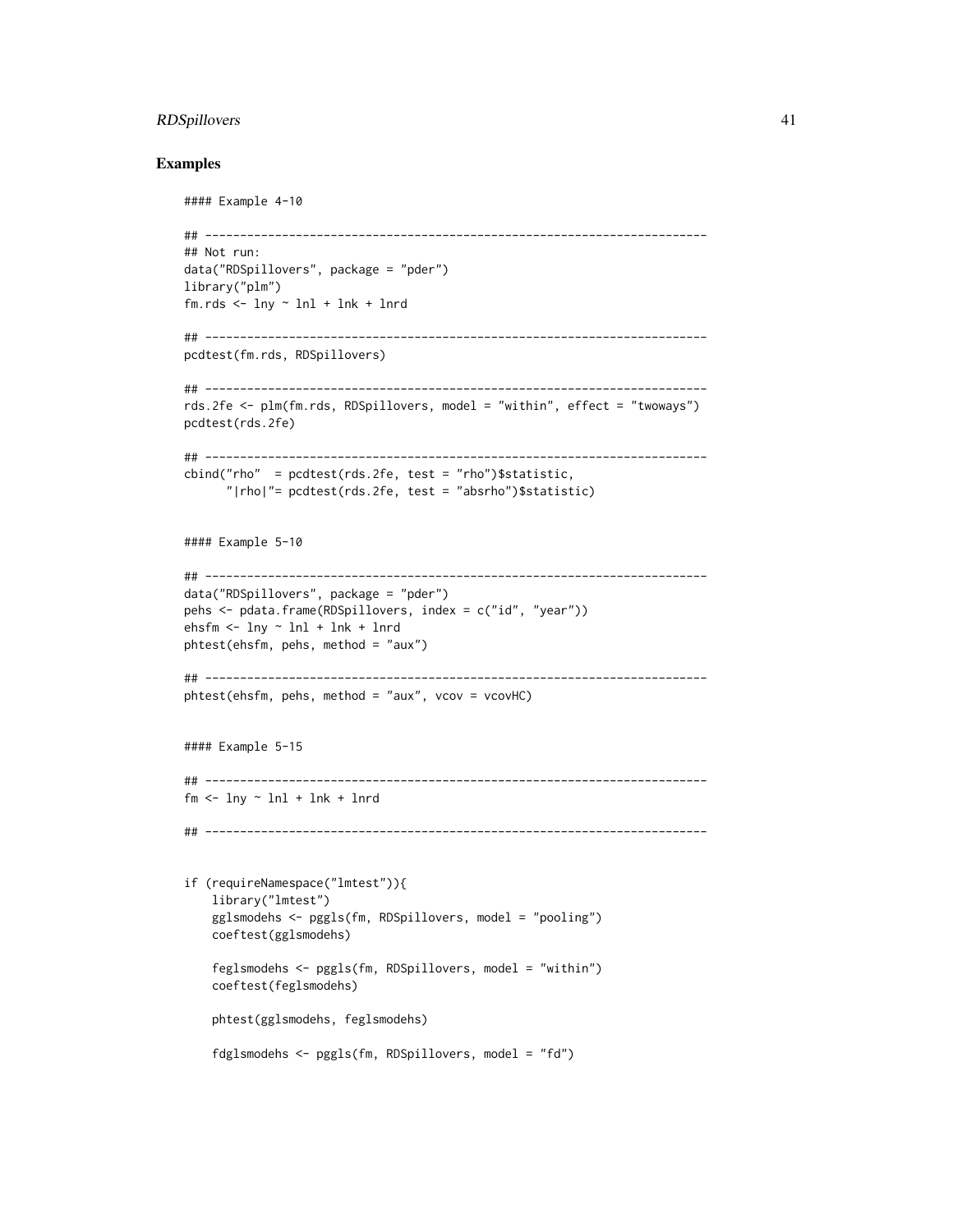```
fee <- resid(feglsmodehs)
    dbfee <- data.frame(fee=fee, id=attr(fee, "index")[[1]])
    coeftest(plm(fee~lag(fee)+lag(fee,2), dbfee, model = "p", index="id"))
    fde <- resid(fdglsmodehs)
    dbfde <- data.frame(fde=fde, id=attr(fde, "index")[[1]])
    coeftest(plm(fde~lag(fde)+lag(fde,2), dbfde, model = "p", index="id"))
    coeftest(fdglsmodehs)
}
#### Example 9-7
## ------------------------------------------------------------------------
ccep.rds <- pcce(fm.rds, RDSpillovers, model="p")
if (requireNamespace("lmtest")){
    library("lmtest")
    ccep.tab <- cbind(coeftest(ccep.rds)[, 1:2],
                      coeftest(ccep.rds, vcov = vcovNW)[, 2],
                      coeftest(ccep.rds, vcov = vcovHC)[, 2])
    dimnames(ccep.tab)[[2]][2:4] <- c("Nonparam.", "vcovNW", "vcovHC")
    round(ccep.tab, 3)
}
## ------------------------------------------------------------------------
autoreg \leq function(rho = 0.1, T = 100){
 e \leftarrow \text{rnorm}(T+1)for (t in 2:(T+1)) e[t] < -e[t] + rho * e[t-1]e
}
set.seed(20)
f \leftarrow data . frame(time = rep(0:40, 2),rho = rep(c(0.2, 1), each = 41),y = c(autoreg(rho = 0.2, T = 40),autoreg(rho = 1, T = 40))if (requireNamespace("ggplot2")){
    library("ggplot2")
    ggplot(f, aes(time, y)) + geom_line() + facet_wrap(~ rho) + xlab("") + ylab("")
    autoreg \leq function(rho = 0.1, T = 100){
        e \le - rnorm(T)for (t in 2:(T)) e[t] < -e[t] + rho *e[t-1]e
    }
    tstat \le function(rho = 0.1, T = 100){
        y <- autoreg(rho, T)
        x <- autoreg(rho, T)
        z \leq \ln(y \sim x)coef(z)[2] / sqrt(diag(vcov(z))[2])
```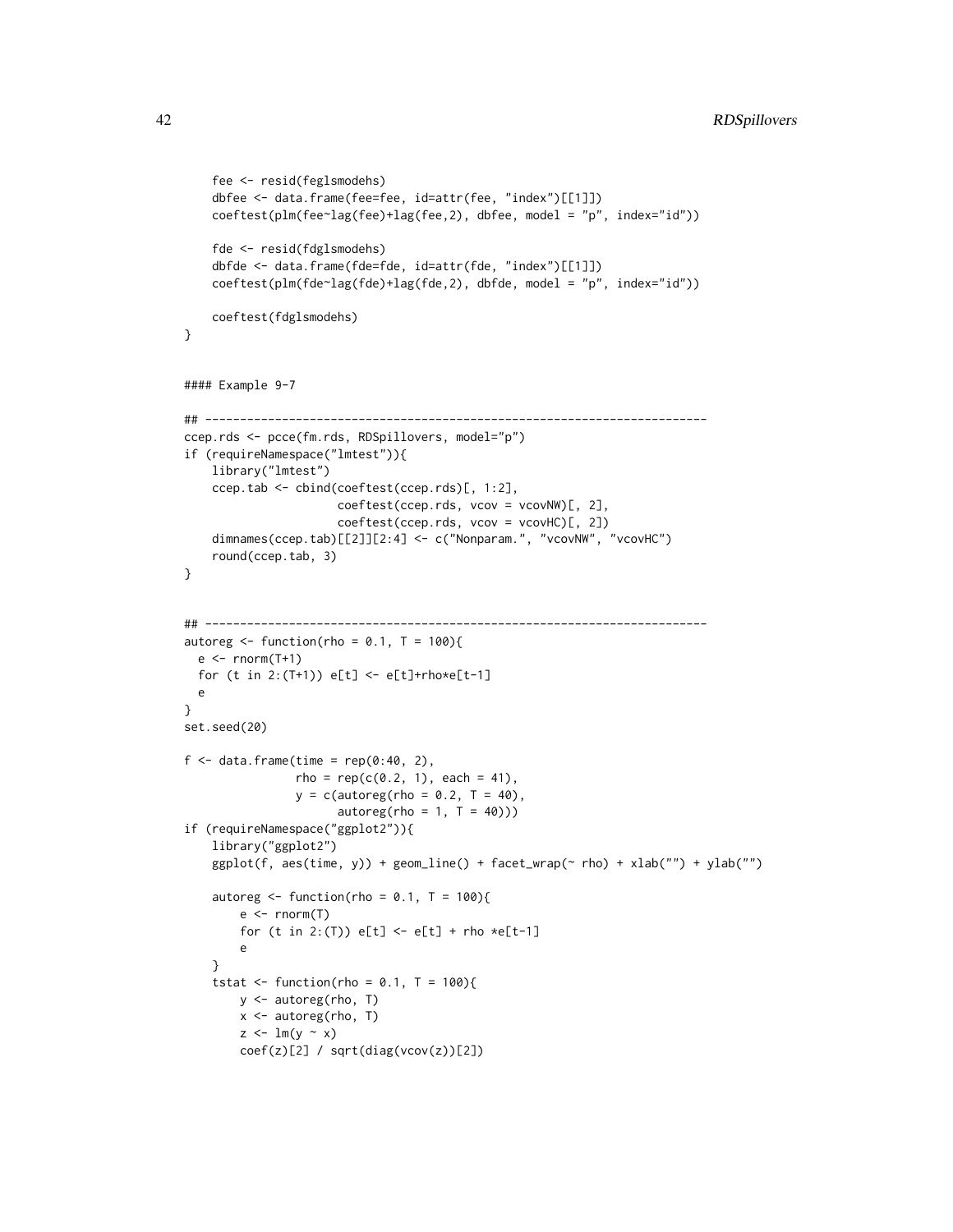<span id="page-42-0"></span>Reelection 43

```
}
   result \leftarrow c()
   R <- 1000
    for (i in 1:R) result \leq c(result, tstat(rho = 0.2, T = 40))
    quantile(result, c(0.025, 0.975))
    prop.table(table(abs(result) > 2))
    result \leq c()R < - 1000for (i in 1:R) result \leq c(result, tstat(rho = 1, T = 40))
    quantile(result, c(0.025, 0.975))
    prop.table(table(abs(result) > 2))
   R <- 1000
    T < - 100result \leftarrow c()for (i in 1:R){
        y <- autoreg(rho=1, T=100)
        Dy <- y[2:T] - y[1:(T-1)]
        Ly <- y[1:(T-1)]
        z < - \ln(Dy \sim Ly)result <- c(result, coef(z)[2] / sqrt(diag(vcov(z))[2]))
    }
    ggplot(data, frame(x = result), aes(x = x)) +geom_histogram(fill = "white", col = "black",
                       bins = 20, aes(y = . . density. ) +
        stat_function(fun = dnorm) + xlab("") + ylab("")
    prop.table(table(result < -1.64))## End(Not run)
```
<span id="page-42-1"></span>

Reelection *Deficits and Reelection*

# Description

}

yearly observations of 75 countries from 1960 to 2003 *number of observations* : 439 *number of time-series* : 16 *country* : world *package* : panelbinomial *JEL codes:* D72, E62, H62, O47 *Chapter* : 08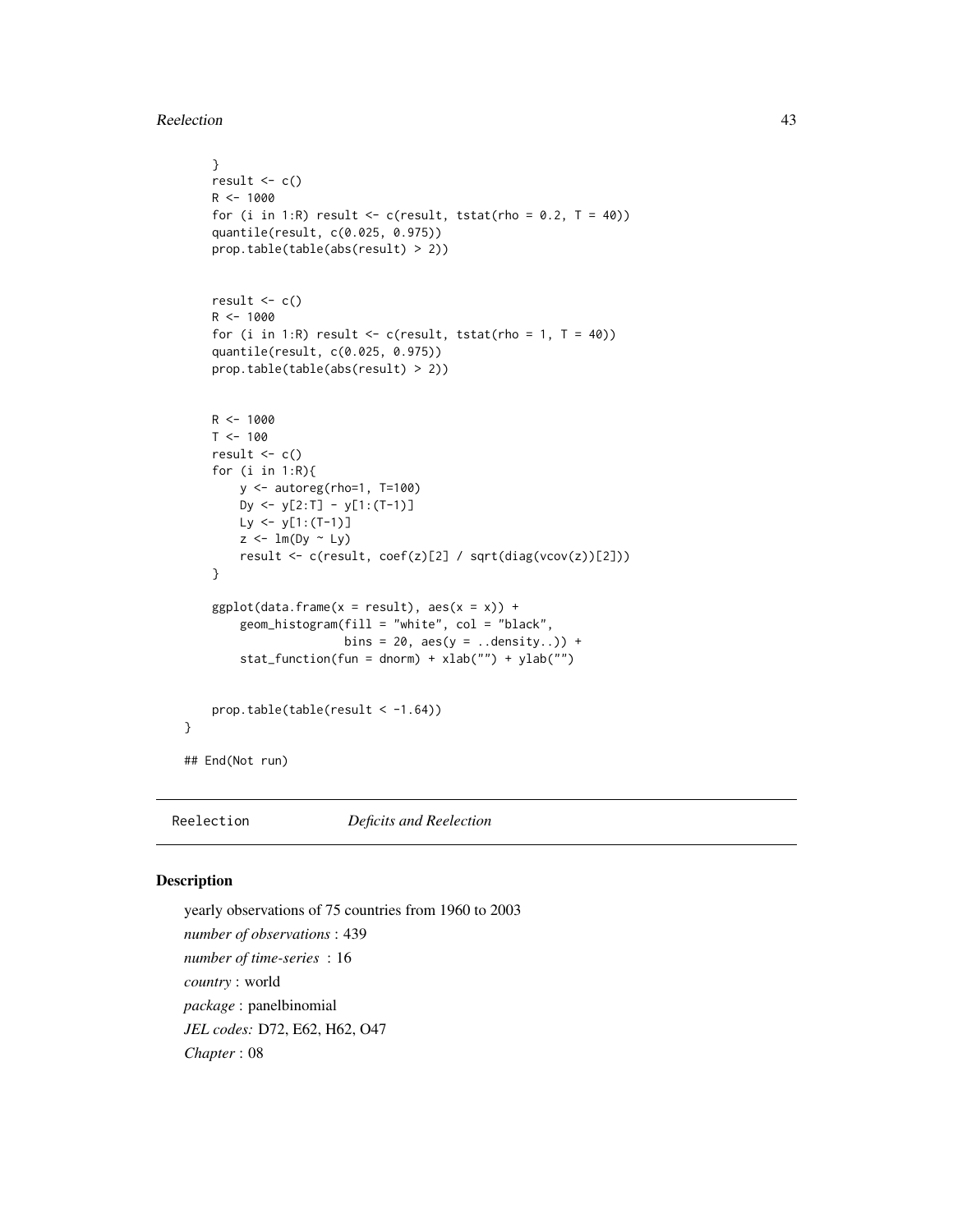## Usage

data(Reelection)

#### Format

A dataframe containing:

country the country

year the year

narrow TRUE if the observation belongs to the narrow data set

reelect one if the incumbent was reelected and zero otherwise

- ddefterm the change in the ratio of the government surplus to gdp in the two years preeceding the election year, relative to the two previous years
- ddefey the change in the government surplus ratio to gdpin the election year, compared to the previous year

gdppc the average growth rate of real per capita gdp during the leader's current term

dev one for developped countries, 0 otherwise

nd one for a new democratic country, 0 otherwise

maj one for majoritarian electoral system, 0 otherwise

#### Source

American Economic Association Data Archive : <https://www.aeaweb.org/aer/>

## References

Adi Brender and Allan Drazen (2008) "How Do Budget Deficits and Economic Growth Affect Reelection Prospects? Evidence From a Large Panel of Countries", *American Economic Review*, 98(5), 2203-2220, doi: [10.1257/aer.98.5.2203](https://doi.org/10.1257/aer.98.5.2203) .

```
#### Example 8-1
## ------------------------------------------------------------------------
## Not run:
library("plm")
data("Reelection", package = "pder")
## ------------------------------------------------------------------------
elect.1 \leq g \ln(\text{reelect} \sim \text{ddefterm} + \text{ddefey} + \text{gdppc} + \text{dev} + \text{nd} + \text{maj},data = Reelection, family = "binomial", subset = narrow)
l2 <- update(elect.l, family = binomial)
l3 <- update(elect.l, family = binomial())
l4 <- update(elect.l, family = binomial(link = 'logit'))
```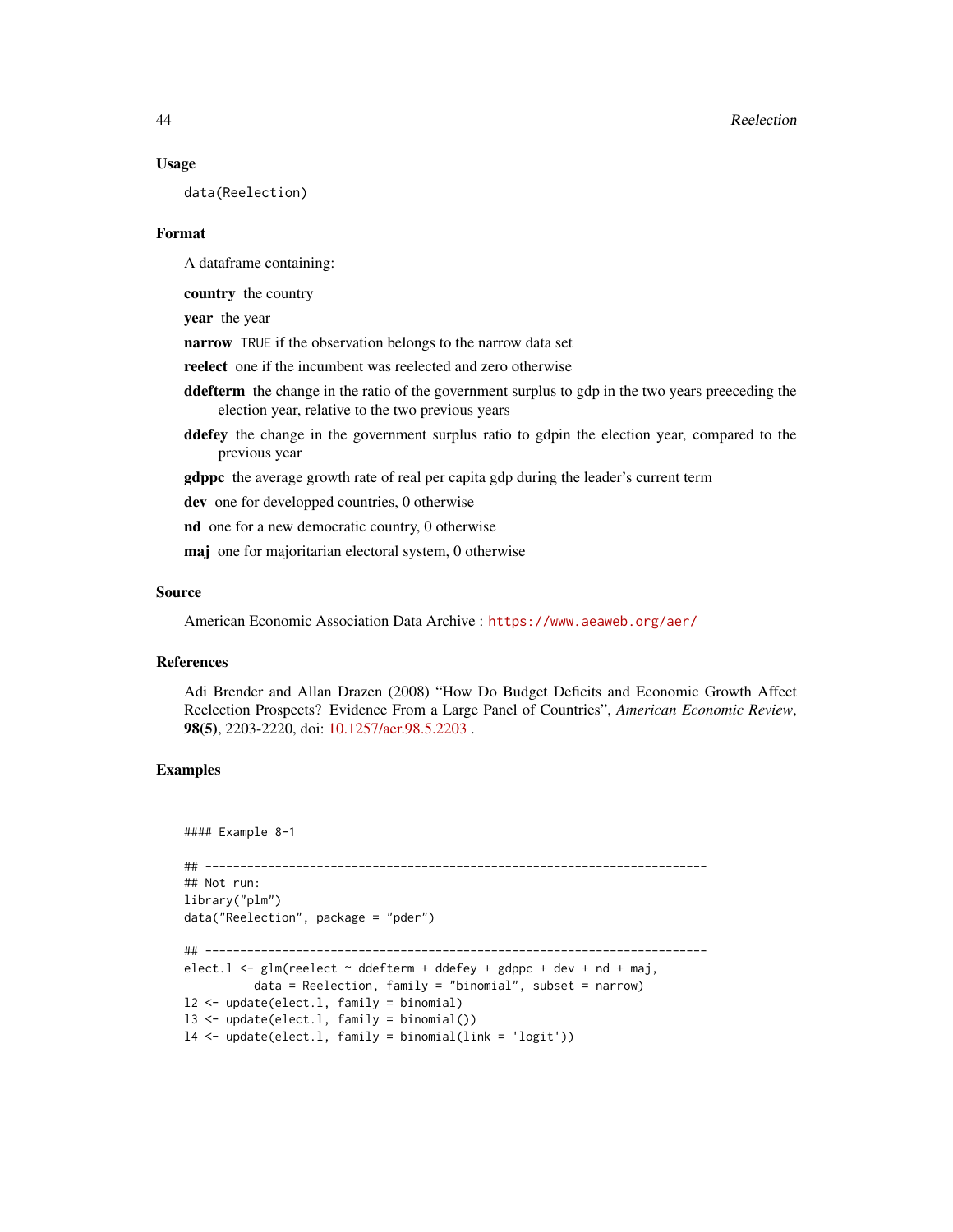#### <span id="page-44-0"></span>RegIneq and the set of the set of the set of the set of the set of the set of the set of the set of the set of the set of the set of the set of the set of the set of the set of the set of the set of the set of the set of t

```
## ------------------------------------------------------------------------
elect.p <- update(elect.l, family = binomial(link = 'probit'))
## ------------------------------------------------------------------------
if (requireNamespace("pglm")){
   library("pglm")
   elect.pl \leq- pglm(reelect \sim ddefterm + ddefey + gdppc + dev + nd + maj,
                 Reelection, family = binomial(link = 'logit'),
                subset = narrow)
   elect.pp <- pglm(reelect ~ ddefterm ~ ddefey ~t gdppc ~t dev ~t nd ~t maj,
                 Reelection, family = binomial(link = 'probit'),
                subset = narrow)}
## End(Not run)
```
<span id="page-44-1"></span>

RegIneq *Interregional Redistribution and Inequalities*

## Description

yearly observations of 17 countries from 1982 to 1999 *number of observations* : 102 *number of time-series* : 6 *country* : oecd *package* : panel *JEL codes:* D72, H23, H71, H73, H77, R12, R23 *Chapter* : 07

#### Usage

data(RegIneq)

## Format

A dataframe containing:

country the country period the period regineq coefficient of variatio of regional gdp per capita gdppc real gross domestic product per capita pop total population popgini gini coefficient of regional population size urban share of urban living population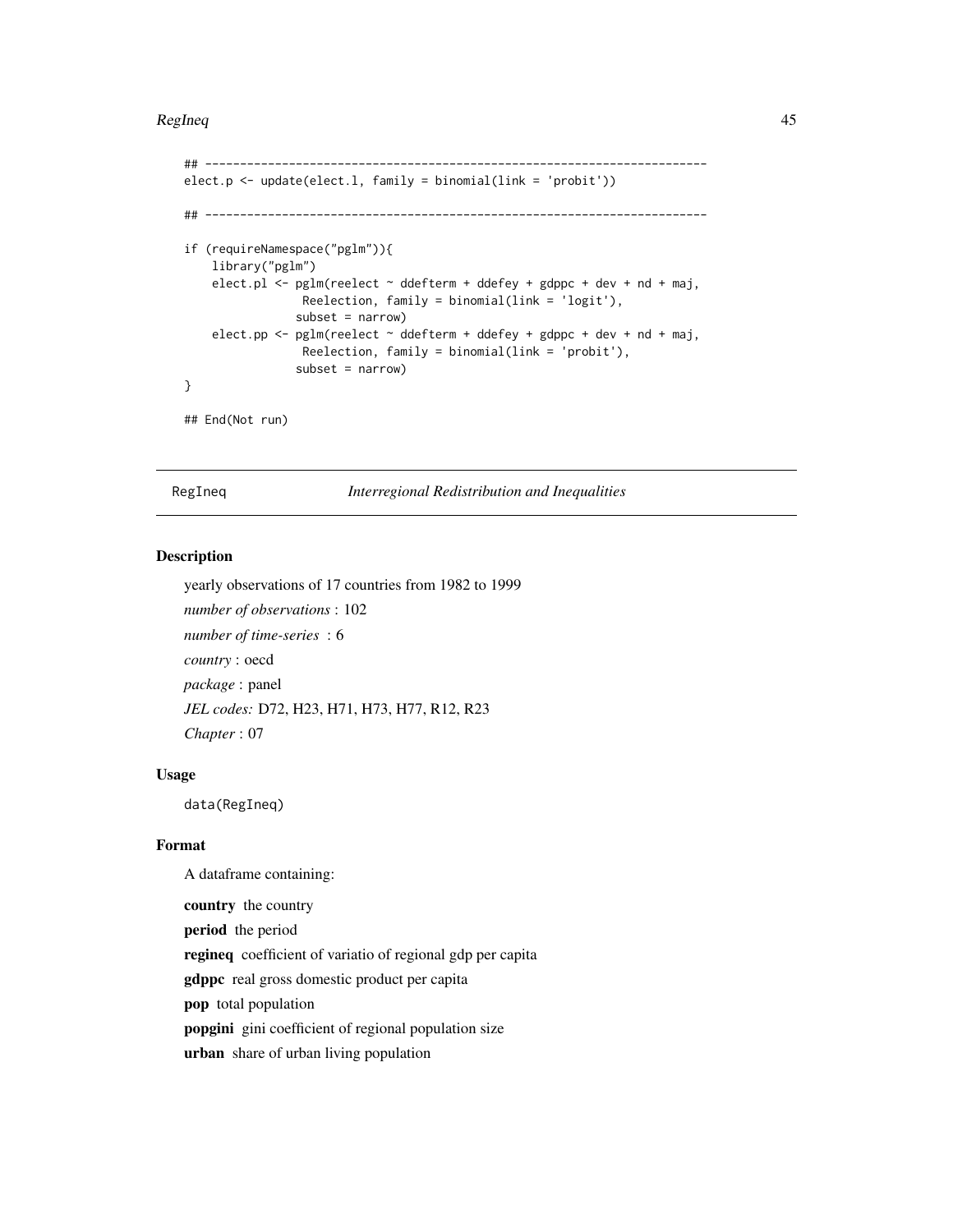social total government social expenditures as share of gdp

unempl unemployment rate

dec sub-national expenditures as share of total government expenditures

- transrev grants received by national and sub-national governments from other levels of government as share of total government revenues
- transaut sub-national non autonomous revenues as share of total government revenues

#### Source

Review of Economic Studies' web site <https://academic.oup.com/restud>

#### References

Anke S. Kessler and Nico A. Hansen and Christian Lessmann (2011) "Interregional Redistribution and Mobility in Federations: a Positive Approach", *Review of Economic Studies*, 78(4), 1345-1378, doi: [10.1093/restud/rdr003](https://doi.org/10.1093/restud/rdr003) .

<span id="page-45-1"></span>ScrambleAfrica *The Long-run Effects of the Scramble for Africa*

#### Description

a pseudo-panel of 49 countries *number of observations* : 1212 *number of individual observations* : 2-112 *country* : Africa *package* : countpanel *JEL codes:* D72, D74, F51, J15, O15, O17, Z13 *Chapter* : 08

#### Usage

data(ScrambleAfrica)

## Format

A dataframe containing: country country code group ethnic group name conflicts number of conflicts split dummy for partitioned ethnic area spillover spillover index, the fraction of adjacent groups in the same country that are partitioned

<span id="page-45-0"></span>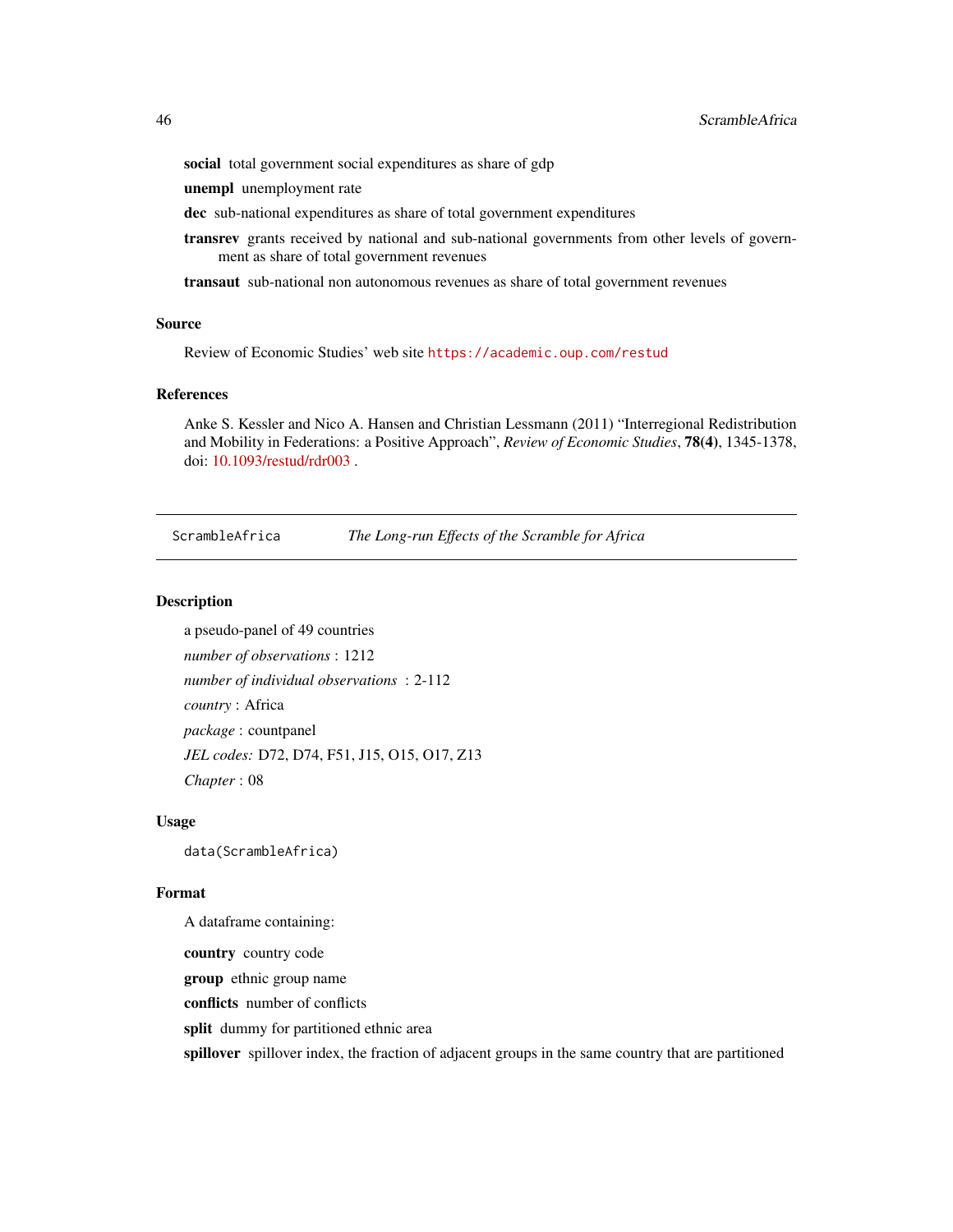#### <span id="page-46-0"></span>SeatBelt 47

region the region pop population according to the first post-independance census area land area lake lakes dummy river rivers dummy capital dummy if a capital city falls in the homeland of an ethnic group borderdist distance of the centroid of the area from the national border capdist distance of the centroid of the area from the capital seadist distance of the centroid of the area from the sea coast coastal dummy for areas that are by the sea coast meanelev mean elevation agriculture index of land suitability for agriculture diamond diamond mine indicator malaria malaria stability index petroleum oil field indicator island island dummy city1400 dummy for areas with major city in 1400

# Source

American Economic Association Data Archive : <https://www.aeaweb.org/aer/>

## References

Michalopoulos, Stelios and Elias Papaioannou (2016) "The Long-run Effects of the Scramble for Africa", *American Economic Review*, 106(7), 1802–1848, doi: [10.1257/aer.20131311](https://doi.org/10.1257/aer.20131311) .

<span id="page-46-1"></span>SeatBelt *Seat Belt Usage and Traffic Fatalities*

# Description

yearly observations of 51 states from 1983 to 1997 *number of observations* : 765 *number of time-series* : 15 *country* : United States *package* : panel *JEL codes:* R41, K42 *Chapter* : 06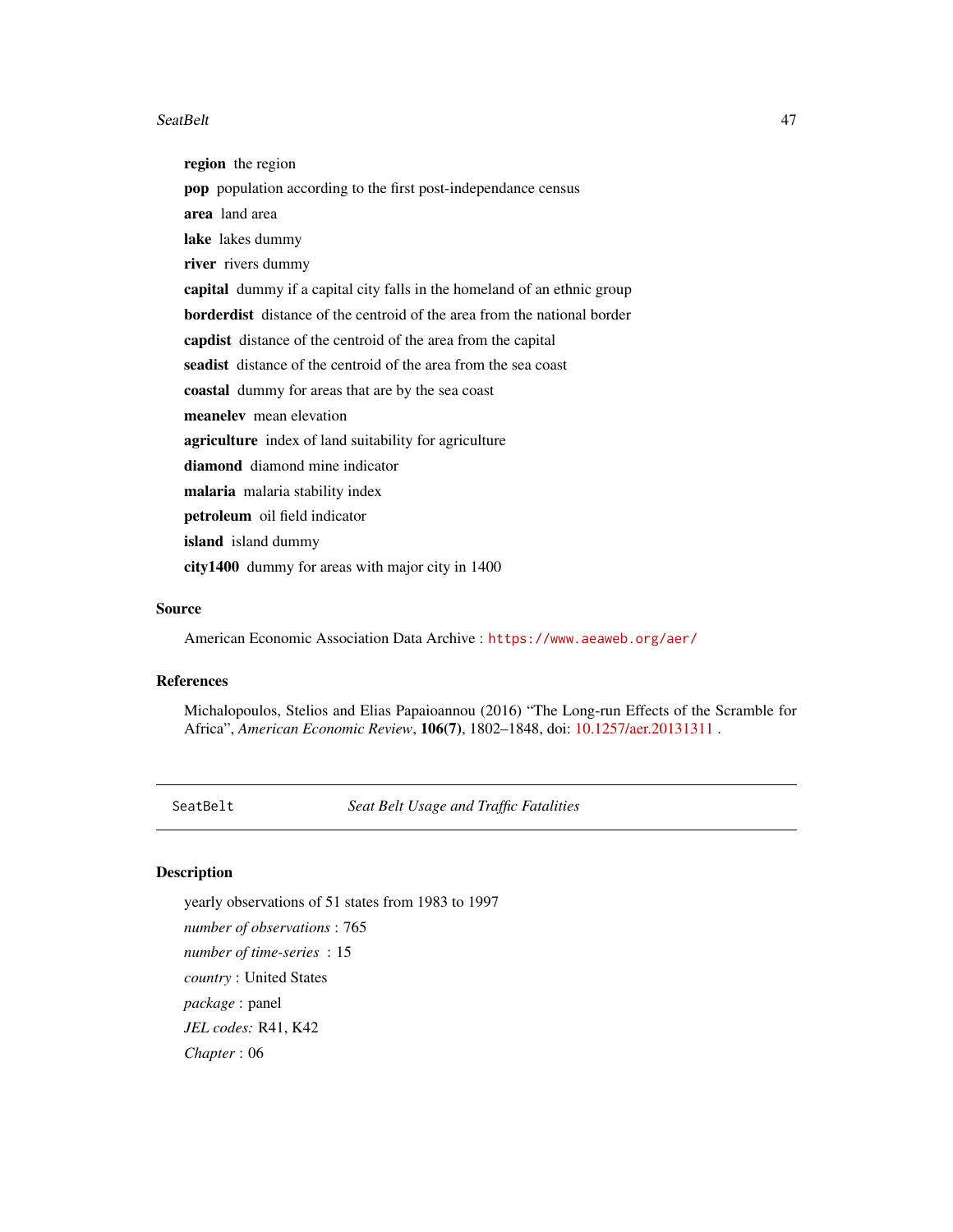#### Usage

data(SeatBelt)

## Format

A dataframe containing:

state the state code

year the year

farsocc the number of traffic fatalities of drivers and passengers (of any seating position) of a motor vehicule in transport

farsnocc the number of traffic fatalities of pedestrians and bicyclists

usage rate of seat belt usage

percapin median income in current US dollars

unemp unemployment rate

meanage mean age

precentb the percentage of african-americans in the state population

precenth the percentage of people of hispanic origin in the state population

densurb traffic density urban ; registered vehicules per unit length of urban roads in miles

densrur traffic density rural ; registered vehicules per unit length of urban roads in miles

viopcap number of violent crimes (homicide, rape and robbery) per capita

proppcap number of preperty rimes (burglary, larceny and auto theft) per capita

vmtrural vehicule miles traveled on rural roads

vmturban vehicule miles traveled on urban roads

fueltax fuel tax (in curent cents)

- lim65 65 miles per hour speed limit (55 mph is the base category)
- lim70p 70 miles per hour or above speed limit (55 mph is the base caegory)
- mlda21 a dummy variable that is equal to 1 for a minimum for a minimum legal drinking age of 21 years (18 years is the base category)
- bac08 a dummy variable that is equal to 1 foe a maximum of 0.08 blood alcohol content (0.1 is the base category)
- ds a dummy equal to 1 for the periods in which the state had a secondary-enforcement mandatory seat belt law, or a primary-enforcement law that preceded by a secondary-enforcement law (no seat belt law is the base category)
- dp a dummy variable eqal to 1 for the periods in which the state had a primary-enforcement mandatory seat belt law that was not preceded by a secondary-enforcement law (no seat belt is the base category)
- dsp a dummy variable equal to 1 for the periods in which the state had a primary-enforcement mandatory seat belt law that was preceded by a secondary enforcement law (no seat belt law is the base category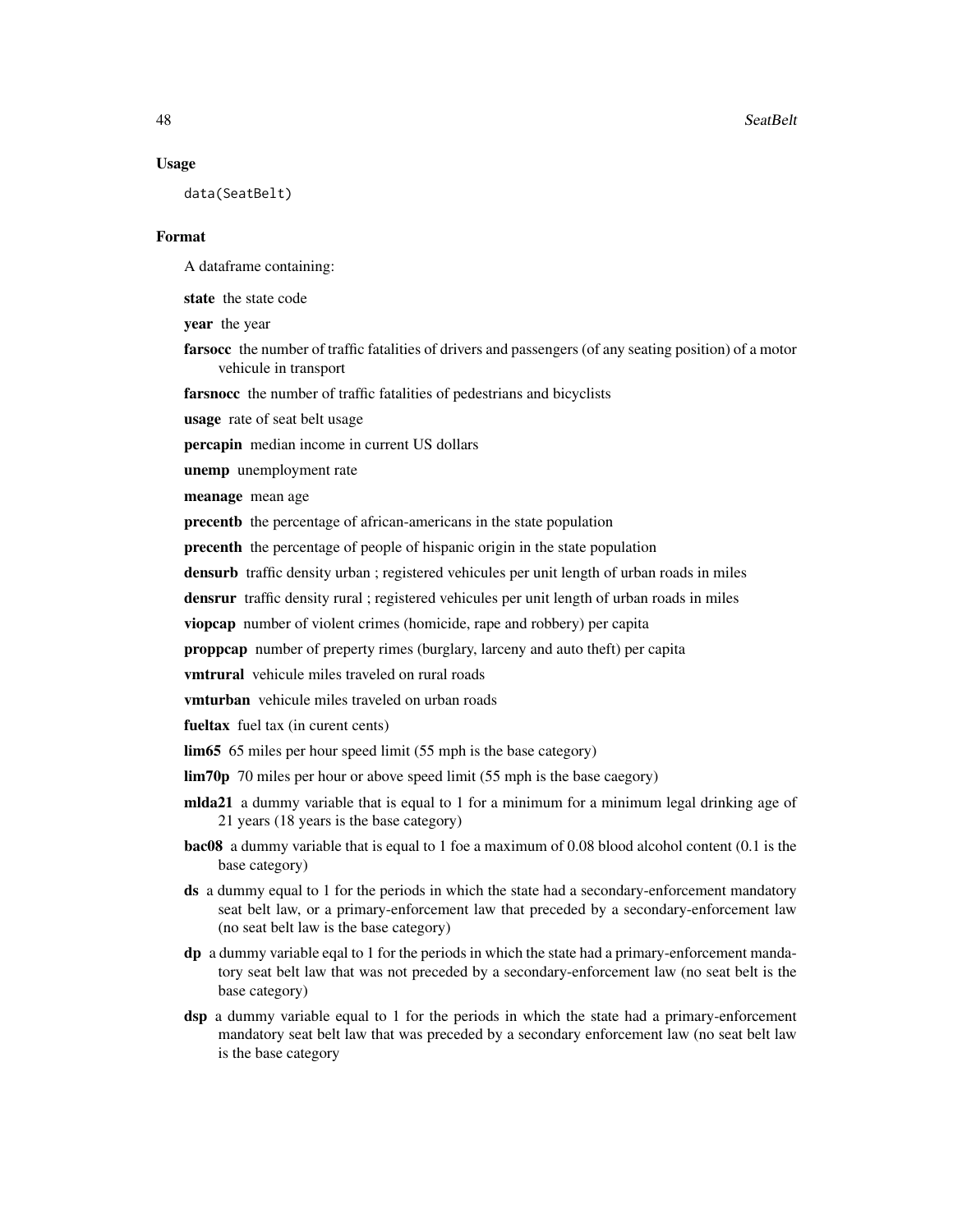#### <span id="page-48-0"></span>Seniors **49**

## Source

author's website <https://leinav.people.stanford.edu>

## References

Cohen, Alma and Liran Einav (2003) "The Effects of Mandatory Seat Belt Laws on Driving Behavior and Traffic Fatalities", *The Review of Economics and Statistics*, 85(4), 828-843, doi: [10.2139/](https://doi.org/10.2139/ssrn.293582) [ssrn.293582](https://doi.org/10.2139/ssrn.293582) .

#### Examples

```
#### Example 6-1
## ------------------------------------------------------------------------
## Not run:
library("plm")
## ------------------------------------------------------------------------
y \sim x1 + x2 + x3 | x1 + x3 + zy ~ x1 + x2 + x3 | . - x2 + z
## ------------------------------------------------------------------------
data("SeatBelt", package = "pder")
SeatBelt$occfat <- with(SeatBelt, log(farsocc / (vmtrural + vmturban)))
ols <- plm(occfat ~ log(usage) + log(percapin) + log(unemp) + log(meanage) +
           log(precentb) + log(precenth)+ log(densrur) +
           log(densurb) + log(viopcap) + log(proppcap) +
           log(vmtrural) + log(vmturban) + log(fueltax) +
           lim65 + lim70p + mlda21 + bac08, SeatBelt,
           effect = "time")fe <- update(ols, effect = "twoways")
ivfe <- update(fe, . ~ . | . - log(usage) + ds + dp +dsp)
rbind(ols = coef(summary(ols))[1,],
      fe = coef(summary(fe))[1, ],
      w2sls = coef(summary(ivfe))[1, ])
## ------------------------------------------------------------------------
SeatBelt$noccfat <- with(SeatBelt, log(farsnocc / (vmtrural + vmturban)))
nivfe <- update(ivfe, noccfat ~ . | .)
coef(summary(nivfe))[1, ]
## End(Not run)
```
<span id="page-48-1"></span>Seniors *Intergenerationals Experiments*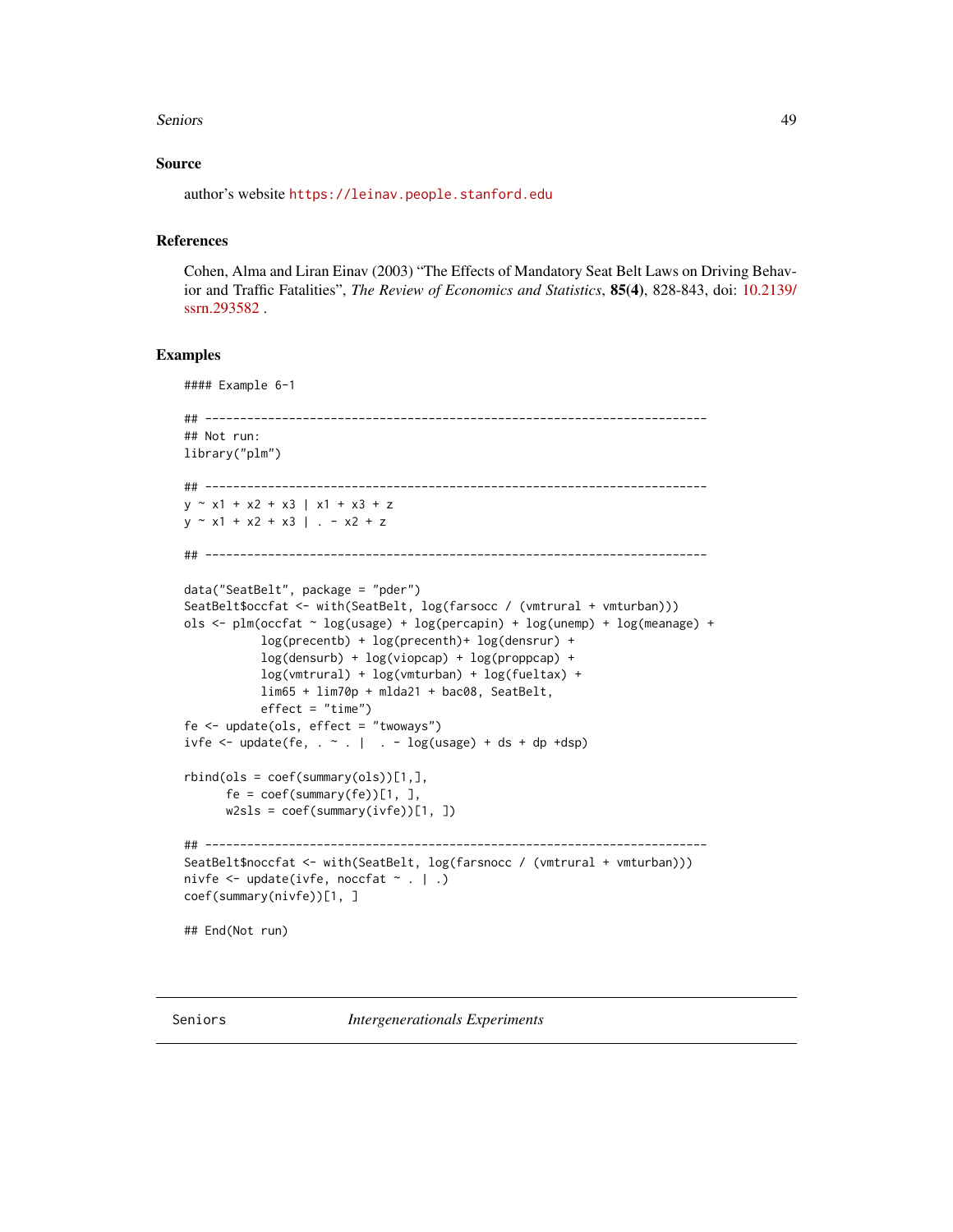50 Seniors and the seniors of the seniors of the seniors of the seniors of the seniors of the seniors of the seniors of the seniors of the seniors of the seniors of the seniors of the seniors of the seniors of the seniors

## Description

a pseudo-panel of 159 Individuals *number of observations* : 2703 *number of individual observations* : 17 *country* : France *package* : panellimdep *JEL codes:* C90, J14, J26, M12, M51 *Chapter* : 08

# Usage

data(Seniors)

#### Format

A dataframe containing:

id individual number of each subject

period from 1 to 17

session from 1 to 12

firm 1 if working subject, 0 otherwise

firm  $x$  1 if the firm is  $X$ , 0 if the firm is  $Y$ 

order 1 if the treatment with no information on the generation of the group is played first in the Public Good game, 0 otherwise

gender 1 if male subject, 0 if female subject

manager 1 if the subject is a manager, 0 otherwise

student 1 if the subject is a student, 0 otherwise

retir 1 if retiree, 0 otherwise

senior 1 if the subject is a senior, 0 otherwise

seniord 1 if the subject reports s/he is a senior, 0 if junior

workingsenior 1 if the subject is a working senior, 0 otherwise

workingjunior 1 if the subject is a working junior, 0 otherwise

information 1 if information is given on the generation composition of the group, 0 otherwise

nbseniors number of seniors in the group, excluding the subject

homogend 1 if the group is homogenous in terms of declared generation, 0 otherwise

homodgenck 1 if the group is homogenous in terms of declared generation and this is common information, 0 otherwise

contribution amount of the contribution to the public good (from 0 to 20)

pot amount of the public good (from 0 to 60)

potlag amount of the public good in the previous period (from 0 to 60)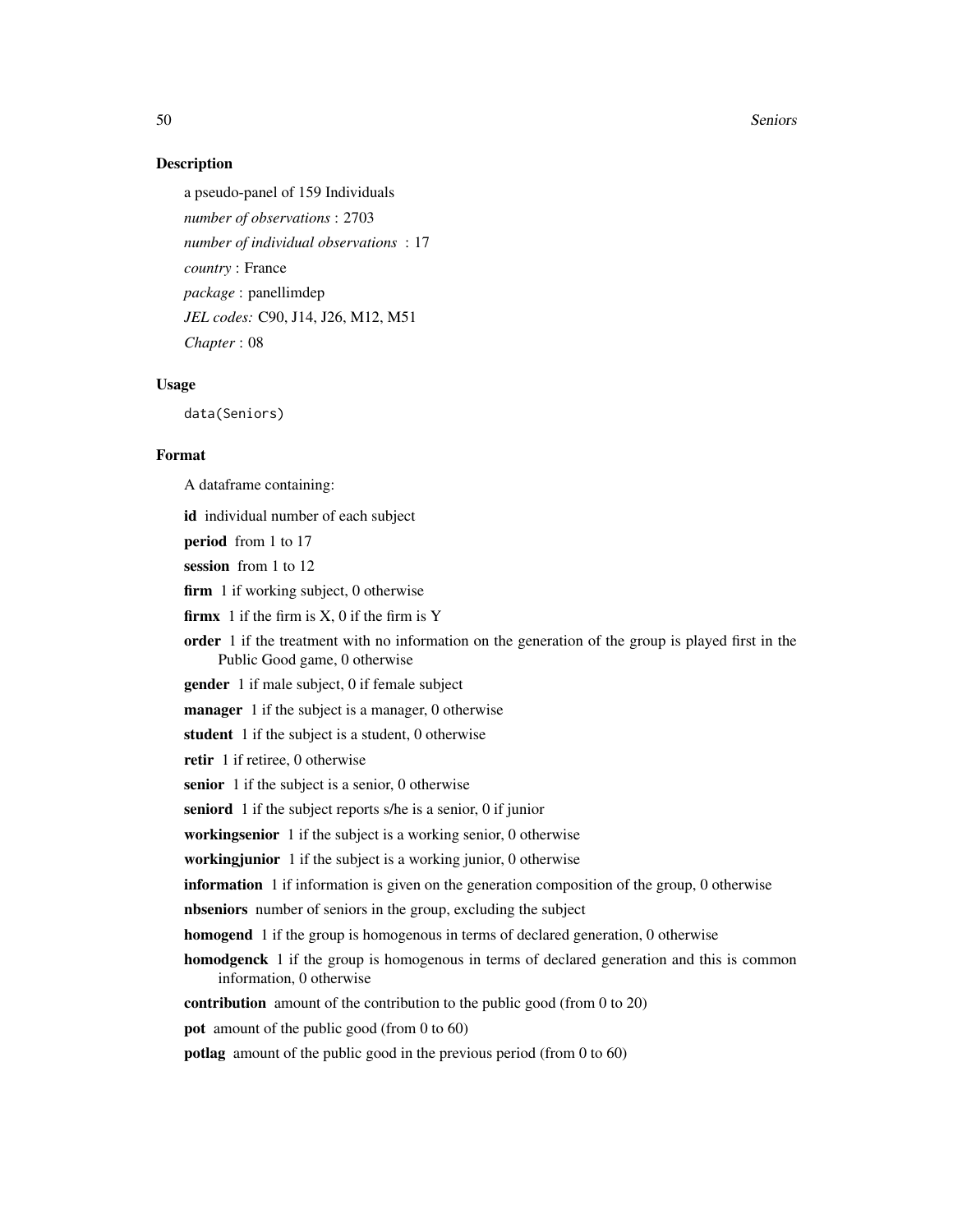#### Seniors 51

- potimean amount of the public good, excluding the subject's contribution (from 0 to 40)
- potimeanlag amount of the public good in the previous period, excluding the subject's contribution (from 0 to 40)
- payoffpggame payoff in the public good game
- desirnbseniors desired number of seniors co-participants in the Selection treatment (from 0 to 2)
- invest amount invested in the risky lotery
- payoffriskgame payoff in the investment game
- letters 1 if letters are A M F U R I P, 0 if they are OATFNED
- idicompet individual number of the co-participant in the Task game
- **seniordopponent** 1 if the co-participant in the Task game reports s/he is a senior, 0 otherwise
- seniori 1 if the co-participant in the Task game is a senior
- option 1 if the subject has chosen the tournament, 0 otherwise
- option0 1 if the co-participant has chosen the tournament, 0 otherwise
- twoperstour 1 if both participants have chosen the tournament, 0 otherwise
- beliefself number of words the subject believes s/he will create
- beliefseniors number of words the subject believes the seniors will create on average
- beliefjuniors number of words the subject believes the juniors will create on average
- beliefsmatchs number of words the subject believes the seniors will create on average when matched with a senior
- belief jmatch j number of words the subject believes the juniors will create on average when matched with a junior
- relatabil 1 if the subject believes s/he can create more words than the generation of his/her coparticipant, 0 otherwise
- performance number of words actually created
- perfi number of words actually created by the co-participant
- payoffcompetitiongame payoff in the Task game
- expesenck 1 if the subject has been informed that s/he was interacting with seniors in the Public Good game, 0 otherwise
- potlagsenior Amount of the pot in the previous period \* the subject is a senior
- heterogend 1 if the group mixes the two generations, 0 otherwise

#### Source

American Economic Association Data Archive : <https://www.aeaweb.org/aer/>

#### References

Charness, Gary and Marie-Claire Villeval (2009) "Cooperation and Competition in Intergenerational Experiments in the Field and the Laboratory", *American Economic Review*, 99(3), 956–978, doi: [10.1257/aer.99.3.956](https://doi.org/10.1257/aer.99.3.956) .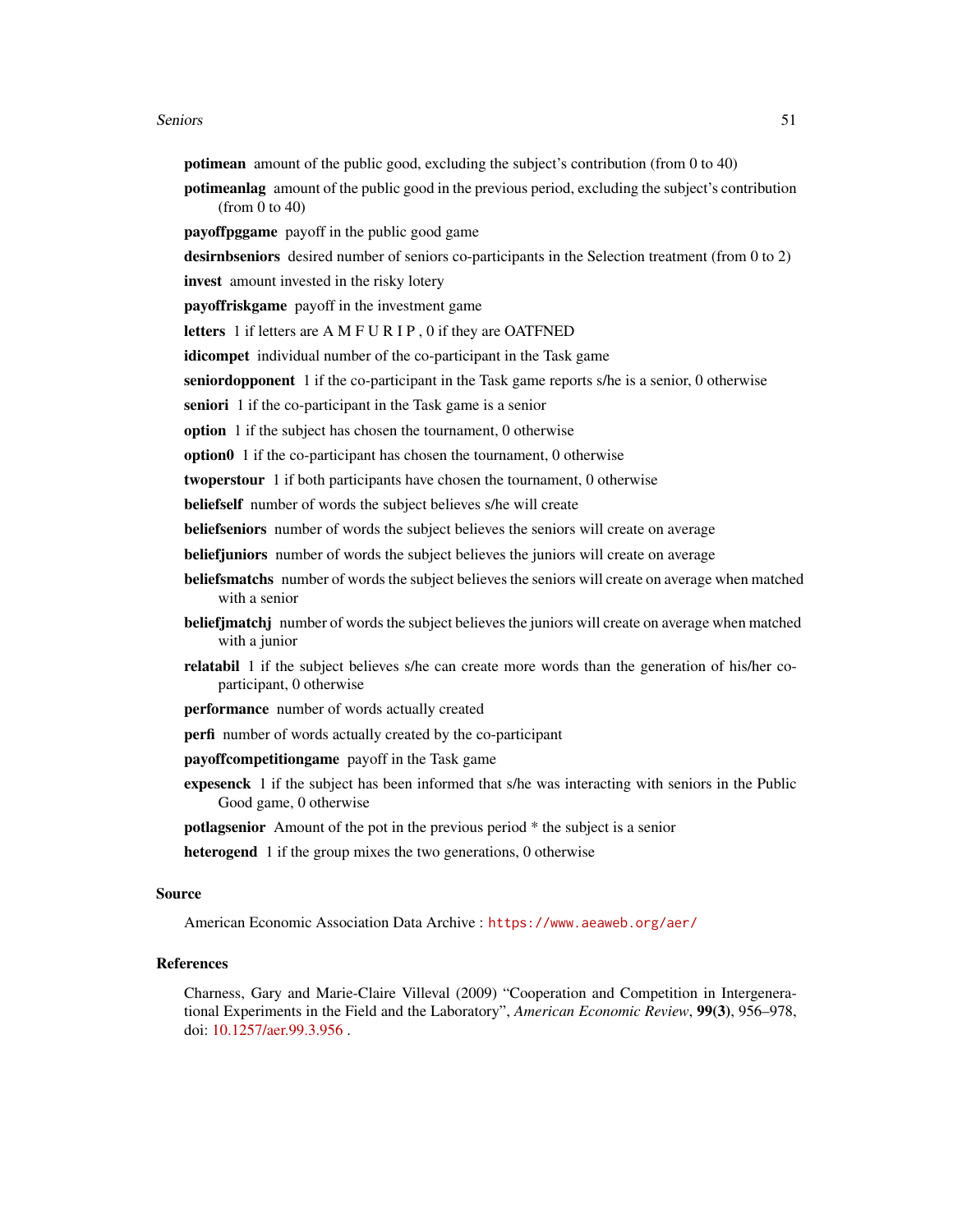<span id="page-51-1"></span><span id="page-51-0"></span>

# Description

yearly observations of 97 countries from 1960 to 1985

*number of observations* : 576

*number of time-series* : 6

*country* : world

*package* : panel

*JEL codes:* O47, O41

*Chapter* : 07

## Usage

data(Solow)

# Format

A dataframe containing:

id country id

year year

lgdp log of gdp per capita

lsrate log of the saving rate, approximated by the investement rate

**lpopg** log of population growth  $+ 0.05$  (which is an approximation of the sum of the rate of laboraugmenting technological progress and of the rate of depreciation of physical capital)

#### Source

author's website <https://www.nuffield.ox.ac.uk/users/bond/index.html>

## References

Caselli, Francesco; Esquivel, Gerardo and Fernando Lefort (1996) "Reopening the Convergence Debate: a New Look at Cross-country Growth Empirics", *Journal of Economic Growth*, 1, 363- 389, doi: [10.1007/BF00141044](https://doi.org/10.1007/BF00141044) .

Bond, Stephen; Hoeffler, Anke and Johnatan Temple (2001) "GMM Estimation of Empirical Growth Model", *CEPR Discussion Paper*, 3048, 1-33.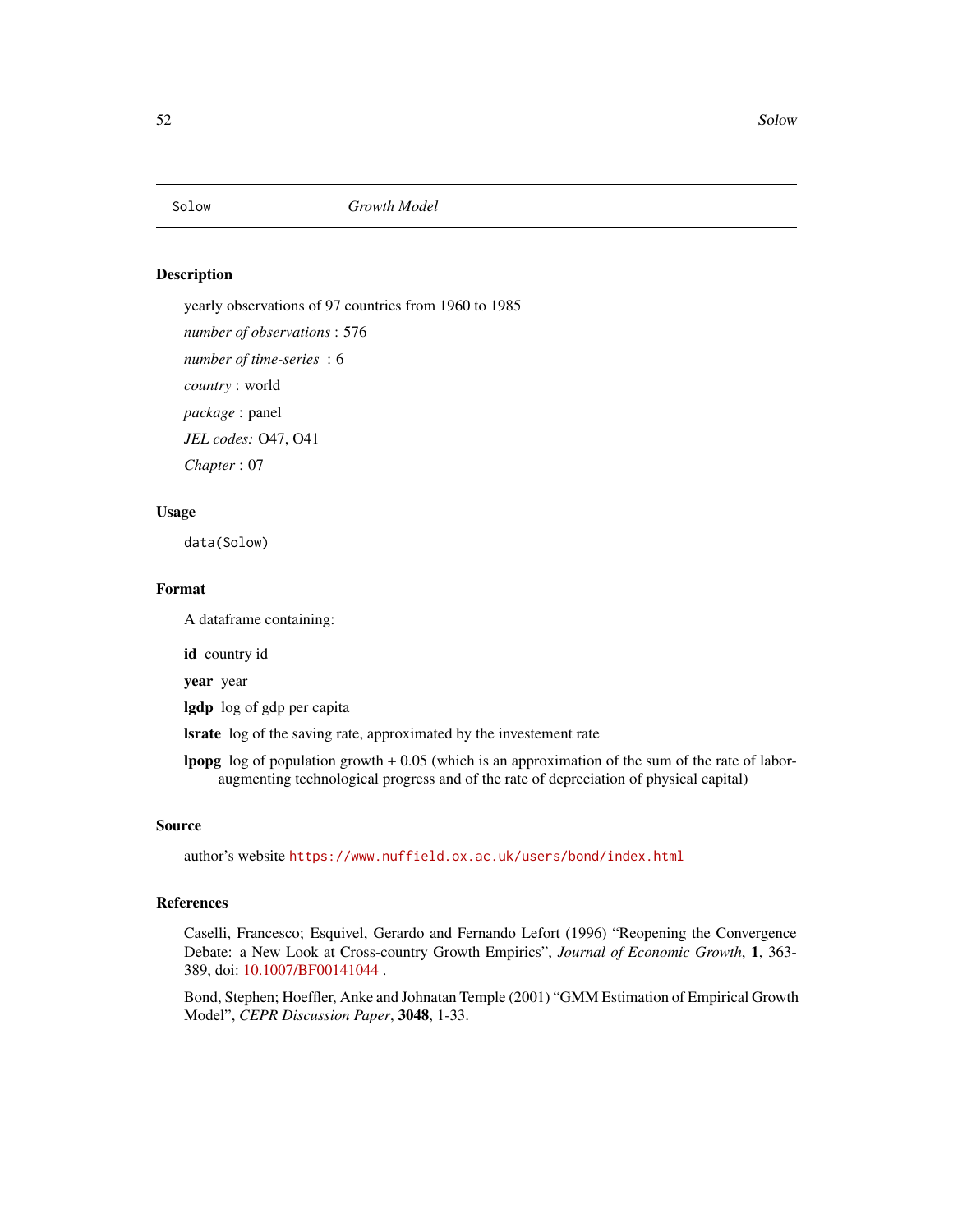<span id="page-52-1"></span><span id="page-52-0"></span>

## Description

yearly observations of 10 firms from 1966 to 1983 *number of observations* : 180 *number of time-series* : 18 *country* : Texas *package* : productionpanel *JEL codes:* D24, C13, C51, C23, J31 *Chapter* : 02, 03

# Usage

data(TexasElectr)

## Format

A dataframe containing: id the firm identifier year the year, from 1966 to 1983 output output pfuel price of fuel plab price of labor pcap price of capital expfuel expense in fuel explab expense in labor expcap expense in capital

# Source

Journal of Applied Econometrics Data Archive : <http://qed.econ.queensu.ca/jae/>

# References

Kumbhakar SC (1996) "Estimation of Cost Efficiency with Heteroscedasticity: An Application to Electric Utilities", *Journal of the Royal Statistical Society, Series D*, 45, 319–335.

Horrace and Schmidt (1996) "Confidence Statements for Efficiency Estimates From Stochastic Frontier Models", *Journal of Productity Analysis*, 7, 257–282, doi: [10.1007/BF00157044](https://doi.org/10.1007/BF00157044) .

Horrace and Schmidt (2012) "Multiple Comparisons with the Best, with Economic Applications", *Journal of Applied Econometrics*, 15(1), 1–26, doi: [10.1002/\(SICI\)10991255\(200001/02\)15:1<1::AI](https://doi.org/10.1002/(SICI)1099-1255(200001/02)15:1<1::AID-JAE551>3.0.CO;2-Y)D-[JAE551>3.0.CO;2Y](https://doi.org/10.1002/(SICI)1099-1255(200001/02)15:1<1::AID-JAE551>3.0.CO;2-Y) .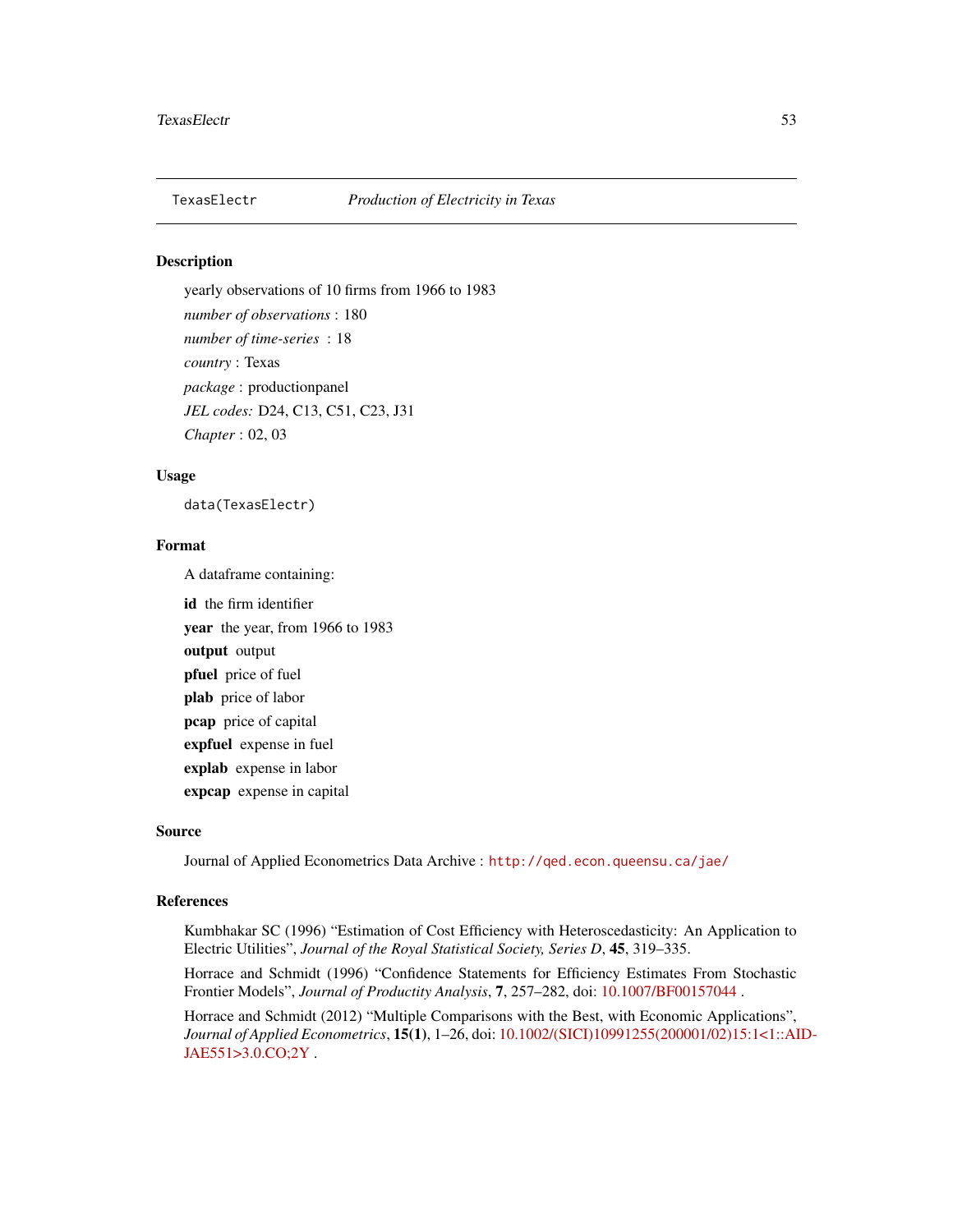```
#### Example 2-6
## ------------------------------------------------------------------------
data("TexasElectr", package = "pder")
library("plm")
TexasElectr$cost <- with(TexasElectr, explab + expfuel + expcap)
TE <- pdata.frame(TexasElectr)
summary(log(TE$output))
ercomp(log(cost) ~ log(output), TE)
models <- c("within", "random", "pooling", "between")
sapply(models, function(x)
       \text{coeff}(plm(\text{log}(\text{cost}) \sim \text{log}(\text{output}), \text{TE}, \text{model} = x))["log(output)"])
#### Example 3-2
## ------------------------------------------------------------------------
data("TexasElectr", package = "pder")
if (requireNamespace("dplyr")){
    library("dplyr")
    TexasElectr <- mutate(TexasElectr,
                           pf = log(pfuel / mean(pfuel)),pl = log(plab / mean(plab)) - pf,pk = log(pcap / mean(pcap)) - pf)## ------------------------------------------------------------------------
    TexasElectr \leq mutate(TexasElectr, q = log(output / mean(output)))## ------------------------------------------------------------------------
    TexasElectr <- mutate(TexasElectr,
                           C = expfuel + explab + expcap,sl = explab / C,
                           sk = expcap / C,
                           C = log(C / mean(C)) - pf## ------------------------------------------------------------------------
    TexasElectr <- mutate(TexasElectr,
                           p11 = 1/2 * p1 * 2,
                           plk = pl * pk,
                           pkk = 1/2 * pk ~ 2,
                           qq = 1/2 * q * 2)## ------------------------------------------------------------------------
    cost \leq C \leq pl + pk + q + pll + plk + pk + qqshlab \le sl \sim pl + pk
    shcap \leq sk \sim pl + pk
## ------------------------------------------------------------------------
    R \leq - matrix(0, nrow = 6, ncol = 14)
    R[1, 2] \leftarrow R[2, 3] \leftarrow R[3, 5] \leftarrow R[4, 6] \leftarrow R[5, 6] \leftarrow R[6, 7] \leftarrow 1R[1, 9] <- R[2, 12] <- R[3, 10] <- R[4, 11] <- R[5, 13] <- R[6, 14] <- -1
```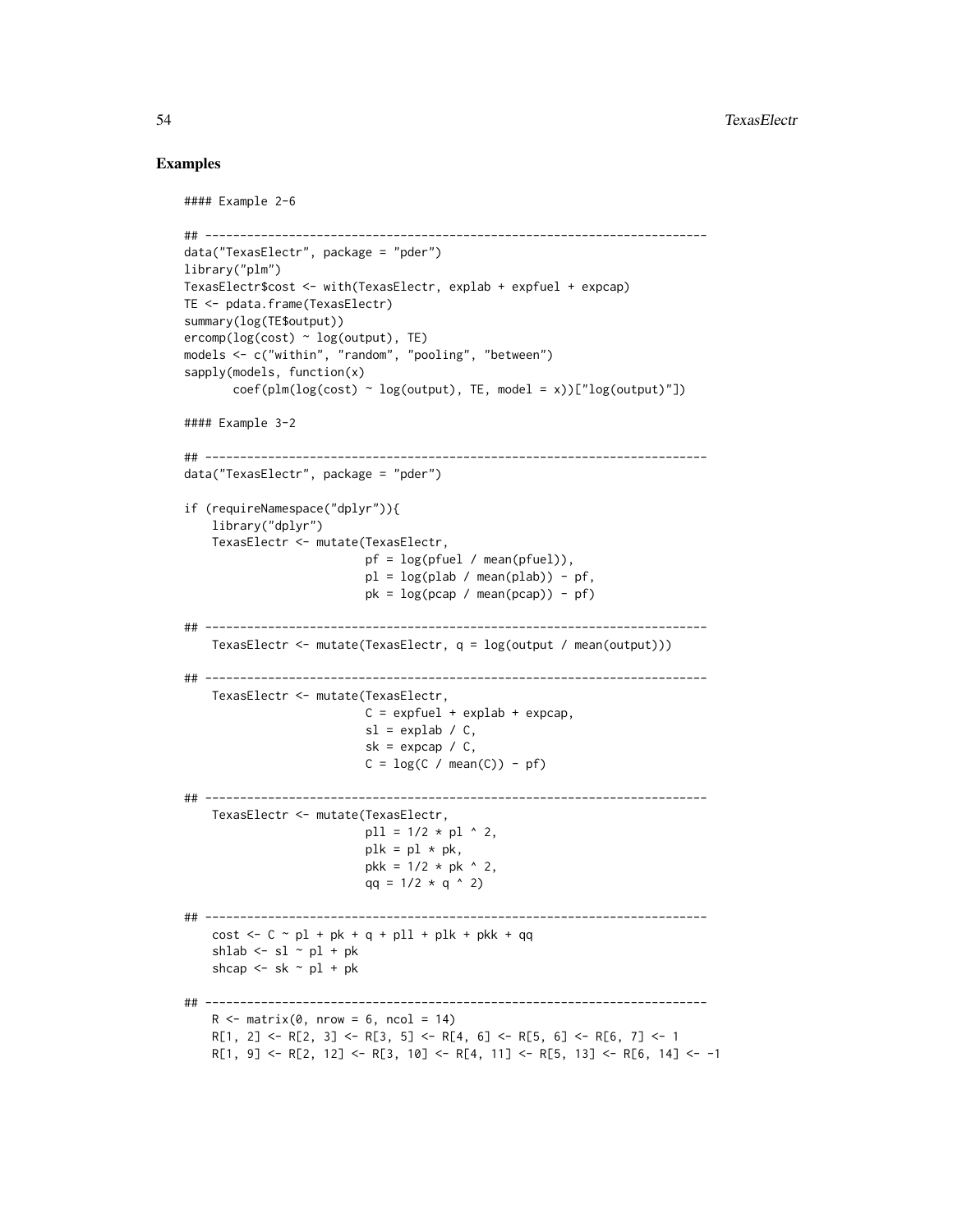#### <span id="page-54-0"></span>Tileries 55

```
## ------------------------------------------------------------------------
   z \leq plm(list(cost = C \sim pl + pk + q + pll + plk + pkk + qq,
                  shlab = s1 \sim pl + pk,
                  shcap = sk \sim pl + pk),
             TexasElectr, model = "random",
             restrict.matrix = R)summary(z)
}
```
## <span id="page-54-1"></span>Tileries *Production of Tileries in Egypt*

# Description

weeklyly observations of 25 firms from 1982 to 1983 *number of observations* : 483 *number of time-series* : 22 *country* : Egypt *package* : panelproduction *JEL codes:* D24, C13, C51, C23, J31 *Chapter* : 01, 03

#### Usage

data(Tileries)

# Format

A dataframe containing:

id firm id

week week (3 weeks aggregated)

area one of "fayoum" and "kalyubiya"

output output

labor labor hours

machine machine hours

## Source

Journal of Applied Econometrics Data Archive : <http://qed.econ.queensu.ca/jae/>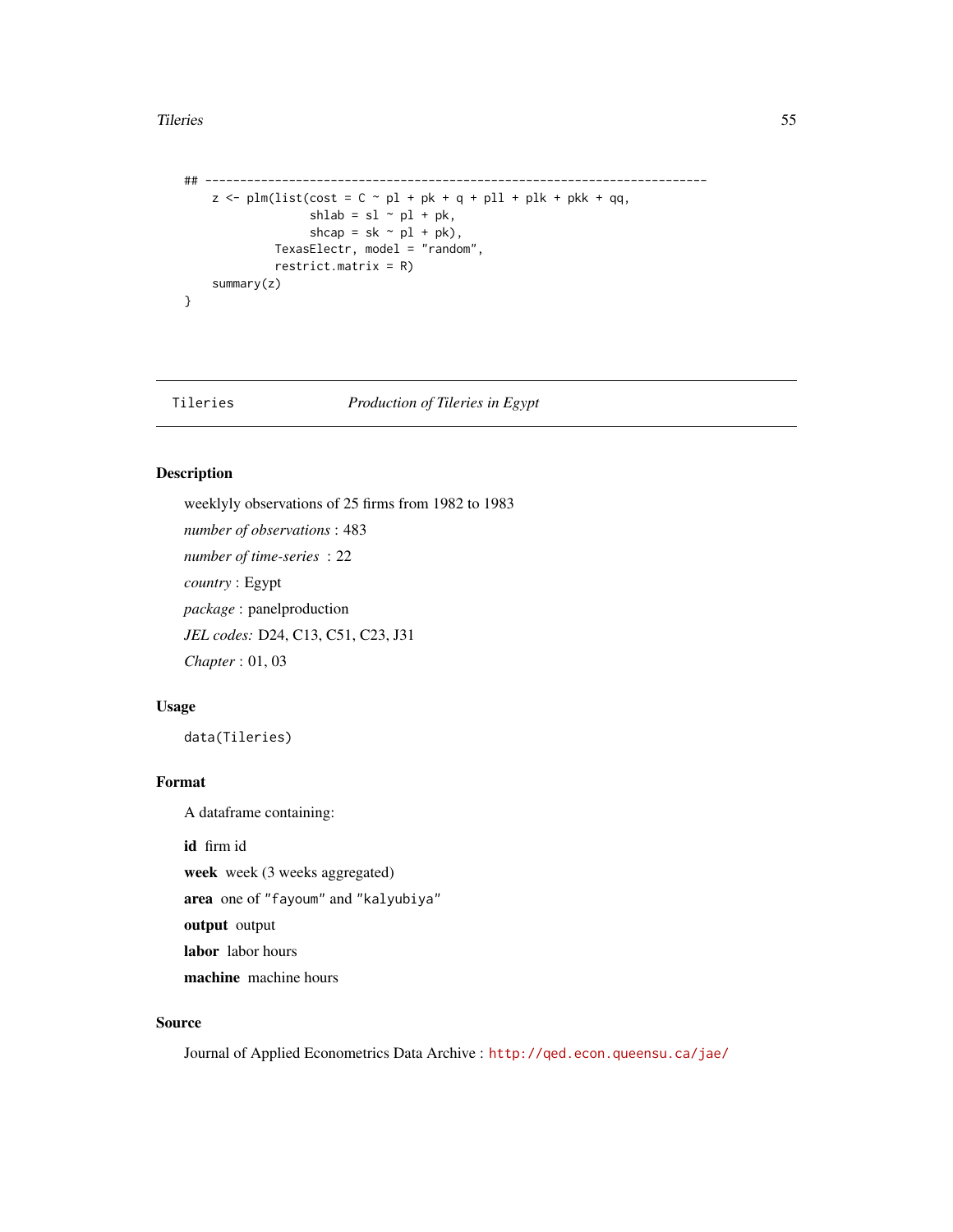## References

Horrace and Schmidt (1996) "Confidence Statements for Efficiency Estimates From Stochastic Frontier Models", *Journal of Productity Analysis*, 7, 257–282, doi: [10.1007/BF00157044](https://doi.org/10.1007/BF00157044) .

Horrace and Schmidt (2012) "Multiple Comparisons with the Best, with Economic Applications", *Journal of Applied Econometrics*, 15(1), 1–26, doi: [10.1002/\(SICI\)10991255\(200001/02\)15:1<1::AI](https://doi.org/10.1002/(SICI)1099-1255(200001/02)15:1<1::AID-JAE551>3.0.CO;2-Y)D-[JAE551>3.0.CO;2Y](https://doi.org/10.1002/(SICI)1099-1255(200001/02)15:1<1::AID-JAE551>3.0.CO;2-Y) .

Seale J.L. (1990) "Estimating Stochastic Frontier Systems with Unbalanced Panel Data: the Case of Floor Tile Manufactories in Egypt", *Journal of Applied Econometrics*, 5, 59–79, doi: [10.1002/](https://doi.org/10.1002/jae.3950050105) [jae.3950050105](https://doi.org/10.1002/jae.3950050105) .

```
#### Example 1-2
## ------------------------------------------------------------------------
data("Tileries", package = "pder")
library("plm")
\text{coeff}(summary(plm(log(output) \sim log(labor) + machine, data = Tileries,subset = area == "fayoum")## ------------------------------------------------------------------------
coeff(summary(plm(log(output) ~ log(labor) ~ + machine, data = Tileries,model = "pooling", subset = area == "fayoum")))
#### Example 1-5
## ------------------------------------------------------------------------
data("Tileries", package = "pder")
til.fm <- log(output) \sim log(labor) + log(maching)lm.mod <- lm(til.fm, data = Tileries, subset = area == "fayoum")
## ------------------------------------------------------------------------
if (requireNamespace("car")){
    library("car")
   lht(lm.mod, "log(labor) + log(maching) = 1")## ------------------------------------------------------------------------
   library("car")
   lht(lm.mod, "log(labor) + log(machine) = 1", vcov=vcovHC)
}
#### Example 1-6
## ------------------------------------------------------------------------
plm.mod <- plm(til.fm, data = Tileries, subset = area == "fayoum")
## ------------------------------------------------------------------------
if (requireNamespace("car")){
   library("car")
```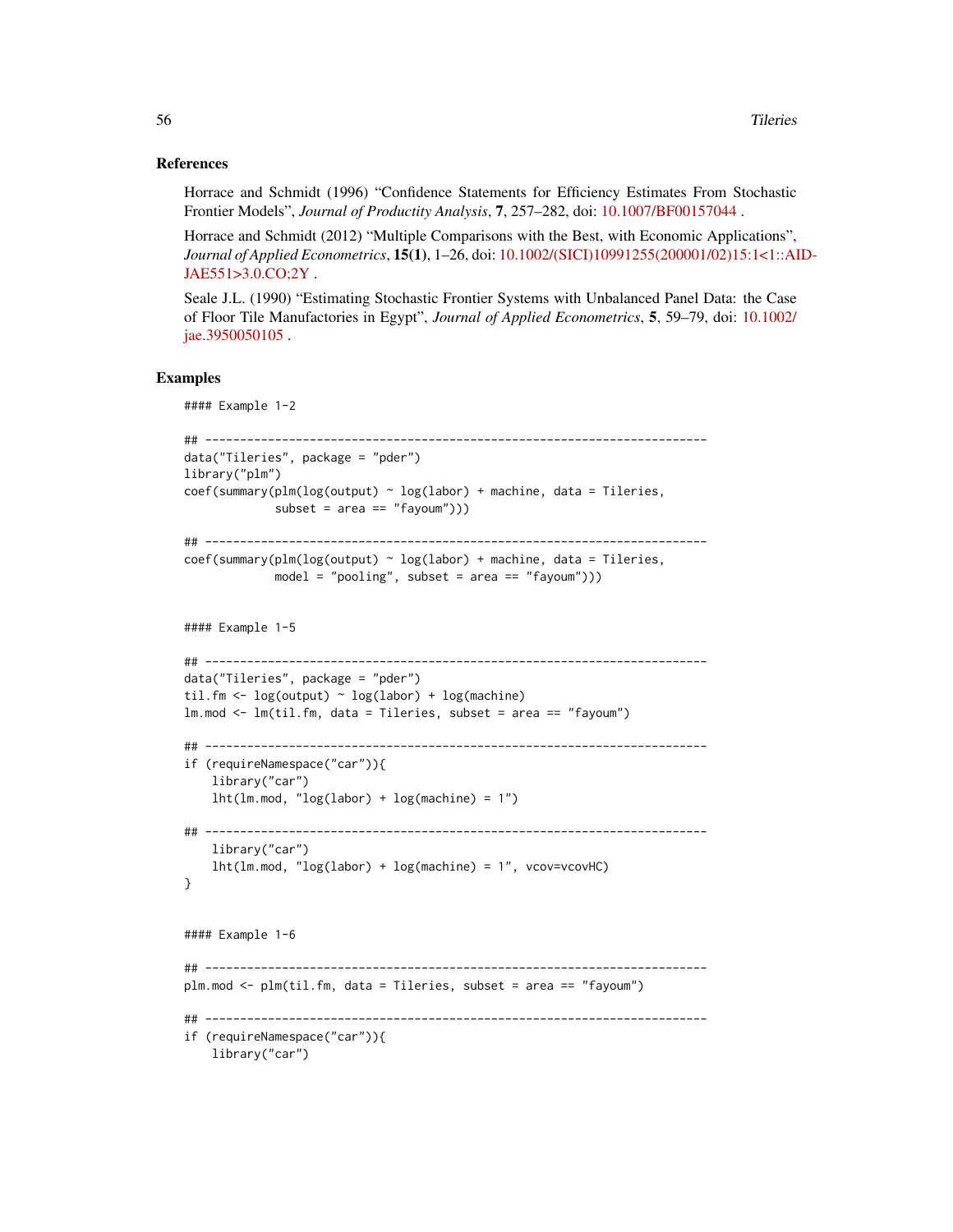```
lht(plm.mod, "log(labor) + log(machine) = 1", vcov = vcovHC)}
#### Example 3-1
## ------------------------------------------------------------------------
library(plm)
data("Tileries", package = "pder")
head(Tileries, 3)
pdim(Tileries)
## ------------------------------------------------------------------------
Tileries <- pdata.frame(Tileries)
plm.within <- plm(log(output) ~ log(labor) + log(machine), Tileries)
y <- log(Tileries$output)
x1 <- log(Tileries$labor)
x2 <- log(Tileries$machine)
lm.within <- lm(I(y - Between(y)) \sim I(x1 - Between(x1)) + I(x2 - Between(x2)) - 1)lm.lsdv <- lm(log(output) ~ log(labor) + log(machine) + factor(id), Tileries)
coef(lm.lsdv)[2:3]
coef(lm.within)
coef(plm.within)
## ------------------------------------------------------------------------
tile.r <- plm(log(output) ~ log(labor) + log(machine), Tileries, model = "random")
summary(tile.r)
## ------------------------------------------------------------------------
plm.within <- plm(log(output) ~ log(labor) + log(machine),
                  Tileries, effect = "twoways")
lm.lsdv <- lm(log(output) ~ log(labor) + log(machine) +
                  factor(id) + factor(week), Tileries)
y <- log(Tileries$output)
x1 <- log(Tileries$labor)
x2 <- log(Tileries$machine)
y \le y - \text{Between}(y, 'individual'') - \text{Between}(y, 'time'') + \text{mean}(y)x1 \leftarrow x1 - Between(x1, "individual") - Between(x1, "time") + mean(x1)
x2 \le -x2 - Between(x2, "individual") - Between(x2, "time") + mean(x2)
lm.within < - lm(y ~ x1 + x2 - 1)coef(plm.within)
coef(lm.within)
coef(lm.lsdv)[2:3]
## ------------------------------------------------------------------------
wh \leq plm(log(output) \sim log(labor) + log(machine), Tileries,
          model = "random", random.method = "walhus",
          effect = "twoways")
am < - update(wh, random.method = "amemiya")
sa \leq update(wh, random.method = "swar")
ercomp(sa)
## ------------------------------------------------------------------------
re.models < - list(walthus = wh, amemiya = am, swar = sa)
```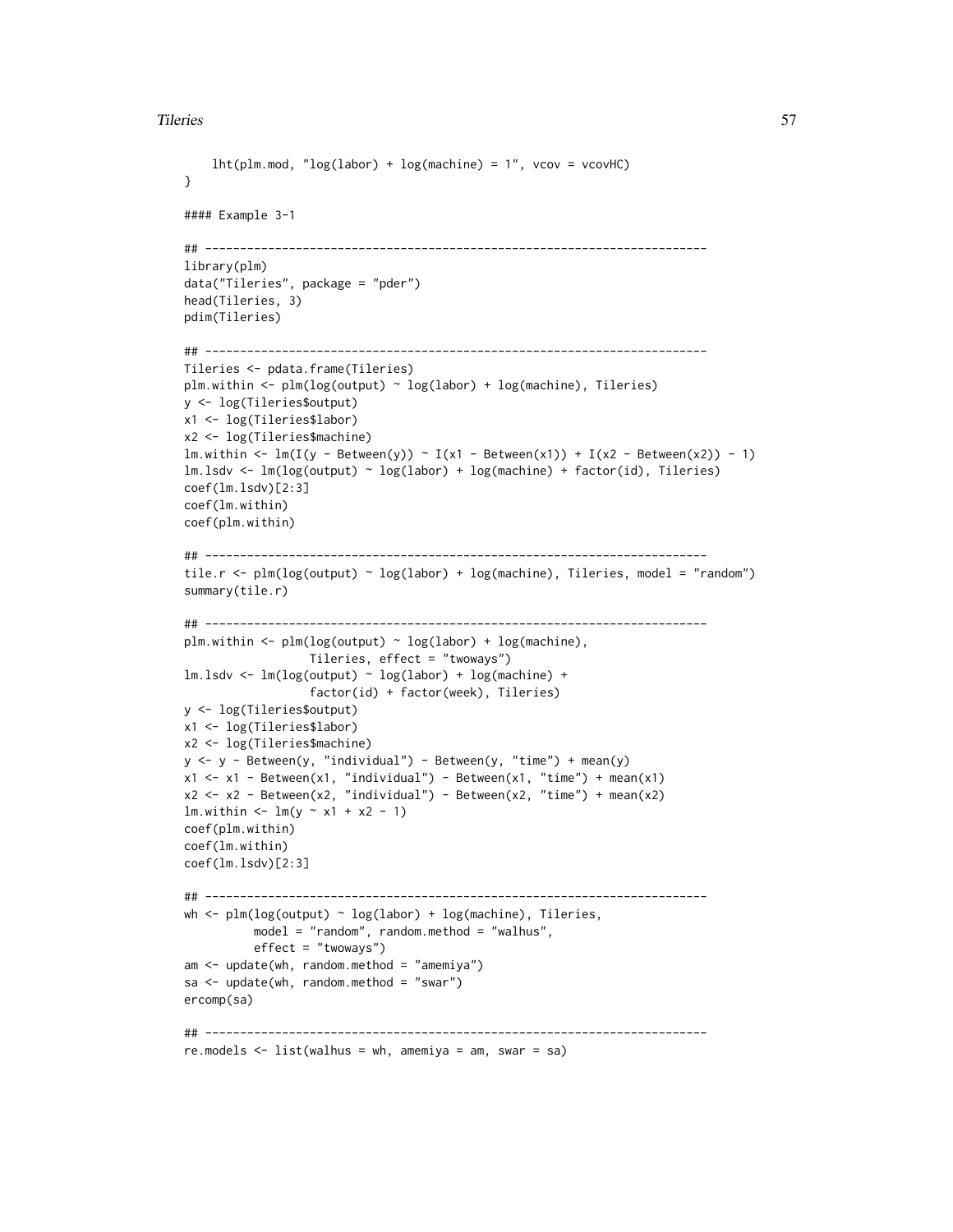```
sapply(re.models, function(x) sqrt(ercomp(x)$sigma2))
sapply(re.models, coef)
```
# TobinQ *The Q Theory of Investment*

#### **Description**

yearly observations of 188 firms from 1951 to 1985 *number of observations* : 6580 *number of time-series* : 35 *country* : United States *package* : panel *Chapter* : 02

## Usage

data(TobinQ)

# Format

A dataframe containing:

cusip compustat's identifying number

year year

isic sic industry classification

ikb investment divided by capital : broad definition

ikn investment divided by capital : narrow definition

qb Tobin's Q : broad definition

qn Tobin's Q : narrow definition

kstock capital stock

ikicb investment divided by capital with imperfect competition : broad definition

ikicn investment divided by capital with imperfect competition : narrow definition

omphi one minus phi (see the article p. 320)

qicb Tobin's Q with imperfect competition : broad definition

qicn Tobin's Q with imperfect competition : narrow definition

sb S (see equation 10 p. 320) : broad definition

sn S (see equation 10 p. 320) : narrow definition

# Source

Journal of Applied Econometrics Data Archive : <http://qed.econ.queensu.ca/jae/>

<span id="page-57-0"></span>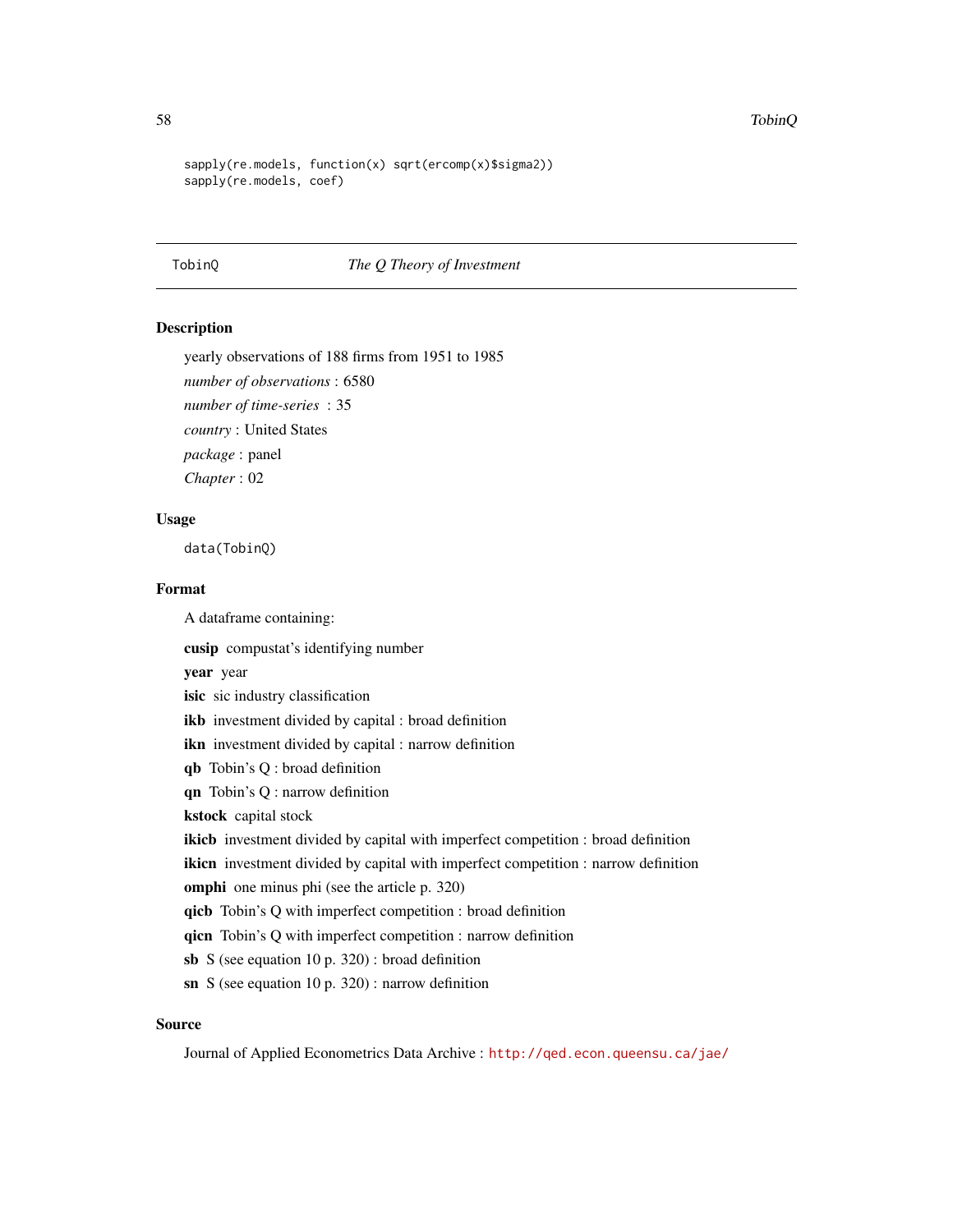#### TobinQ 59

## References

Schaller, Huntley (1990) "A Re-examination of the Q Theory of Investment Using U.S. Firm Data", *Journal of Applied Econometrics*, 5(4), 309–325, doi: [10.1002/jae.3950050402](https://doi.org/10.1002/jae.3950050402) .

```
#### Example 2-1
## ------------------------------------------------------------------------
## Not run:
library("plm")
data("TobinQ", package = "pder")
## ------------------------------------------------------------------------
pTobinQ <- pdata.frame(TobinQ)
pTobinQa <- pdata.frame(TobinQ, index = 188)
pTobinQb <- pdata.frame(TobinQ, index = c('cusip'))
pTobinQc <- pdata.frame(TobinQ, index = c('cusip', 'year'))
## ------------------------------------------------------------------------
pdim(pTobinQ)
## ----results = 'hide'----------------------------------------------------
pdim(TobinQ, index = 'cusip')
pdim(TobinQ)
## ------------------------------------------------------------------------
head(index(pTobinQ))
## ------------------------------------------------------------------------
Qeq <- ikn ~ qn
Q.pooling <- plm(Qeq, pTobinQ, model = "pooling")
Q.within \leq update(Q.pooling, model = "within")
Q.between \leq update(Q.pooling, model = "between")
## ------------------------------------------------------------------------
Q.within
summary(Q.within)
## ------------------------------------------------------------------------
head(fixef(Q.within))
head(fixef(Q.within, type = "dfirst"))
head(fixef(Q.within, type = "dmean"))
## ------------------------------------------------------------------------
head(coeff(lm(ikn \sim qn + factor(cusip), pTobinQ)))#### Example 2-2
## ------------------------------------------------------------------------
Q.swar <- plm(Qeq, pTobinQ, model = "random", random.method = "swar")
```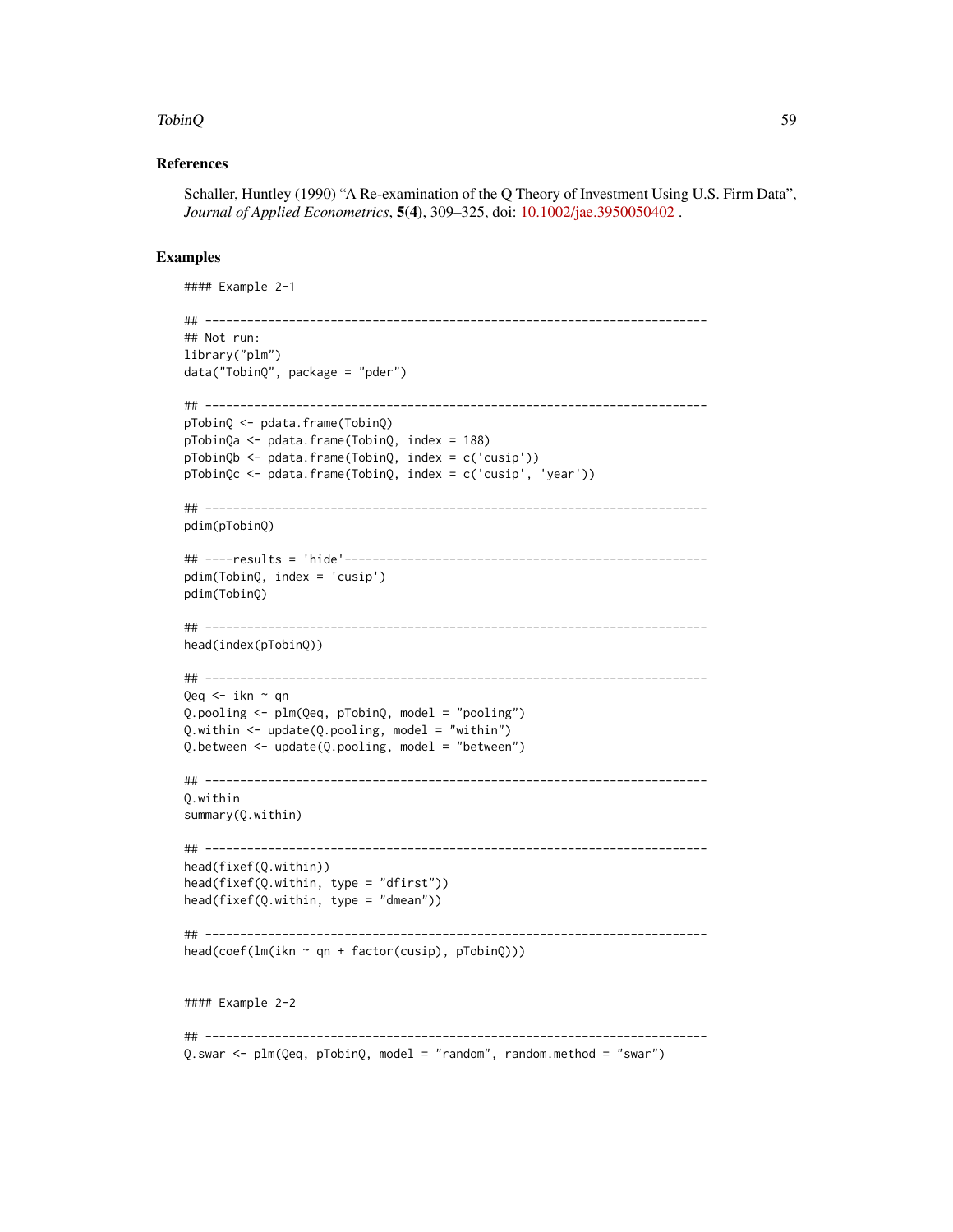```
Q.swar2 <- plm(Qeq, pTobinQ, model = "random",
               random.models = c("within", "between"),
               random.dfcor = c(2, 2))
summary(Q.swar)
## ------------------------------------------------------------------------
ercomp(Qeq, pTobinQ)
ercomp(Q.swar)
## ------------------------------------------------------------------------
Q.walhus <- update(Q.swar, random.method = "swar")
Q.amemiya <- update(Q.swar, random.method = "amemiya")
Q.nerlove <- update(Q.swar, random.method = "nerlove")
Q.models <- list(swar = Q.swar, walhus = Q.walhus,
                 amemiya = Q.amemiya, nerlove = Q.nerlove)
sapply(Q.models, function(x) ercomp(x)$theta)
sapply(Q.models, coef)
#### Example 2-3
## ------------------------------------------------------------------------
sapply(list(pooling = Q.pooling, within = Q.within,
            between = Q.between, swar = Q.swar),
       function(x) coef(summary(x))["qn", c("Estimate", "Std. Error")])
## ------------------------------------------------------------------------
summary(pTobinQ$qn)
## ------------------------------------------------------------------------
SxxW <- sum(Within(pTobinQ$qn) ^ 2)
SxxB <- sum((Between(pTobinQ$qn) - mean(pTobinQ$qn)) ^ 2)
SxxTot <- sum( (pTobinQ$qn - mean(pTobinQ$qn)) ^ 2)
pondW <- SxxW / SxxTot
pondW
pondW * coef(Q.within)[["qn"]] +
  (1 - \text{pondW}) * \text{coef}(Q.\text{between})[["qn"]]
## ------------------------------------------------------------------------
T < -35N < - 188smxt2 <- deviance(Q.between) * T / (N - 2)
sidios2 <- deviance(Q.within) / (N * (T - 1) - 1)phi <- sqrt(sidios2 / smxt2)
## ------------------------------------------------------------------------
pondW <- SxxW / (SxxW + phi^2 * SxxB)
pondW
pondW * coef(Q.within)[["qn"]] +
  (1 - pondW) * coef(Q.between)[["qn"]]
```
#### Example 2-8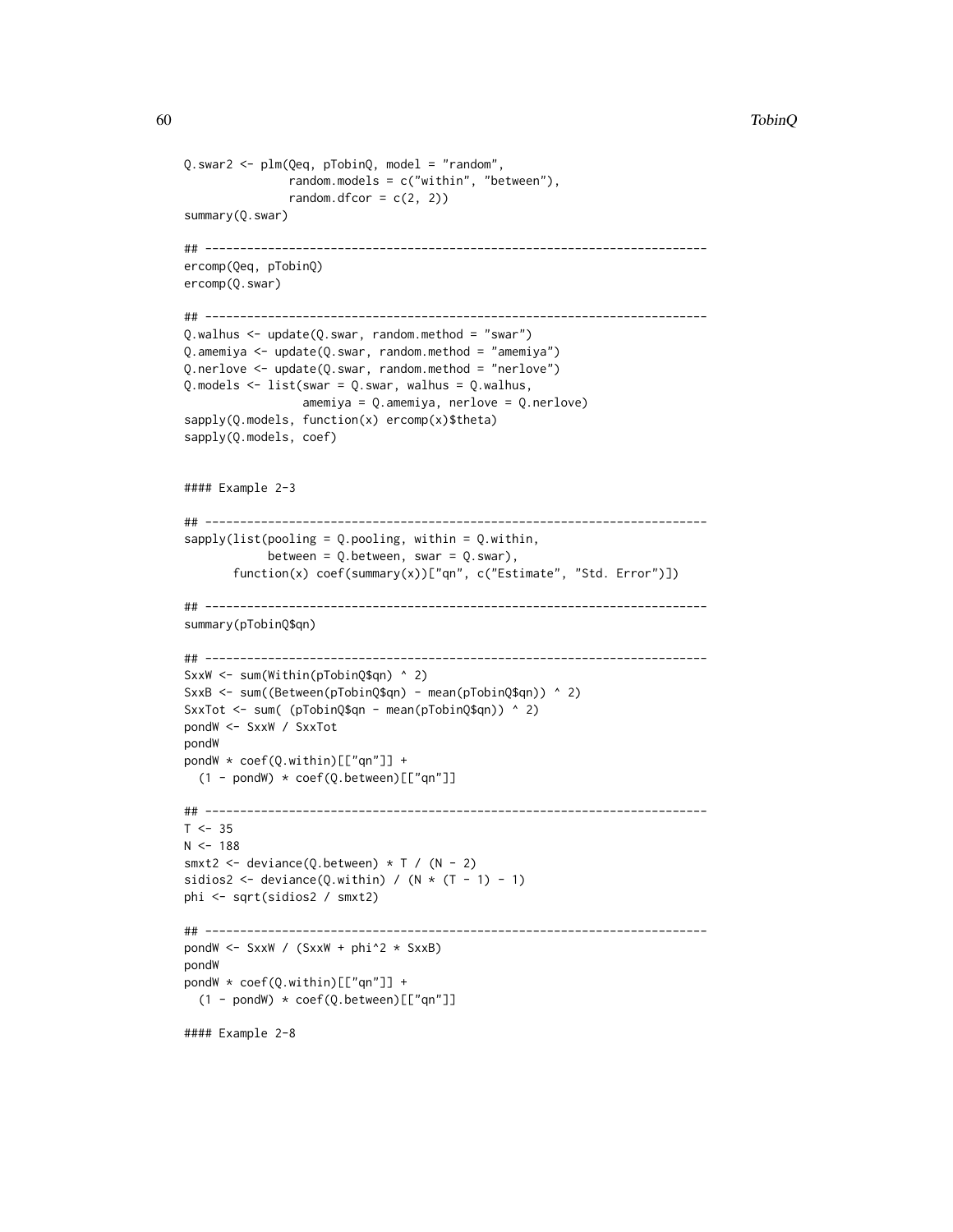#### <span id="page-60-0"></span> $\Gamma$ Trade $EU$  61

```
## ------------------------------------------------------------------------
Q.models2 <- lapply(Q.models, function(x) update(x, effect = "twoways"))
sapply(Q.models2, function(x) sqrt(ercomp(x)$sigma2))
sapply(Q.models2, function(x) ercomp(x)$theta)
```
## End(Not run)

#### <span id="page-60-1"></span>TradeEU *Trade in the European Union*

#### Description

yearly observations of 91 pairs of countries from 1960 to 2001 *number of observations* : 3822

*number of time-series* : 42 *country* : Europe *package* : gravity *JEL codes:* C51, F14 *Chapter* : 06

#### Usage

data(TradeEU)

#### Format

A dataframe containing:

year the year

pair a pair of countries

trade the sum of logged exports and imports, bilateral trade flow

gdp the sum of the logged real GDPs

sim a measure of similarity between two trading countries;

rlf a measure of relative factor endowments;

rer the logged bilateral real exchange rate;

cee a dummy equal to 1 when both belong to European Community;

emu a dummy equal to 1 when both adopt the common currency;

dist the geographical distance between capital cities;

bor a dummy equal to 1 when the trading partners share a border;

lan a dummy equal to 1 when both speak the same language;

rert the logarithm of real exchange rates between the European currencies and the U.S. dollar;

ftrade the time specific common factors (individual means) of the variables trade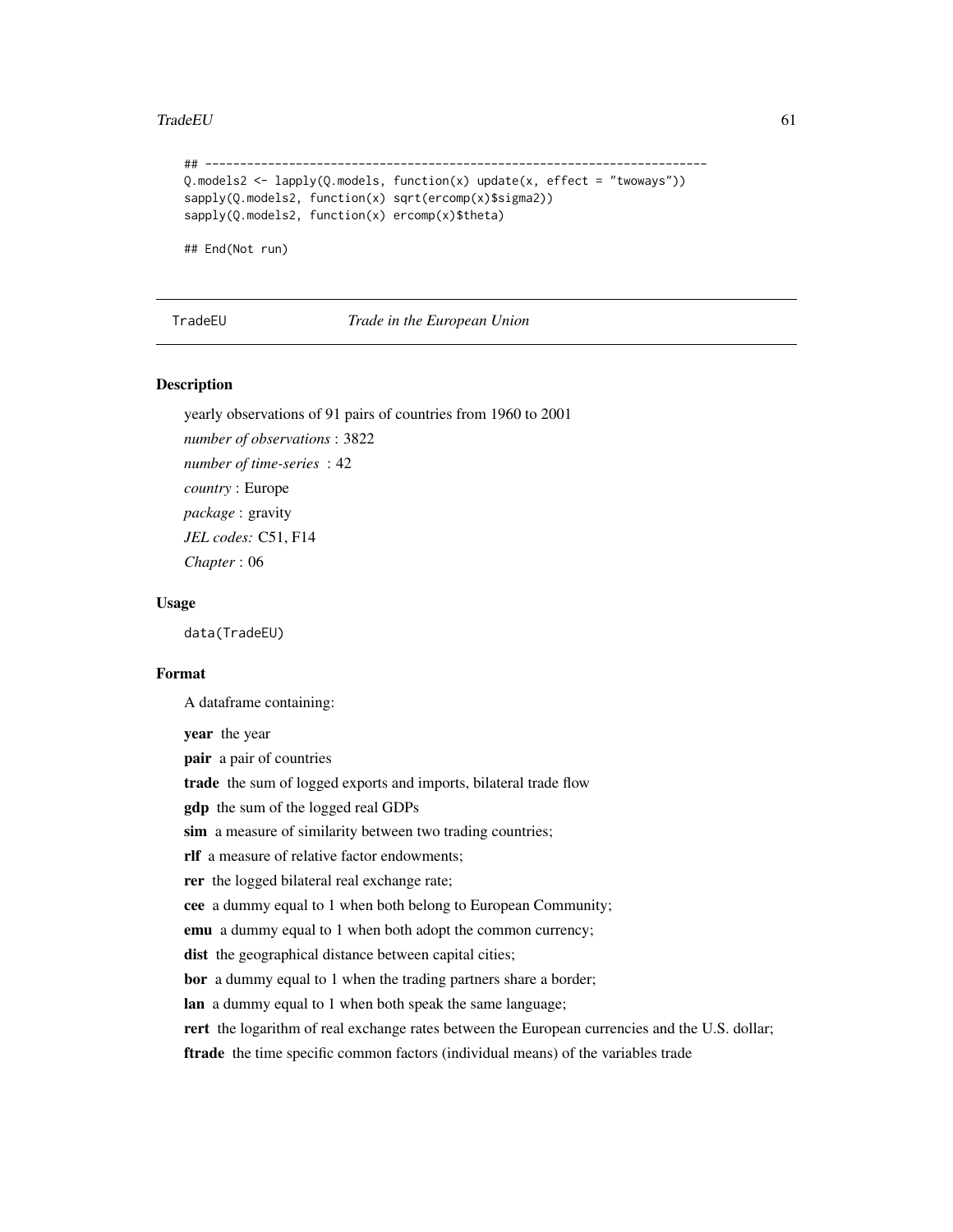fgdp the time specific common factors (individual means) of the variables gdp fsim the time specific common factors (individual means) of the variables sim frlf the time specific common factors (individual means) of the variables rlf frer the time specific common factors (individual means) of the variables rer

#### Source

Journal of Applied Econometrics Data Archive : <http://qed.econ.queensu.ca/jae/>

#### References

Serlenga, Laura and Yongcheol Shin (2007) "Gravity Models of Intra-eu Trade: Application of the Ccep-ht Estimation in Heterogenous Panels with Unobserved Common Time-specific Factors", *Journal of Applied Econometrics*, 22, 361–381, doi: [10.1002/jae.944](https://doi.org/10.1002/jae.944) .

```
#### Example 6-3
## ------------------------------------------------------------------------
## Not run:
data("TradeEU", package = "pder")
library("plm")
## ------------------------------------------------------------------------
ols \le plm(trade \sim gdp + dist + rer + rlf + sim + cee + emu + bor + lan, TradeEU,
          model = "pooling", index = c("pair", "year")fe < - update(ols, model = "within")
fe
## ------------------------------------------------------------------------
re <- update(fe, model = "random")
re
## ------------------------------------------------------------------------
phtest(re, fe)
## ----results='hide'------------------------------------------------------
ht1 \le - plm(trade \sim gdp + dist + rer + rlf + sim + cee + emu + bor + lan |
           rer + dist + bor | gdp + rlf + sim + cee + emu + lan,
           data = TradeEU, model = "random", index = c("pair", "year"),
           inst.method = "baltagi", random.method = "ht")
ht2 <- update(ht1, trade \sim gdp + dist + rer + rlf + sim + cee + emu + bor + lan |
              rer + gdp + rlf + dist + bor| sim + cee + emu + lan)
## ------------------------------------------------------------------------
phtest(ht1, fe)
phtest(ht2, fe)
## ------------------------------------------------------------------------
ht2am <- update(ht2, inst.method = "am")
```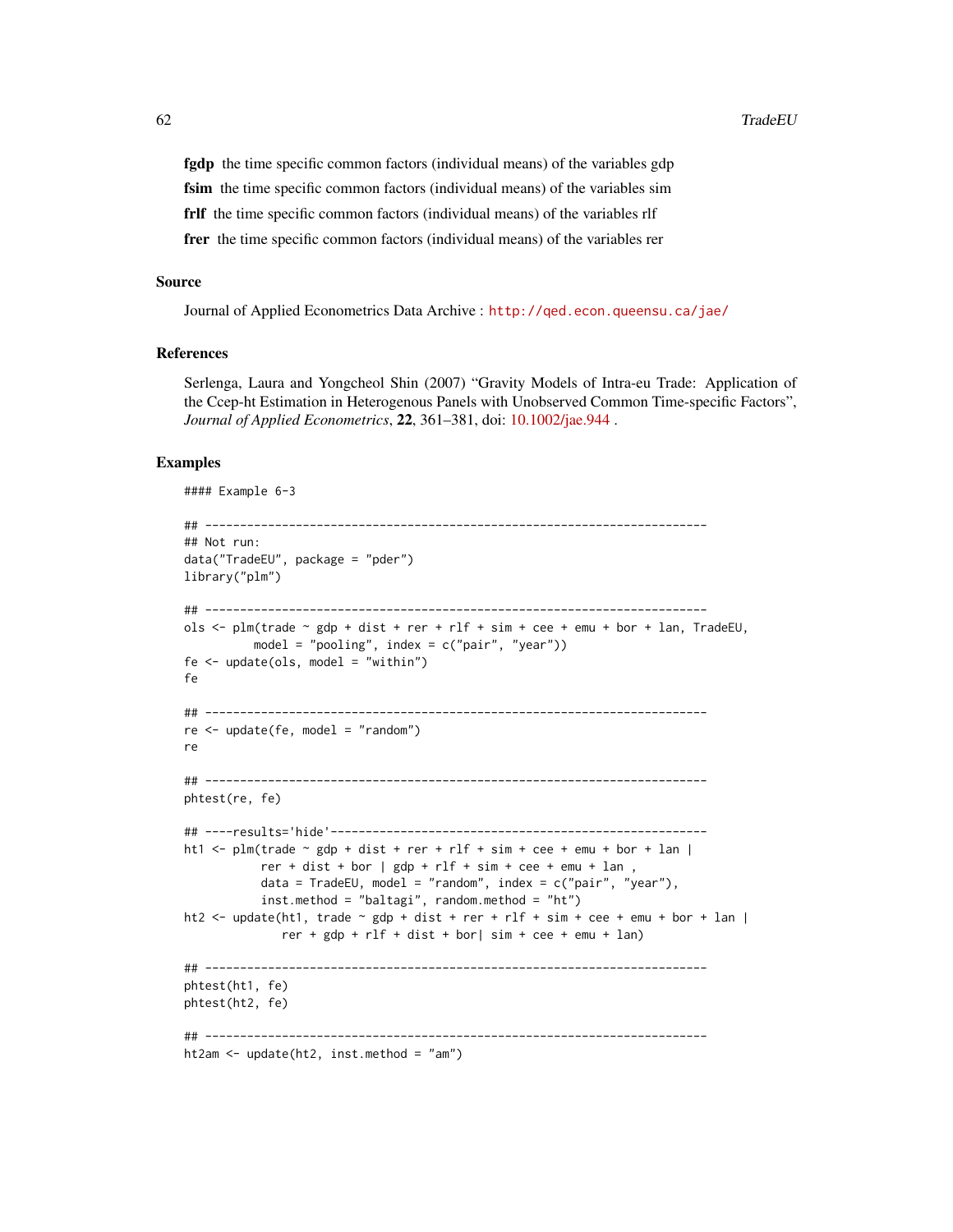#### <span id="page-62-0"></span>TradeFDI 63

## ------------------------------------------------------------------------

phtest(ht2am, fe)

## End(Not run)

<span id="page-62-1"></span>TradeFDI *Trade and Foreign Direct Investment in Germany and the United States*

# Description

yearly observations of 490 combinations of countries / industries from 1989 to 1999 *number of observations* : 3860 *number of time-series* : 11 *country* : Germany and United States *package* : gravity *JEL codes:* F12, F14, F21, F23 *Chapter* : 06

# Usage

data(TradeFDI)

## Format

A dataframe containing:

id id

year time period country country name indusid industry code importid importer code lrex log real bilateral exports lrfdi log real bilateral outward stocks of FDI lgdt log sum of bilateral real GDP lsimi log (1-[exporter GDP/(exporter+importer GDP)]^2- [exporter GDP/(exporter+importer GDP)]^2) lrk log (real capital stock of exporter/real capital stock of importer) lrh log (secondary school enrolment of exporter/secondary school enrolment of importer) lrl log (labor force of exporter/labor force of importer) ldist log bilateral distance between exporter and importer lkldist (lrk-lrl) \* ldist lkgdt abs(lrk)\*lgdt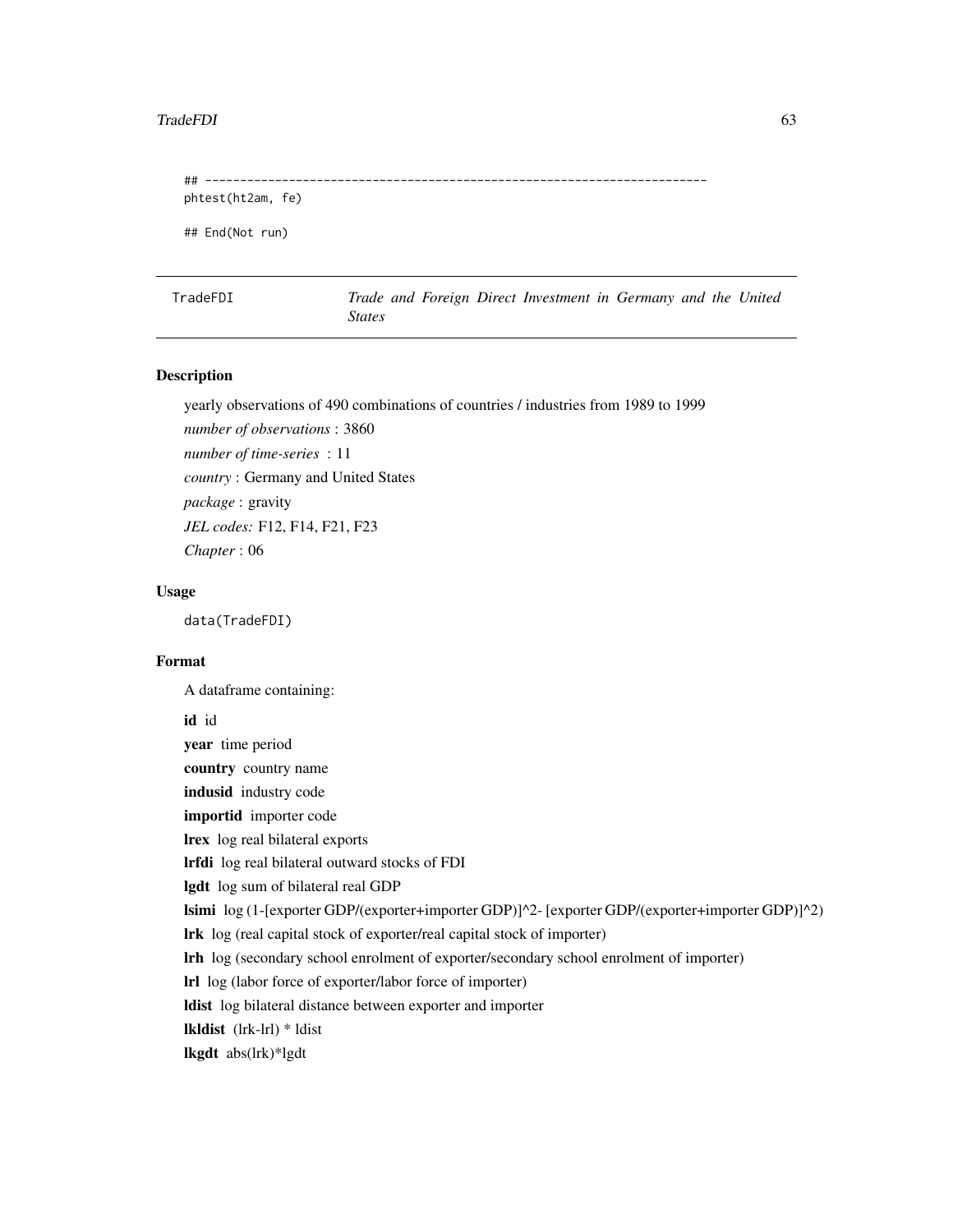#### <span id="page-63-0"></span>Source

Journal of Applied Econometrics Data Archive : <http://qed.econ.queensu.ca/jae/>

#### References

Peter Egger and Michael Pfaffermayr (2004) "Distance, Trade, and Fdi: A Hausman-taylor Sur Approach", *Journal of Applied Econometrics*, 19(2), 227–246, doi: [10.1002/jae.721](https://doi.org/10.1002/jae.721) .

<span id="page-63-1"></span>

|--|--|

# Description

yearly observations of 53 banks from 1990 to 2000 *number of observations* : 583

*number of time-series* : 11 *country* : Turkey *package* : productionpanel *JEL codes:* D24, G21, L33 *Chapter* : 02

#### Usage

data(TurkishBanks)

# Format

A dataframe containing:

id bank id

year the years

type one of "conventional" and "islamic"

pl price of labor

pf price of borrowed funds

pk price of physical capital

output output, total loans

cost total cost

empexp employee expenses

nbemp number of employees

faexp assets expenses

fa fixed assets

intexp total interest expenses (interest on deposits and non-deposit funds + other interest expenses),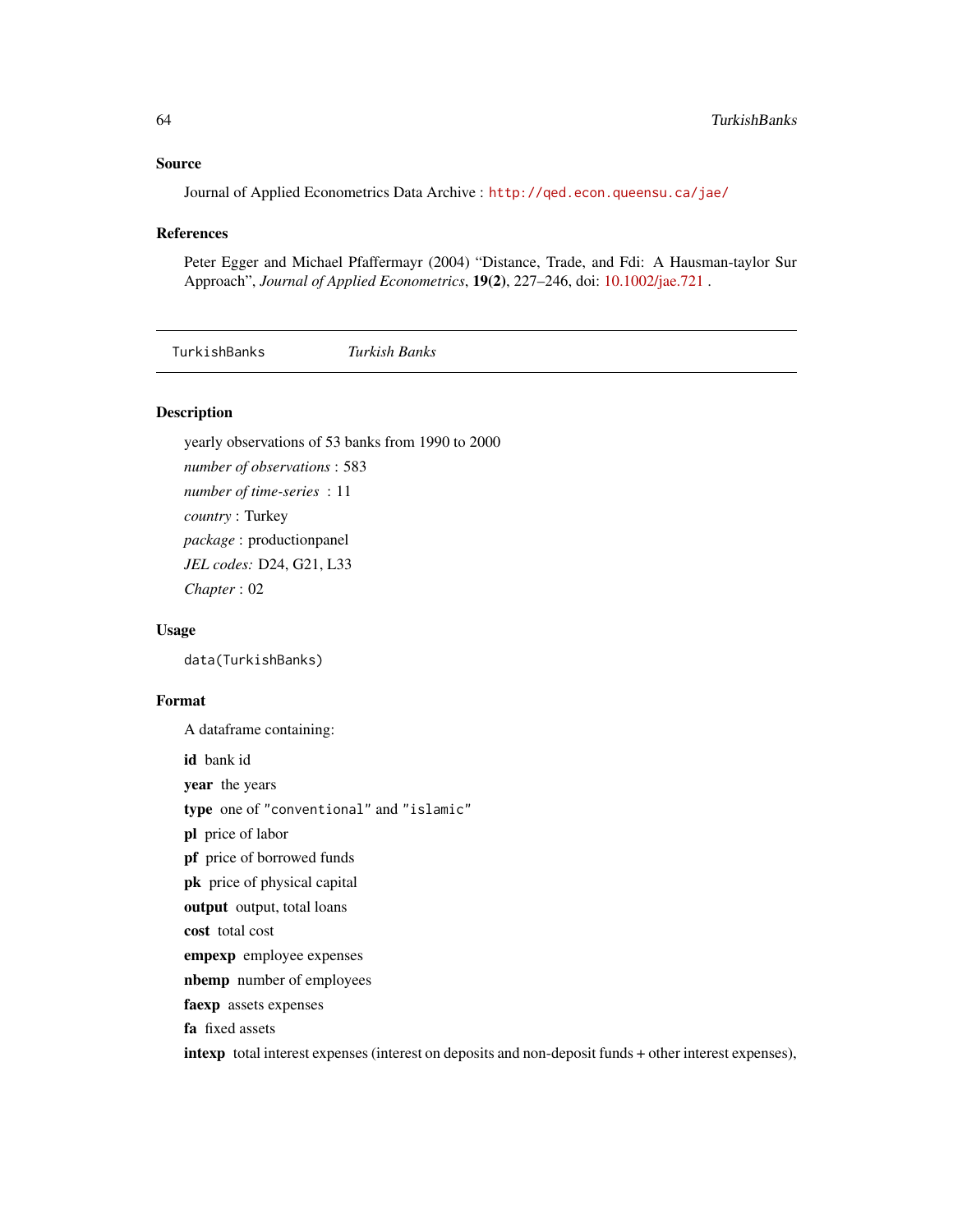#### <span id="page-64-0"></span>TwinCrises 65

bfunds borrowed funds (deposits + non-deposit funds) dep deposits nondep non-deposits npl non performing loans ec equity capital quality quality index rindex risk index ta total assets ts total securities (only for conventional banks)

## Source

Journal of Applied Econometrics Data Archive : <http://qed.econ.queensu.ca/jae/>

# References

Mahmoud A. El-Gamal and Hulusi Inanoglu (2005) "Inefficiency and Heterogeneity in Turkish Banking: 1990-2000", *Journal of Applied Econometrics*, 20(5), 641–664, doi: [10.1002/jae.835](https://doi.org/10.1002/jae.835) .

# Examples

```
#### Example 2-5
## ------------------------------------------------------------------------
data("TurkishBanks", package = "pder")
library("plm")
TurkishBanks <- na.omit(TurkishBanks)
TB <- pdata.frame(TurkishBanks)
summary(log(TB$output))
ercomp(log(cost) ~ log(output), TB)
models <- c("within", "random", "pooling", "between")
sapply(models, function(x)
        \text{coef}(\text{plm}(\text{log}(\text{cost}) \sim \text{log}(\text{output}), \text{TB}, \text{model} = x))["log(output)"])
```
<span id="page-64-1"></span>TwinCrises *Costs of Currency and Banking Crises*

## **Description**

yearly observations of 22 countries from 1970 to 1997 *number of observations* : 616 *number of time-series* : 28 *country* : world *package* : panel *JEL codes:* F32, G15, G21, O16, O19, O47 *Chapter* : 06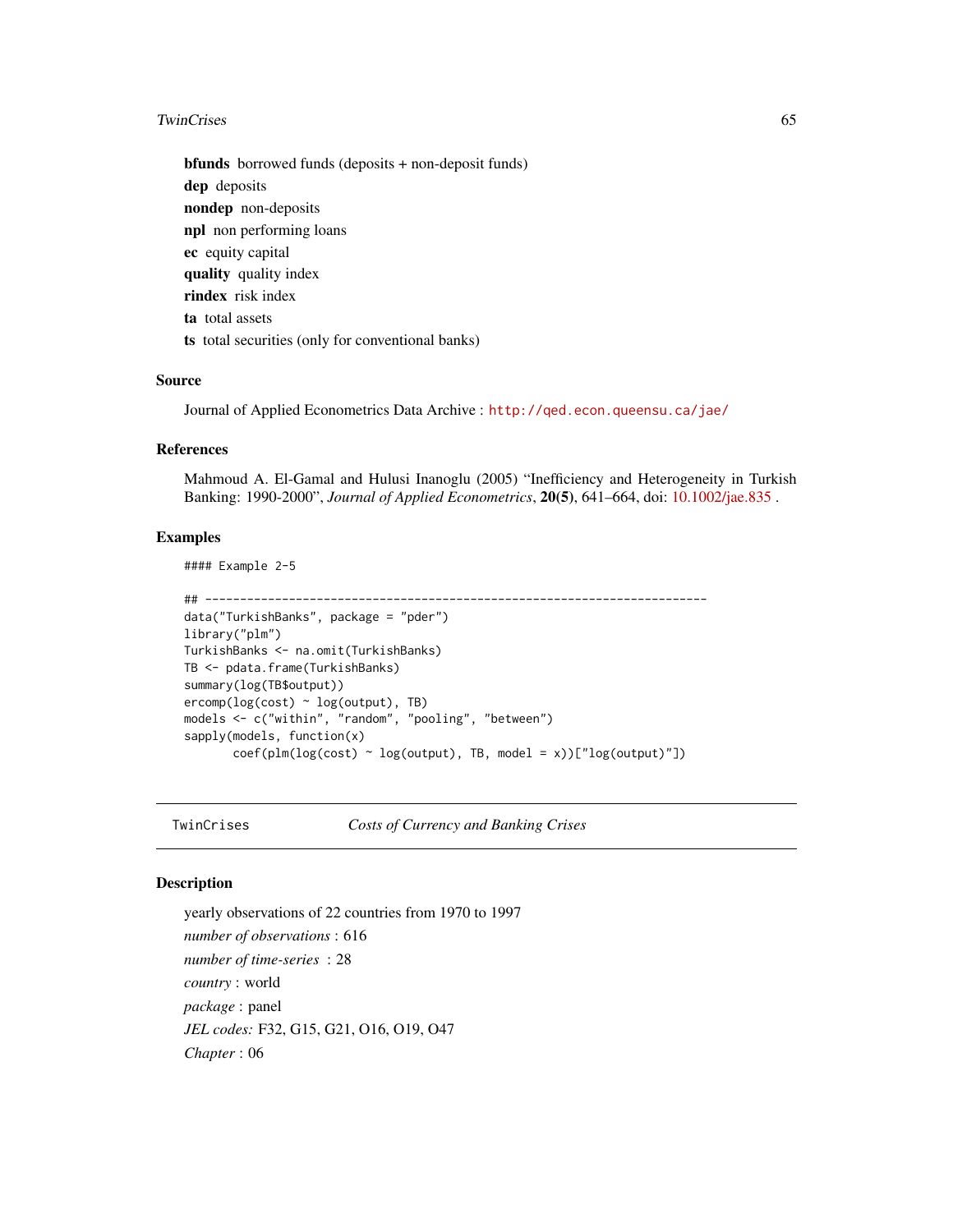<span id="page-65-0"></span>

## Usage

data(TwinCrises)

# Format

A dataframe containing: country the country name year the year gdp real gdp growth pubsurp change in budget surplus to real gdp ratio credit credit growth extgdp external growth rates (weight average) exr real exchange rate overvaluation open openess curcrises currency crises bkcrises banking crises twin twin crises area a factor with levels 'other', 'asia' and 'latam' (for latin America)

# Source

Journal of Money, Credit and Banking : <https://jmcb.osu.edu/archive>

# References

Hutchison, Michael M. and Ilan Noy (2005) "How Bad Are Twins ? Output Costs of Currency and Banking Crises", *Journal of Money, Credit and Banking*, 37(4), 725–752.

usaw *Spatial weights matrix - 49 US states*

## Description

Spatial weights matrix of the 48 continental US States plus District of Columbia based on the queen contiguity criterium.

#### Usage

```
data(usaw49)
data(usaw46)
```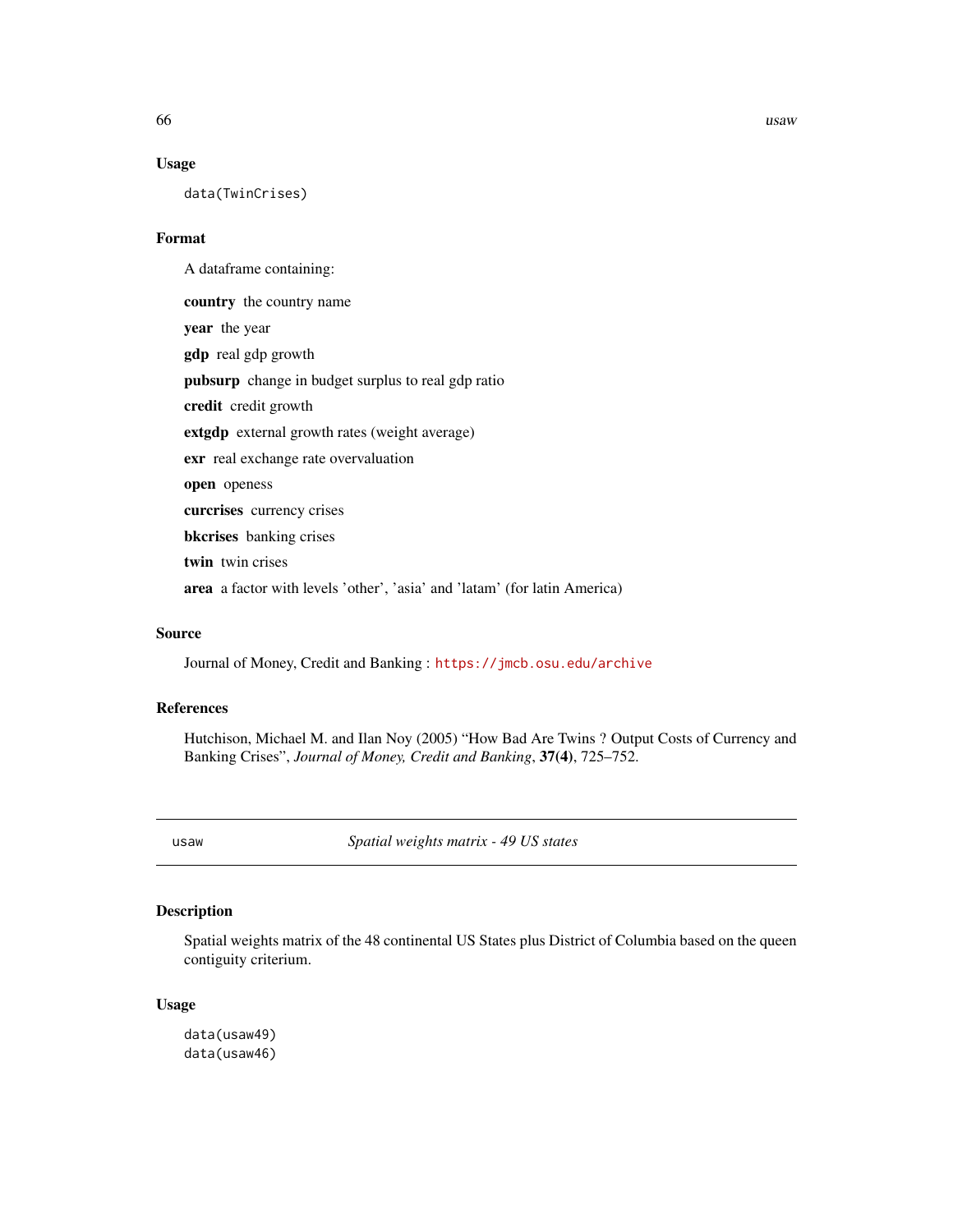#### $u$ saw 67

# Format

A matrix with elements different from zero if state i and j are neighbors. Weights are row standardized. According to the queen contiguity criterium, Arizona and Colorado are considered neighbours. Two versions are provided, one for 49 States, the other one for 46 States.

# Author(s)

Giovanni Millo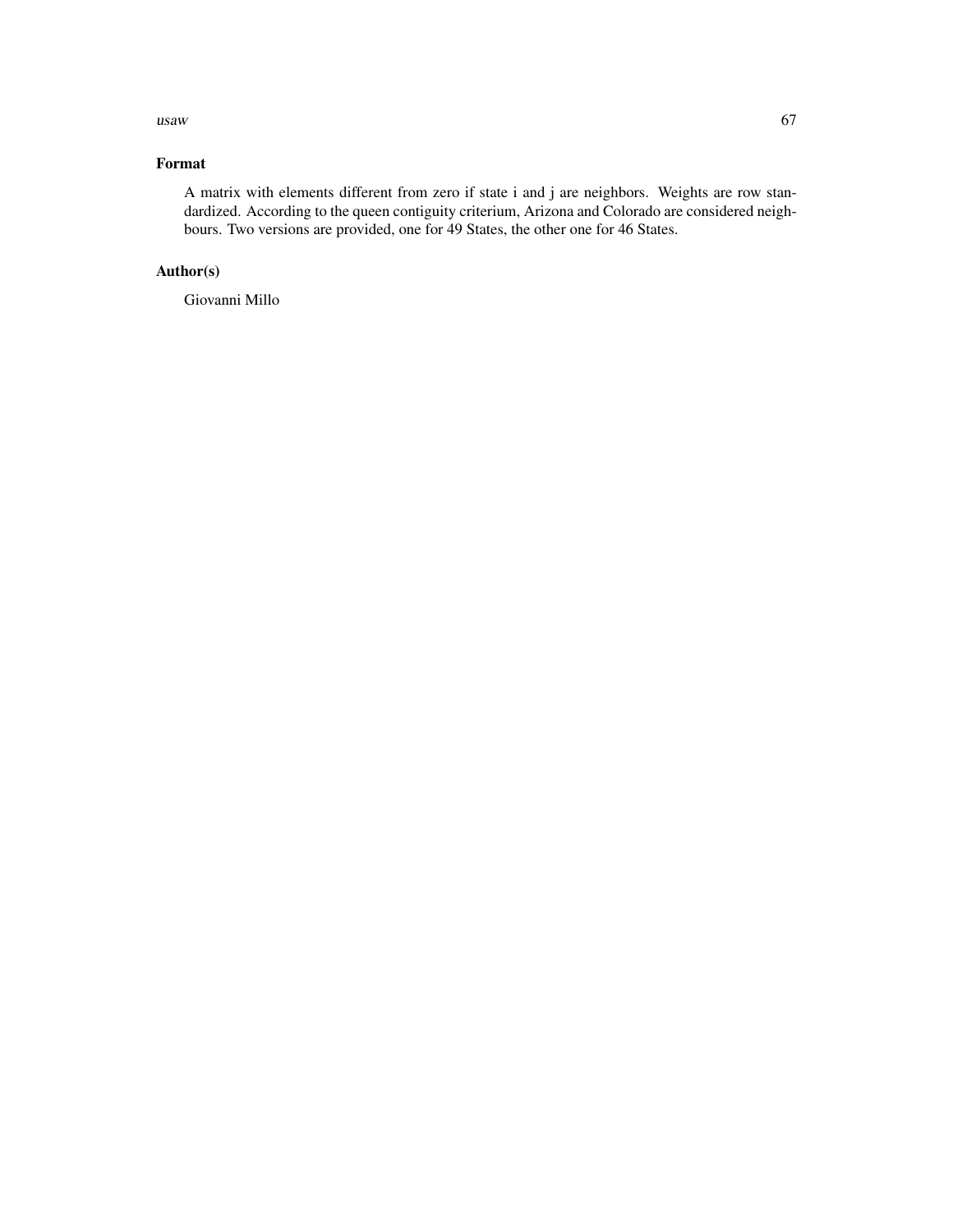# <span id="page-67-0"></span>Index

∗ datasets CallBacks , [2](#page-1-0) CoordFailure, [3](#page-2-0) DemocracyIncome , [4](#page-3-0) DemocracyIncome25 , [7](#page-6-0) Dialysis, [9](#page-8-0) Donors, [10](#page-9-0) etw , [12](#page-11-0) EvapoTransp, [12](#page-11-0) FinanceGrowth , [14](#page-13-0) ForeignTrade , [15](#page-14-0) GiantsShoulders , [18](#page-17-0) HousePricesUS , [20](#page-19-0) IncomeMigrationH , [24](#page-23-0) IncomeMigrationV , [25](#page-24-0) IneqGrowth , [32](#page-31-0) LandReform , [33](#page-32-0) LateBudgets, [34](#page-33-0) Mafia, [36](#page-35-0) MagazinePrices, [37](#page-36-0) RDPerfComp , [39](#page-38-0) RDSpillovers , [40](#page-39-0) Reelection , [43](#page-42-0) RegIneq , [45](#page-44-0) ScrambleAfrica , [46](#page-45-0) SeatBelt, [47](#page-46-0) Seniors , [49](#page-48-0) Solow , [52](#page-51-0) TexasElectr , [53](#page-52-0) Tileries , [55](#page-54-0) TobinQ , [58](#page-57-0) TradeEU , [61](#page-60-0) TradeFDI, [63](#page-62-0) TurkishBanks , [64](#page-63-0) TwinCrises , [65](#page-64-0) usaw , [66](#page-65-0) ∗ documentation Index.jel , [26](#page-25-0)

CallBacks , [2](#page-1-0) , *[28](#page-27-0) [–30](#page-29-0)*

CoordFailure , [3](#page-2-0) , *[27](#page-26-0)*

DemocracyIncome , [4](#page-3-0) , *[27](#page-26-0)* , *[31](#page-30-0)* DemocracyIncome25 , [7](#page-6-0) , *[27](#page-26-0)* , *[31](#page-30-0)* Dialysis , [9](#page-8-0) , *[29](#page-28-0)* , *[31](#page-30-0)* Donors , [10](#page-9-0) , *[27](#page-26-0)* , *[29](#page-28-0) , [30](#page-29-0)* , *[32](#page-31-0)*

etw , [12](#page-11-0) EvapoTransp, [12](#page-11-0)

FinanceGrowth , [14](#page-13-0) , *[26](#page-25-0)* , *[28](#page-27-0)* , *[30](#page-29-0) , [31](#page-30-0)* ForeignTrade , [15](#page-14-0) , *[26](#page-25-0)* , *[28](#page-27-0)* , *[30](#page-29-0)*

GiantsShoulders , [18](#page-17-0) , *[27](#page-26-0)[–29](#page-28-0)* , *[31](#page-30-0)*

HousePricesUS , [20](#page-19-0) , *[26](#page-25-0)* , *[31](#page-30-0)*

IncomeMigrationH , [24](#page-23-0) , *[28](#page-27-0) [–31](#page-30-0)* IncomeMigrationV , [25](#page-24-0) , *[28](#page-27-0) [–31](#page-30-0)* Index.jel, [26](#page-25-0) Index.JEL codes *(*Index.jel *)* , [26](#page-25-0) IneqGrowth , *[26](#page-25-0)* , *[30](#page-29-0) , [31](#page-30-0)* , [32](#page-31-0)

LandReform , *[27](#page-26-0)* , *[30](#page-29-0) , [31](#page-30-0)* , [33](#page-32-0) LateBudgets , *[27](#page-26-0)* , *[29](#page-28-0)* , [34](#page-33-0)

Mafia , *[27](#page-26-0)[–30](#page-29-0)* , [36](#page-35-0) MagazinePrices , *[30](#page-29-0)* , [37](#page-36-0)

RDPerfComp , *[26,](#page-25-0) [27](#page-26-0)* , [39](#page-38-0) RDSpillovers , *[27](#page-26-0)* , *[31](#page-30-0)* , [40](#page-39-0) Reelection , *[27](#page-26-0)[–29](#page-28-0)* , *[31](#page-30-0)* , [43](#page-42-0) RegIneq , *[27](#page-26-0)[–29](#page-28-0)* , *[31](#page-30-0)* , [45](#page-44-0)

ScrambleAfrica , *[27](#page-26-0)[–30](#page-29-0)* , *[32](#page-31-0)* , [46](#page-45-0) SeatBelt , *[30](#page-29-0)* , *[32](#page-31-0)* , [47](#page-46-0) Seniors , *[27](#page-26-0)* , *[29](#page-28-0) , [30](#page-29-0)* , [49](#page-48-0) Solow , *[31](#page-30-0)* , [52](#page-51-0)

TexasElectr , *[26,](#page-25-0) [27](#page-26-0)* , *[29](#page-28-0)* , [53](#page-52-0) Tileries , *[26,](#page-25-0) [27](#page-26-0)* , *[29](#page-28-0)* , [55](#page-54-0) TobinQ , [58](#page-57-0)